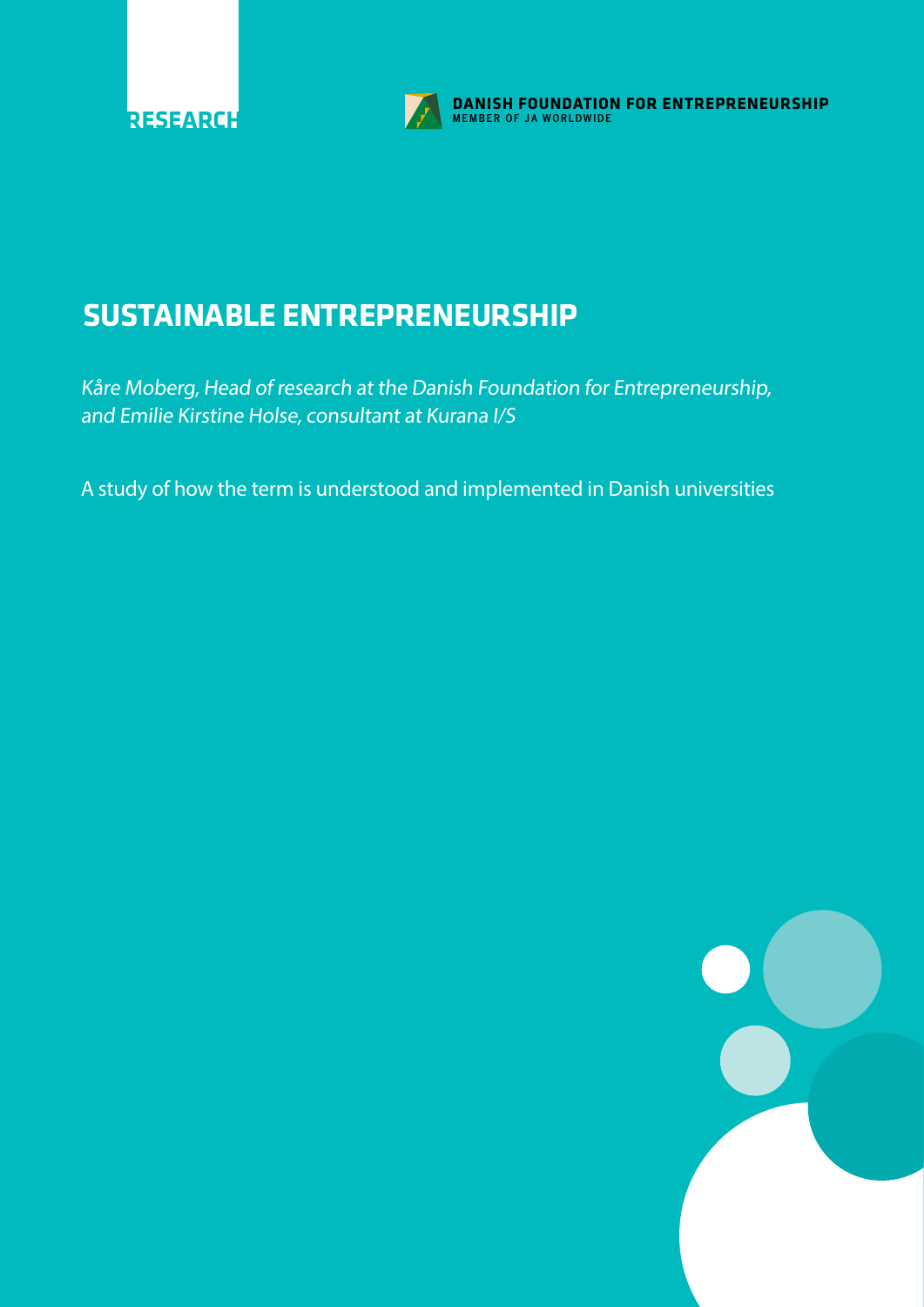### **SUSTAINABLE ENTREPRENEURSHIP**

*A study of how the term is understood and implemented in Danish universities*

# Authors:

*Kåre Moberg, Head of research, the Danish Foundation for Entrepreneurship Emilie Kirstine Holse, Consultant, Kurana I/S*

# **EXECUTIVE SUMMARY**

*"[…] always keep in mind why we do what we do. And in that way, I actually think that there's a perspective on sustainability that's enormously relevant and exciting when we start to look at, why are we doing this, and what difference are we making when we do this."* - **Educator, technical/natural science**

### *Why*

Sustainable development and sustainable entrepreneurship are fields that have received immense attention during the last decade, especially during the last five years. At the Danish Foundation for Entrepreneurship, we are continuously working to improve our understanding of how to best assist educational institutions at all levels of the education system to implement innovative and entrepreneurial education. Sustainable entrepreneurship has been a strategic focus for the Foundation for many years, but **in order to get more insight into the educators' understanding of the concept, and how they interpret and translate the policy signals into educational processes for their students, it is important to get beneath the institutions' strategic documents** to study their practice as closely as possible.

# *What*

In 2021, we started **a research project which focuses on how educators at higher educational institutions understand sustainable entrepreneurship, and how they translate this into educational courses and programmes for their students** as well as which effects this has on their students. The first phase of this project focuses on Danish universities and their connected incubation environments. The results of this phase are presented in this report. The second phase of the project will focus on professional and vocational higher education, as well as on practicing sustainable entrepreneurs.

### *How*

**Interviews have been performed with five educators and 10 students from four Danish universities. In addition to this, four business advisors at three incubators have been interviewed**. An interpretivist approach has been applied and our theoretical framework is based on research focusing on competence frameworks for sustainable entrepreneurship, and on sense-making approaches.

### *Results*

Although there has been a strong focus on sustainability for many years, the results of our analysis demonstrate that to many respondents, especially the students, sustainability is **a vague and**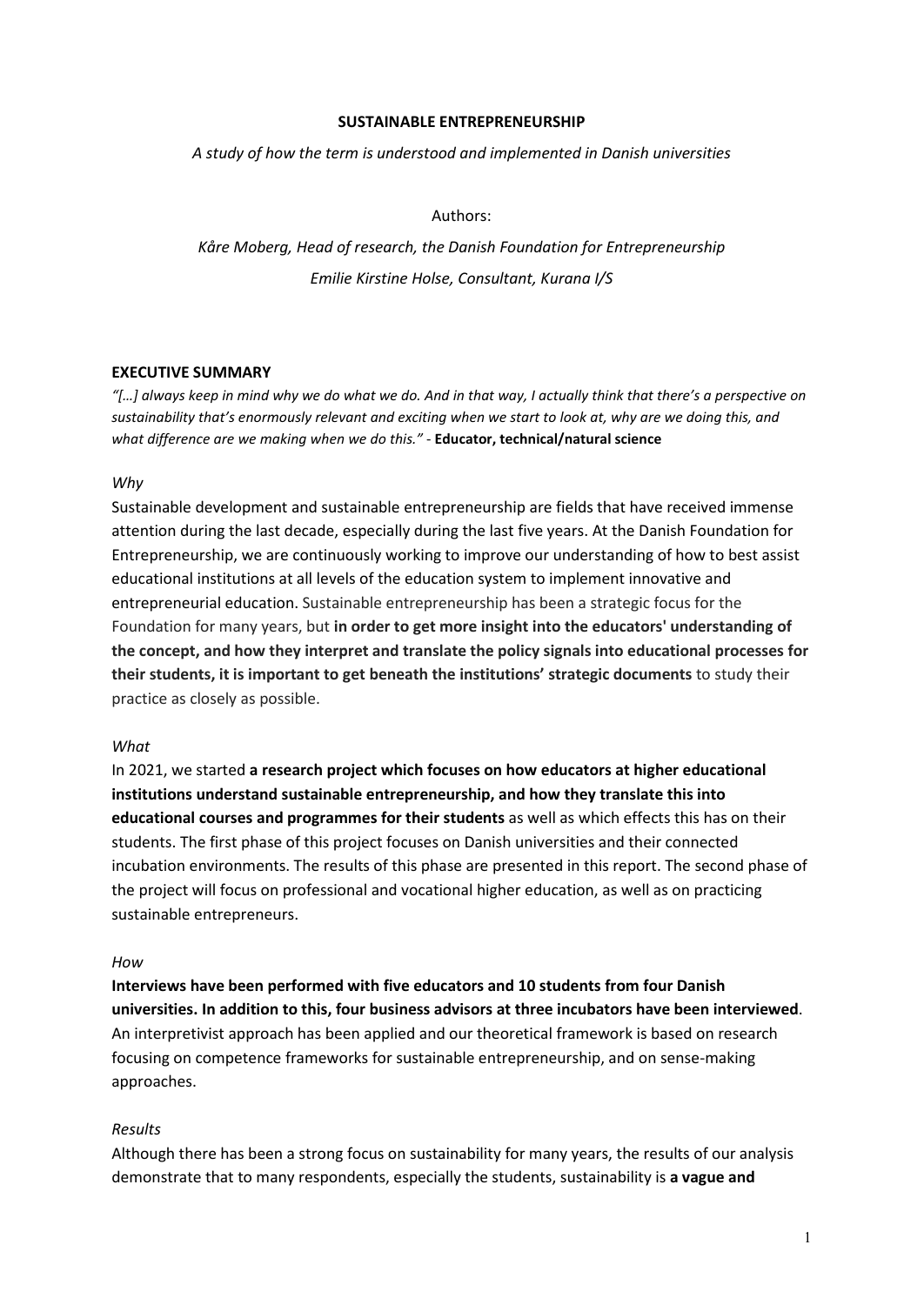**confusing concept**. The UN's Sustainable Development Goals play a major role in how sustainability is understood and interpreted, but due to their broad scope, the field's boundaries are not clearly delineated but rather constantly negotiated. This is **especially critical for the incubator environments who request clear models, methods, and tools**.

Neither educators, nor students or business advisors seemed to be familiar with any competence framework in the field. However, we found that **both students and educators often referred to central competences that are included in frameworks focusing on sustainability competences**, such as system thinking and normative and interpersonal competences, rather than entrepreneurial competences such as managing uncertainty and creativity. It thus seems that the **contextual focus on the SDGs paired with practice-oriented teaching methods is sufficient to foster central competences**. However, in order to structure education and make it easier for students to articulate what they have learnt, it would be beneficial with a wider knowledge of the competence frameworks. It might be that **the GreenComp framework** that was published in early 2022 will have this effect.

One of the clearer findings was that **sustainable innovations and businesses are perceived as having lower business potential**. This is unfortunate since **sustainable entrepreneurship**, on average, typically **includes dimensions which entrepreneurship and innovation research has demonstrated to be of importance for innovation and growth** such as **challenges to the established institutional climate**, **collective action**, and **diverse networks**. The report thus ends with a discussion of the potential of sustainable entrepreneurship based on the theoretical framework by **Aldrich and Martinez (2015)**.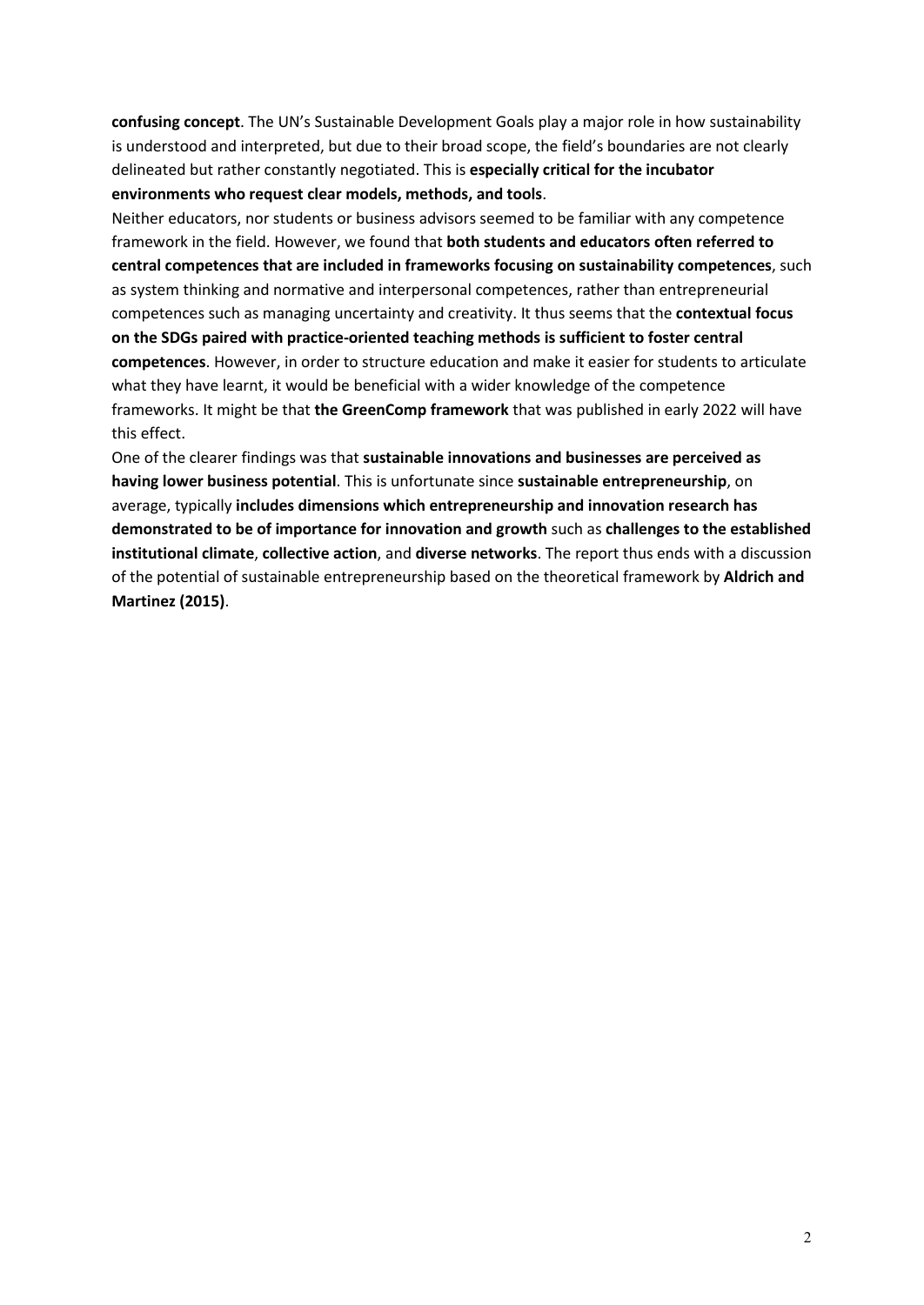### **Introduction**

In recent decades, sustainable development has moved further and further up the global agenda. Engagement with climate issues, especially amongst young people, has seen explosive growth, and the UN's launch of the 17 Sustainable Development Goals (SDGs) (UN, 2015) marked a clear global shift. Foundations and investors have begun to demand a clear focus on sustainability (Green et al., 2021; Günzel-Jensen et al., 2020; Hart et al., 2017). The educational system has widely incorporated these Global Goals and many universities have included them in their strategies, but the Global Goals are also used as teaching material, as educational goals and for student projects (Tiemann et al., 2018). The discussion over which skills and competencies are especially important to sustainable work and problem solving has spanned several decades, but the frameworks and taxonomies that have been developed have been implemented only to a very limited extent (Bianchi, 2020; Brundiers et al., 2020).

One area that has been heavily influenced by the increased focus on sustainability is entrepreneurship education (Ploum, 2018; Schadenberg et al., 2021). Entrepreneurship is seen both as a reason why we face challenges with climate change and social inequality (Wyness & Jones, 2019), and as a solution to these problems (Hockerts & Wüstenhagen, 2010; Joyce & Paquin, 2016). Politicians, and more and more so investors (Green et al., 2021; Hart et al., 2017; Skonieczna & Castellano, 2020), are beginning to demand increased focus on sustainability. For several decades, the field of entrepreneurship has also had its own internal discussions as to which skills and competencies are most important when acting entrepreneurially (Chen et al., 1998; Moberg, 2014, 2020). The launch of the EntreComp taxonomy (Bacigalupo et al., 2016) gave educators a tool to design teaching and educational goals, but unfortunately, just one of the 15 skills in the taxonomy focused on sustainability. The debate about which skills and competencies are especially important to sustainable entrepreneurship has therefore been considered high priority, and in the last decade we have seen several suggestions for taxonomies and frameworks (Schadenberg et al., 2021).

To many educators, this focus on sustainability has come rather out of the blue. Even though the UN's Sustainable Development Goals has provided a structure, the directives are often vague or phrased in very general terms, and it is therefore up to each individual educator to translate and interpret what a focus on sustainability means for the students (Sterling et al. 2017, Shephard et al. 2018). This means that what is decided on a strategic level materialises in many different ways on the operational level. In this research project, we have therefore chosen to focus on what actually takes place within the Danish universities and within the incubator environments. The study focuses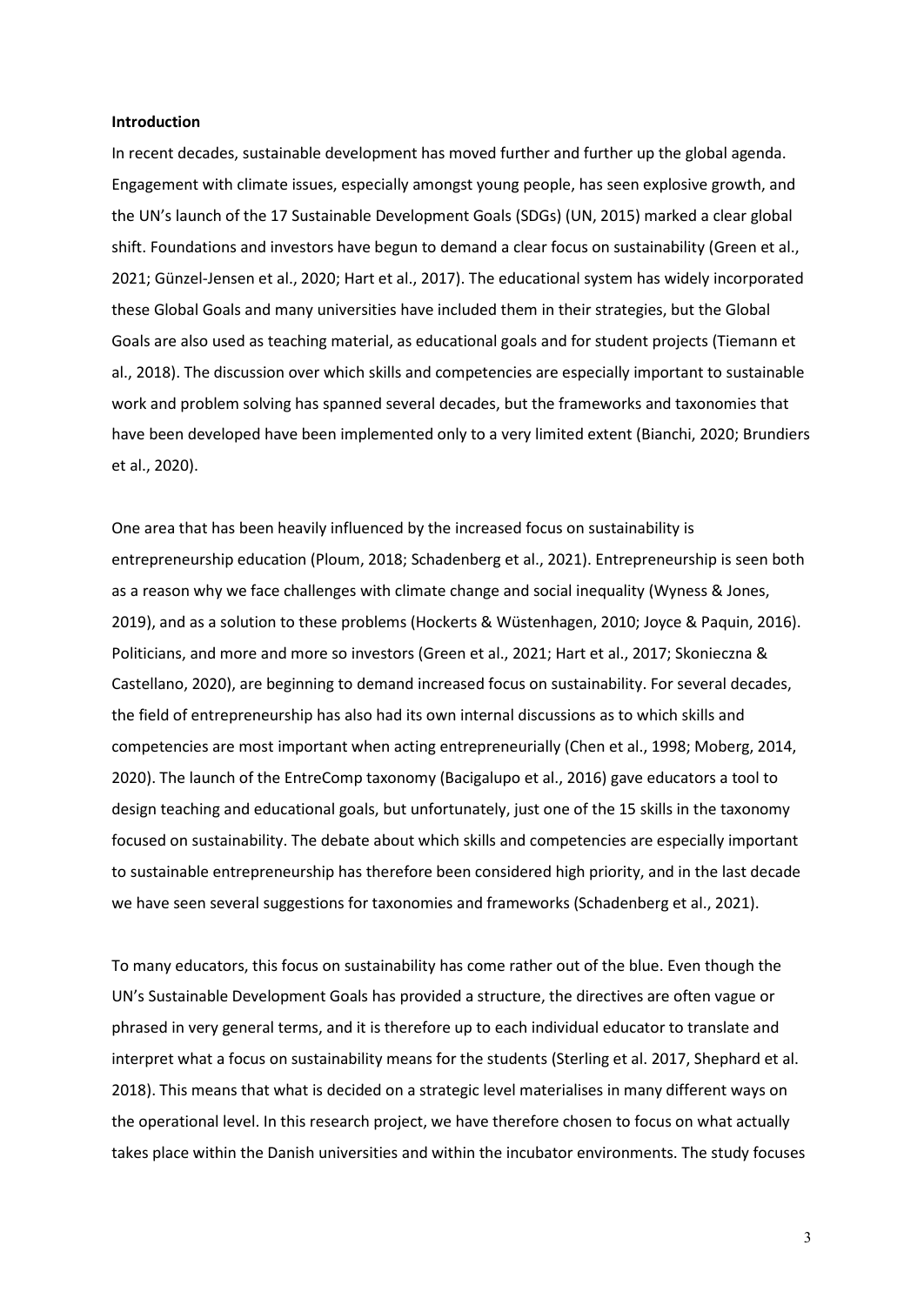on five courses in sustainable entrepreneurship at three Danish universities: four on Master level and one on Bachelor level. In addition, two incubator environments which are connected to two Danish universities, and one outside any educational institution, are included in the study.

The research is limited in its extent, but has nonetheless contributed with many insights as to how educators interpret, make sense of, and attribute meaning in relation to the current heightened focus on sustainable development, as well as how they can transfer this understanding to their students in the best possible way. The report is separated into five parts. In the first part, the theoretical background is presented. It focuses on Weick's (1995) sensemaking perspective, as well as the research into competences for entrepreneurship generally, and sustainable entrepreneurship specifically, and how these competences can be evaluated. Next is a brief presentation of our method and data collection. The main body of the report consists of the analysis, which is presented in part three and discussed in part four. The report is summarised in the concluding section where we likewise discuss future implications.

### **Theoretical background**

Research which focuses on sensemaking, i.e. how agents research, interpret, make sense of and act on novel messages, directives and events, is primarily undertaken within organisational studies (Maitlis & Christianson, 2014). Focusing on the sensemaking that takes place in interaction with other agents - often as a reaction to sudden changes that create uncertainty and ambiguity - is seen as a way for researchers to gain insight into the actual transformation processes (Weick, 1995). Rather than focusing on leadership and decision makers in organisations, sensemaking focuses on how sense is created within the entire organisation. Often, the central research object is this: how are signals from leadership and the surroundings perceived, and how do agents in different organisational levels act on these signals in sensemaking cycles (Weick et al., 2005).

The way in which institutions and changes within the institutional climate affect this sensemaking has not previously been investigated to the same extent, but in recent years, more and more researchers have called for increased focus on the subject (Lounsbury & Glynn, 2001; Maitlis & Christianson, 2014; Weick, 2005). The change that has taken place in recent decades - and which has accelerated in the last couple of years - regarding a focus on sustainability (Brundiers et al., 2020; UNESCO, 2017), can be seen to reflect a change in the signals that are communicated from the institutional system (Pastakia, 2010). Recently, the UN has launched its 17 Sustainable Development Goals, and these make up a sensemaking framework (Donnellon et al. 1986, Morgan 1986), which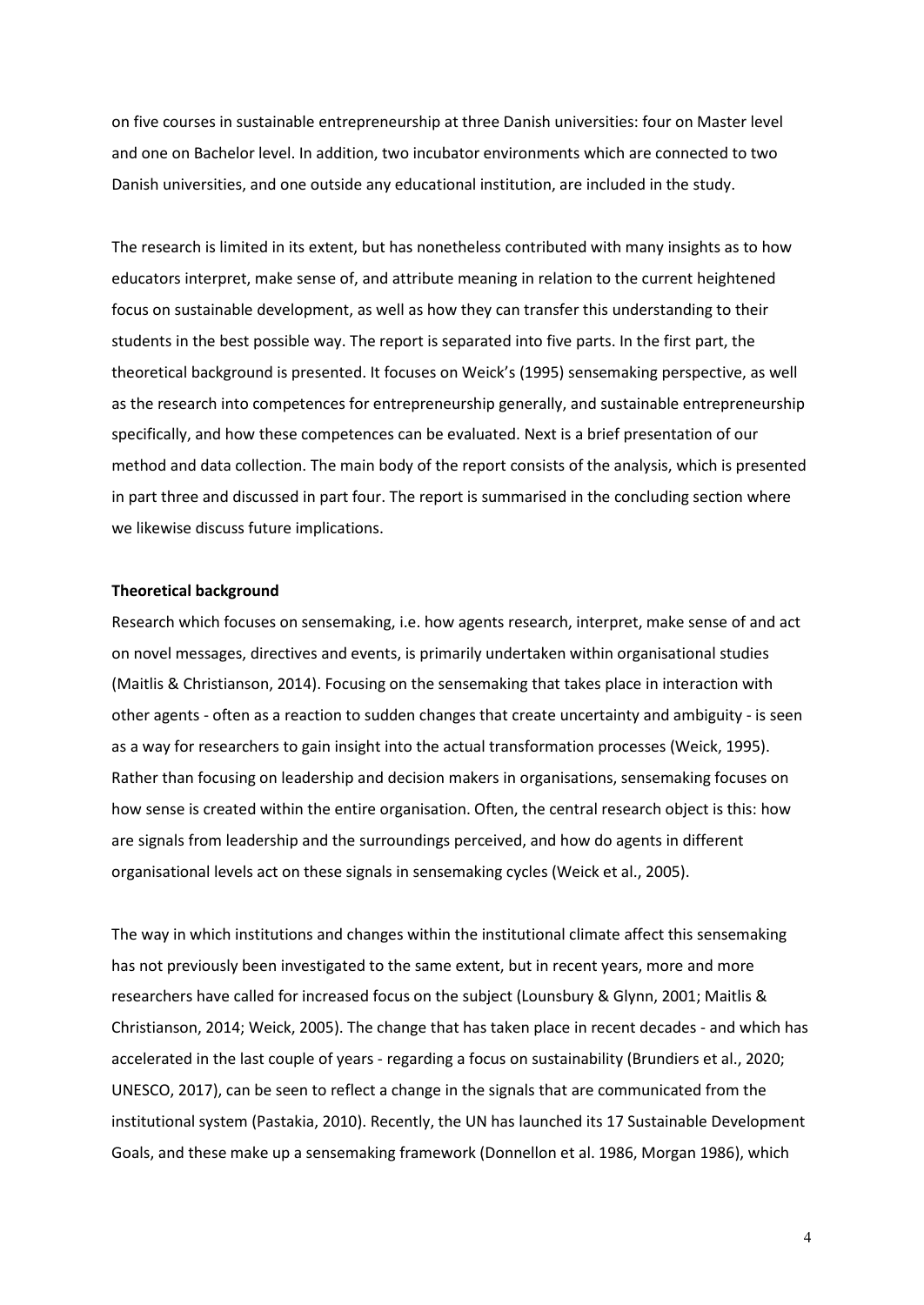agents must interpret and base their actions on (Gioia et al., 1994). Within a short period of time, this framework has had great influence on educational systems (Tiemann, Fichter & Geier, 2018) and entrepreneurial ecosystems (Günzel et al, 2020). Many financiers and much venture capital that have not previously wanted to accommodate sustainable innovations and businesses (Randjelovic et al., 2002), have now on the whole changed their focus (World Bank, 2015). Even if there is still a long way to go (Clark et al., 2017), this interest from the side of venture capital marks a clear shift (Green et al., 2021; Hart et al., 2017; O ́Rourke, 2010). The same can be said for state development funds and foundations that finance research and development projects (OECD, 2016).

These cognitive, normative, and regulating forces have of course had a great influence on both educational systems and entrepreneurial ecosystems. Categories can, however, be shaped and interpreted differently in different contexts, depending on the activities in different agents' sensemaking (Weick et al., 2005). According to Weber (2003), the institutional system just shapes, defines and presents the problems, while leaving it up to the actors in the system to come up with solutions. The system, sustainable technologies and regulations cannot innovate in themselves, since innovation demands concrete action from people (Blok et al., 2016). How educators understand, shape and act on signals from the system by adapting their teachings to these signals, greatly influences how they mediate this to their students, i.e. how the next generation interprets sustainable work, its possibilities and limitations, and to what extent UN's Global Goals for Sustainable Development are internalised, as well as whether the students will act on and in accordance with the Global Goals.

### *Competence frameworks and taxonomies*

One of the simplest ways to structure teaching is through clear educational goals (Anderson et al., 2001; Bloom, 1956). It is important that pupils and students can get a sense of to what extent they reach the educational goals, and that it is possible to give specific feedback as to what needs to be improved (Boud, 1995). This is important when the course subject has vague and diffuse concepts and definitions (Moberg, 2014). According to O'Byrne et al. (2015), many educations that focus on sustainability lack articulated educational goals. For this reason, many students struggle to articulate what specific competences they have learnt (Barber, 2016).

In order to advance educators and create legitimacy for sustainability education, a number of attempts have been made by organisations (Bianchi et al, 2022; UNESCO, 2017; UNECE, 2011) and researchers to develop competence frameworks and taxonomies that identify the central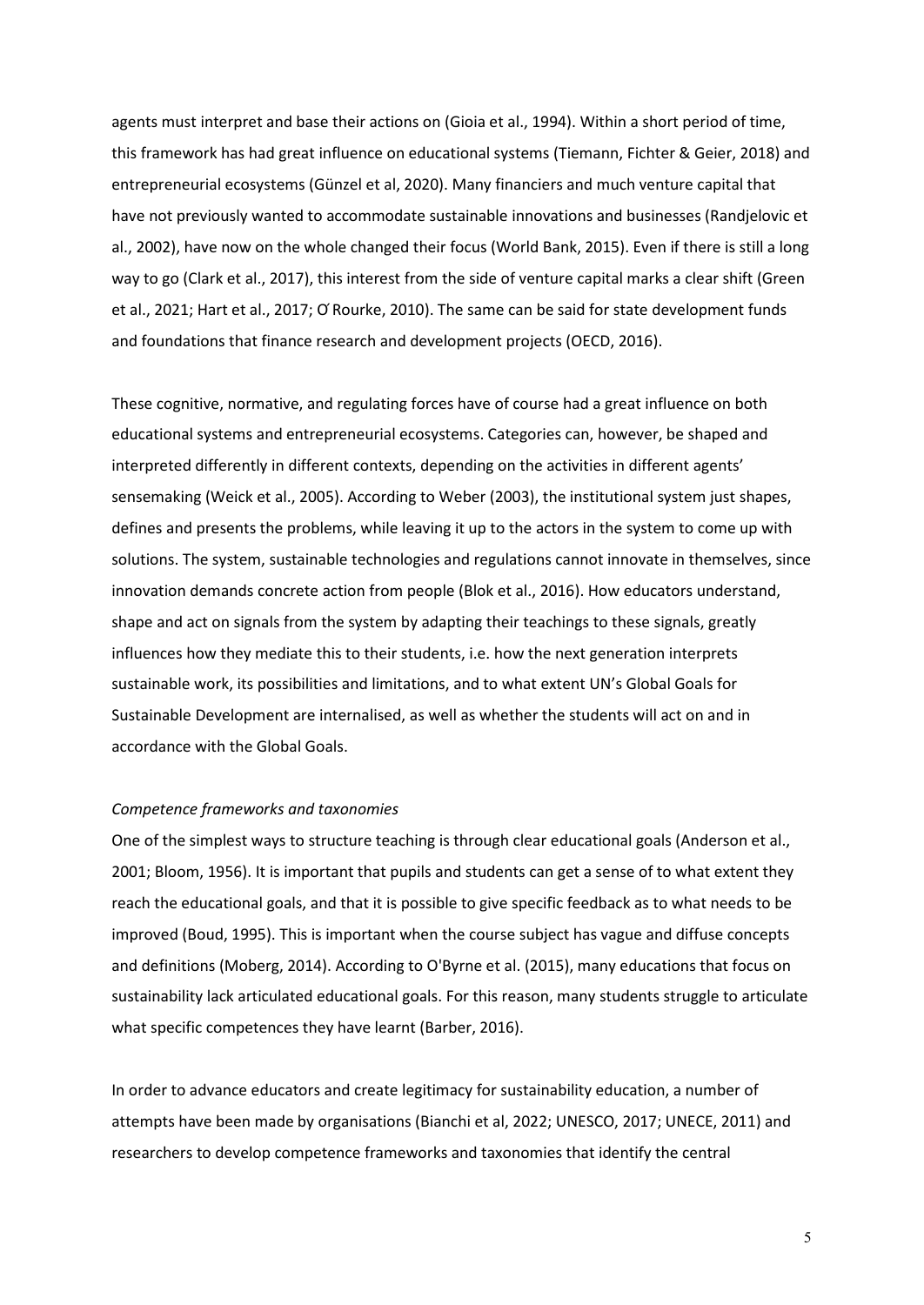competences for sustainable behaviour and sustainable problem solving (see f.x.: Barth et al., 2007; Cebrián et al., 2020; Glasser & Hirsh, 2016; Redman & Wiek, 2021; Rieckmann, 2012; Vare et al., 2019; Wiek et al., 2011).

Many researchers have stressed the importance of considering "sustainable competences" as parts in a cohesive framework (Engle et al., 2017; Glasser & Hirsh, 2016; Wals, 2015; Wilhelm et al., 2019). Recently, an international research group completed a Delphi study<sup>[1](#page-6-0)</sup> (Brundiers et al., 2020). It was based on the established framework (Wiek et al., 2011; Wiek et al., 2016), which identifies the following six competences as especially important: 1) system thinking, 2) future thinking, 3) value thinking, 4) strategic thinking, 5) interpersonal competence/collaborative competence, 6) integrated problem-solving competence. The experts approved of this framework with just a few adjustments, but they added a seventh competence: 7) implementation competence, and they discussed whether an eighth competence, "intrapersonal competence", should also be included. In table 1, an overview of the competences is presented.

| Competences                   | To be able to                                                                                                                                                                                                                                                                                                                                                                                 |
|-------------------------------|-----------------------------------------------------------------------------------------------------------------------------------------------------------------------------------------------------------------------------------------------------------------------------------------------------------------------------------------------------------------------------------------------|
| System-thinking<br>competence | In collaboration, analyse complex systems across different areas (society,<br>environment, economy, etc.) and across different scales (from local to global). And<br>thereby being able to account for cascading effects, inertia, feedback loops and other<br>systemic functions related to questions of sustainability and frameworks within<br>problem-solving of sustainability problems. |
| Future-thinking<br>competence | To be able to iterate and continuously refine one's own futures thinking (visions,<br>scenarios, etc.), in productive and explicit tension to the status quo; recognizing the<br>implicitly held (and largely unrecognised) assumptions about how society works and<br>how they influence the status quo and critically reflecting how they might influence<br>futures thinking               |
| Value-thinking<br>competence  | To be able to differentiate between intrinsic and extrinsic values in the social and<br>natural world; to recognize normalised oppressive structures; to identify and clarify<br>one's own values; to explain how values are contextually, culturally, and historically<br>reinforced; to critically evaluate how particular stated values align with agreed-upon                             |

<span id="page-6-0"></span> $<sup>1</sup>$  A study in which experts on a specific topic fill out various surveys, discuss and comment on previous</sup> findings, in order to reach consensus about a specific topic (Linestone & Turoff, 1975).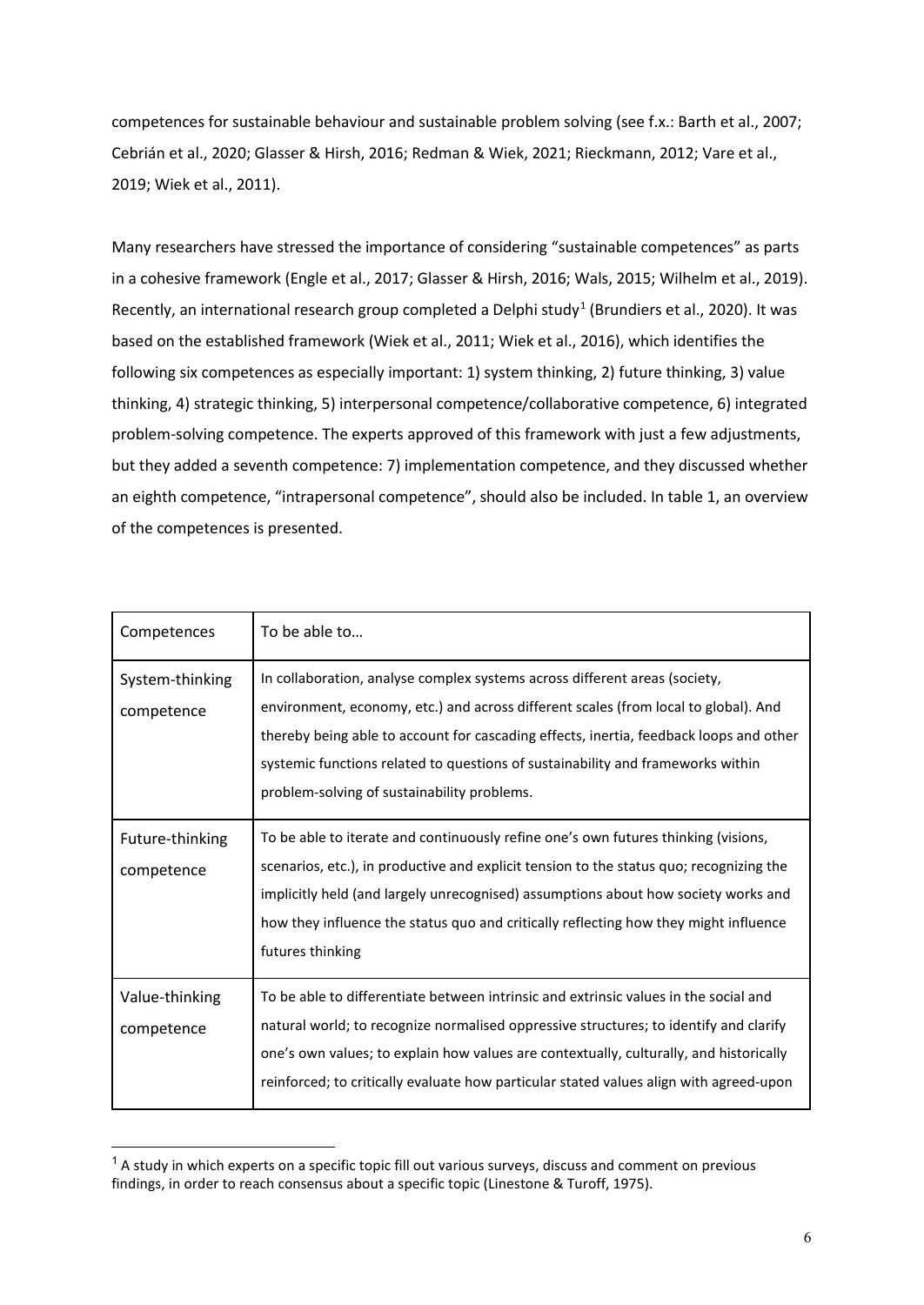|                                             | sustainability values; and to differentiate between espoused values and practised<br>values.                                                                                                                                                                                                                                                |
|---------------------------------------------|---------------------------------------------------------------------------------------------------------------------------------------------------------------------------------------------------------------------------------------------------------------------------------------------------------------------------------------------|
| Interpersonal<br>competence                 | To be able to apply the concepts and methods of each competence not merely as<br>"technical skills," but in ways that truly engage and motivate diverse stakeholders<br>and to empathically work with collaborators' and citizens' different ways of knowing<br>and communication.                                                          |
| Integrated<br>problem-solving<br>competence | To be able to combine and integrate steps of the sustainability problem solving<br>process or competences, while drawing on pertinent disciplinary, interdisciplinary,<br>transdisciplinary, and other ways of knowing.                                                                                                                     |
| Strategic-thinking<br>competence            | To be able to recognize the historical roots and embedded resilience of deliberate<br>and unintended unsustainability and the barriers to change; to creatively plan<br>innovative experiments to test strategies.                                                                                                                          |
| Implementation<br>competence                | The collective ability to realize a planned solution toward a sustainability-informed<br>vision, to monitor and evaluate the realization process, and to address emerging<br>challenges (adjustments), recognizing that sustainability problem-solving is a long-<br>term, iterative process between planning, realization, and evaluation. |

**Table 1:** Competences for sustainable action and sustainable problem solving (based on Brundiers et al., 2020)

The addition of "Implementation Competence" to the competence framework was discussed, since it was not deemed fitting for all educational institutions, since it, unlike the other cognitively oriented competences, is more practically oriented (Brundiers et al., 2020). Sustainability research is seen as a committed science that contributes to change, but that change typically happens through partnerships with practitioners (Hart et al. 2016; Kates 2011; Lang et al. 2012; Miller et al. 2014; Oberlack et al. 2019; Wiek et al. 2015; Yarime et al. 2012). The experts in favour of including *Implementation Competence* in the framework believe that this division of labour between science and practice should be reduced. Moral reflections are triggered by action, just as action is triggered by moral reflections (Blok et al., 2016; Lans et al., 2014; Mogensen & Schnack, 2010; Pohling et al., 2015). This emphasises the importance of combining sustainability and entrepreneurship.

Just as competences within sustainable action have been debated for several decades (Sterling et al., 2017; Shepherd et al., 2018), researchers and practitioners within entrepreneurship have discussed which competences can be considered as key competences for acting entrepreneurially (Chen et al.,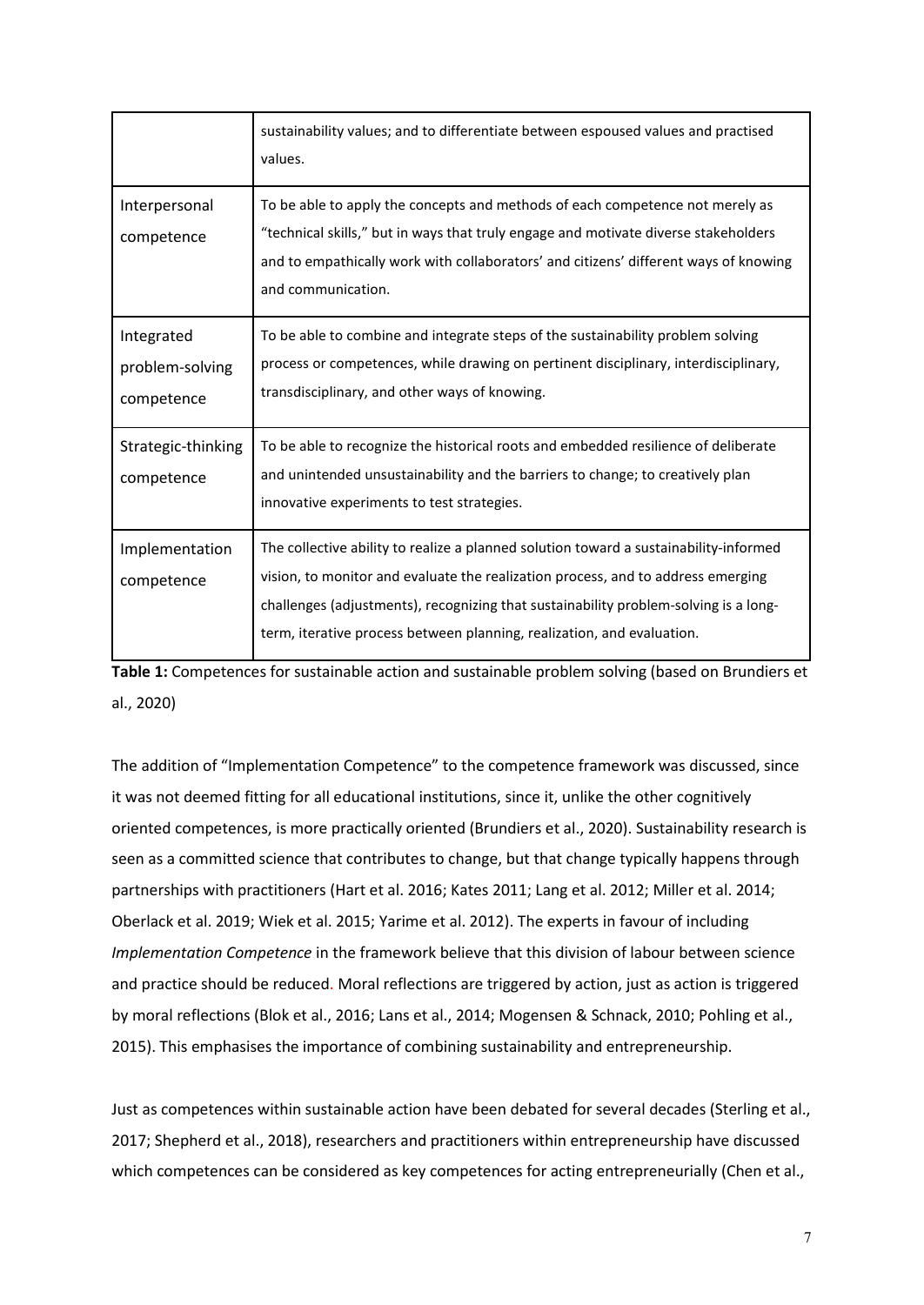1998; DeNoble et al., 1999; McGee et al., 2009; Moberg, 2014, 2021; Rasmusen & Moberg, 2016; Williams-Middleton et al., 2021). The development of the EntreComp taxonomy was, however, important in terms of entrepreneurial competences (Bacigalupo et al., 2016). On behalf of the EU Commission, the Joint Research Centre (JRC) gathered experts and practitioners from the field and, through several meetings and iterations, developed a framework that identifies three main thematic areas, each of which is defined by five competences. A taxonomic understanding of how these competences develop, based on increased levels of complexity and autonomy, makes this framework applicable within all educational institutions.

Combining these two highly debated areas is anything but easy. Entrepreneurship educators often view sustainability as merely "a supplement" (Lans et al., 2014; Ploum et al., 2018), and it is not uncommon for those in the field of sustainability to be very sceptical about entrepreneurship (Wyness & Jones, 2019). Sustainable change takes action, but it is also important for entrepreneurs to gain greater awareness of their social and ecological responsibilities (Cohen & Winn, 2007; Dean & McMullen, 2007; De Clercq & Voronov, 2011; Giacalone & Thompson, 2006; Hockerts & Wüstenhagen, 2010; Joyce & Paquin, 2016; Lourenço et al., 2013; Pacheco et al., 2010; York & Venkataraman, 2010). Despite the increased focus on sustainability generally, and sustainable entrepreneurship specifically, it is a subject that still struggles to gain academic legitimacy (Rodríguez-García et al., 2019).

Sustainable entrepreneurship is a relatively young field that has gone through several reiterations. According to Schaper (2010), the origins of the field can be traced back to researchers who in the early 90's gave the field various labels such as "climate entrepreneurship", "green entrepreneurship", and "eco entrepreneurship" (Bennett, 1991; Berle, 1991; Blue, 1990). This early interest was followed by a period of silence, after which the new millennium brought increased interest (see for instance: Adeoti, 2000; Andersen, 1998; Anderson & Leal, 1997; Cohen & Winn, 2007; Dean & McMullen, 2007; Dixon & Clifford, 2007; Hostager et al. 1998; Isaak, 1998; Keogh & Polonsky, 1998; Kyrö, 2001; Larson, 2000; Pastakia, 2002; Schaltegger, 2011). However, by far the most articles have been published within the last five years (Schadenberg et al., 2021, Sharma et al., 2021).

One of the reasons why sustainable entrepreneurship has struggled to find a foothold within university education is that it is an action-oriented discipline, which often defies testing via conventional methods (Biberhofer & Rammel, 2017; Brekken et al., 2018; Burden & Sprei, 2020;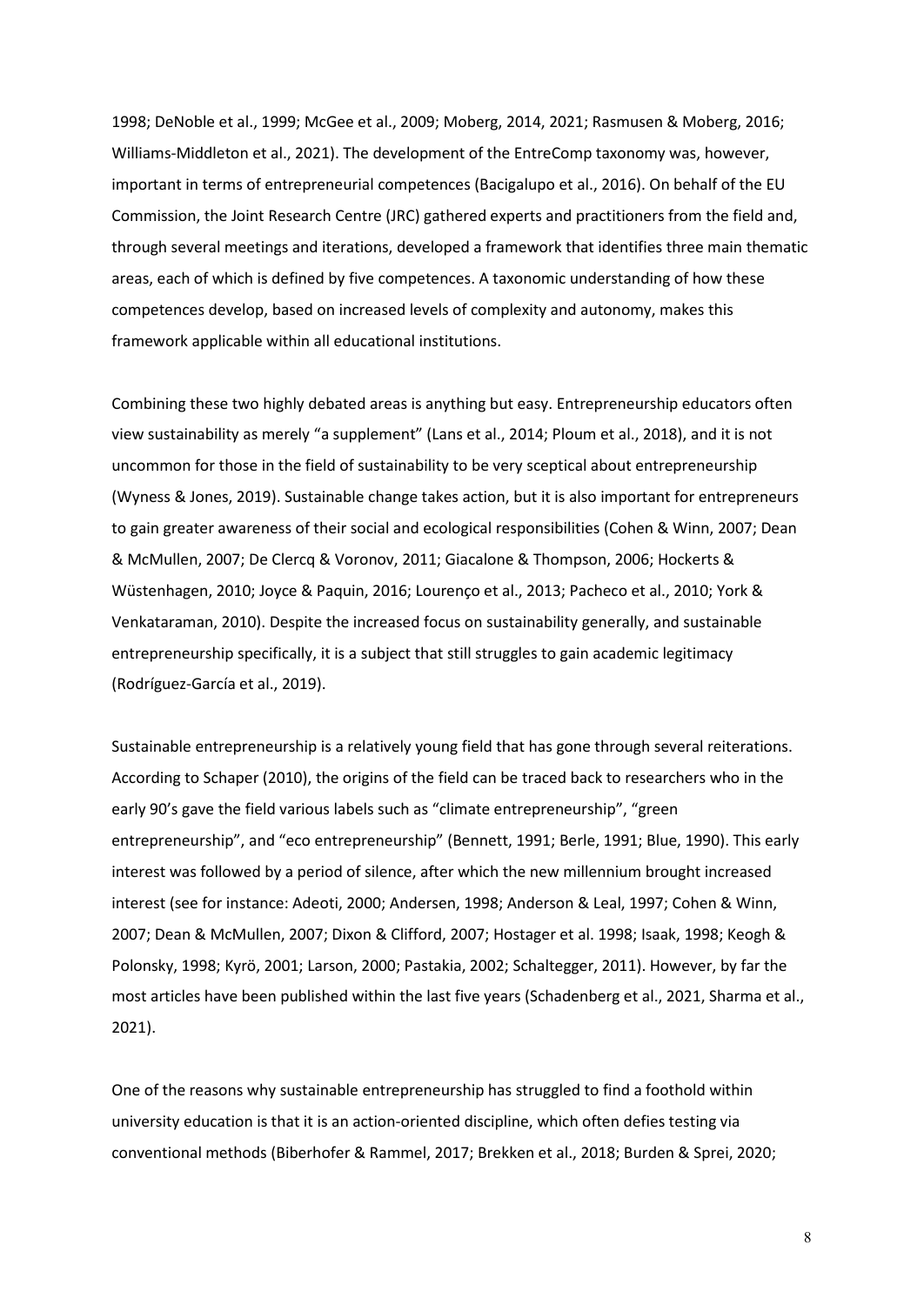Castro, 2020; Herman et al., 2020; Jennings et al., 2015; Parris & McInnis-Bowers, 2017; Silva et al., 2018). In order to test it as a discipline, clear educational goals are important. Taxonomies and competence frameworks that focus on sustainable entrepreneurship are clearly influenced by earlier frameworks that focused on sustainable competences (see for example Bernhardt et al., 2016; Biberhofer, 2019; Lintner, 2016; Mindt & Rieckmann, 2017). For instance, the competence framework developed by Lans et al. (2014) and validated in a Ph.D. dissertation by Ploum (2018), are based on the theoretical frameworks of De Haan (2006), Hesselbarth & Schaltegger (2014), Rieckmann (2012), and Wiek et al. (2011). For this reason, tools for evaluation that are based on these frameworks become context specific and difficult to use with a control group. We developed a survey with a focus on eight competences, wherein we avoided the most context specific wordings in Ploum's scale for competences within sustainable entrepreneurship. The way in which these competences are described in the survey is presented in Table 2.

| Competence                                                    | The ability to                                                                                                                                                                                                                                |
|---------------------------------------------------------------|-----------------------------------------------------------------------------------------------------------------------------------------------------------------------------------------------------------------------------------------------|
| Foresighted<br>thinking<br>competence                         | Collectively analyse, evaluate, and craft "pictures" of the future in which the impact<br>of local and/or short-term decisions on environmental, social and economic issues is<br>viewed on a global/cosmopolitan scale and in the long term. |
| System thinking<br>competence                                 | Identify and analyse all relevant (sub)systems across different domains (people,<br>planet, profit) and disciplines, including their boundaries.                                                                                              |
| Interpersonal<br>competence                                   | Motivate, enable, and facilitate collaborative and participatory sustainability<br>activities and research.                                                                                                                                   |
| Normative<br>competence                                       | Map, apply and reconcile sustainability values, principles, and targets with internal<br>and external stakeholders, without embracing any given norm but based on the<br>good character of the one who is involved in sustainability issues.  |
| Embracing<br>diversity and<br>interdisciplinary<br>competence | Structure relationships, spot issues, and recognize the legitimacy of other<br>viewpoints.                                                                                                                                                    |
| Strategic                                                     | Collectively design projects, implement interventions, transitions, and strategies for                                                                                                                                                        |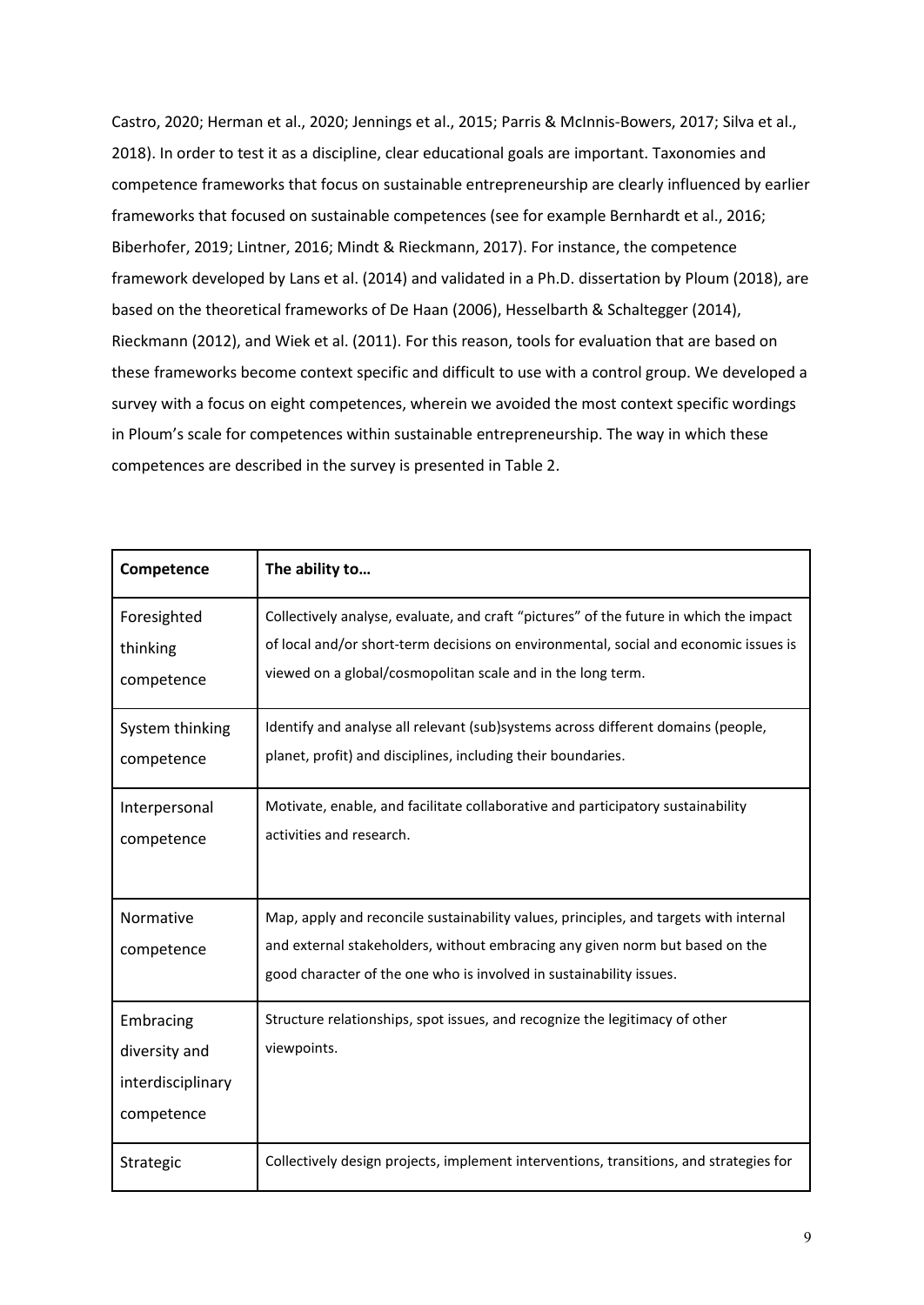| management<br>competence              | sustainable development practises for the improvement of the sustainability of<br>social-ecological systems.                            |
|---------------------------------------|-----------------------------------------------------------------------------------------------------------------------------------------|
| Creativity<br>competence              | Develop ideas and solutions to already existing - and new - challenges.                                                                 |
| Handling<br>uncertainty<br>competence | Feel safe to make decisions when the available information is partial or ambiguous,<br>or when the decision involves uncertain results. |

**Table 2:** Competence framework for sustainable entrepreneurship. Based on Lans et al. (2014) and Ploum (2018)

The survey (see appendix) was successfully tested with a limited number of students, but needs validation in more comprehensive studies, which include a control group.

# *Summary of the theoretical background*

Sustainable entrepreneurship is a relatively new subject, and one which has gained increased attention in the last decades, especially within the last five years. It is a merger of two disciplines that have also experienced a substantial increase in interest, but both of these disciplines focus on competences which are difficult to include in traditional education. This conceptual vagueness when it comes to definitions, boundaries, competences, and educational goals, combined with an increased institutional pressure on universities to create more sustainable entrepreneurs, create ambiguity and uncertainty among many educators, while at the same time opening up for new possibilities. Looking into how agents in the entrepreneurial ecosystem, educators and students, make sense of this, can therefore be seen as a highly topical subject if we are to increase our understanding of how we best work with sustainable entrepreneurship in educational institutions. In the following, we will present a brief overview of our methodical considerations, research design and our collection of empirical data.

# **METHOD AND RESEARCH DESIGN**

Unlike many research projects that focus on sensemaking, we are not employing the method of case studies (Yin, 2003). This is because we are interested in gaining insight into how various educators and students, from within several different disciplines, interpret and make sense of the policy push we have experienced over the last couple of years, as well as how agents in the entrepreneurial ecosystem perceive and act on it. We will, though, in accordance with the sensemaking perspective,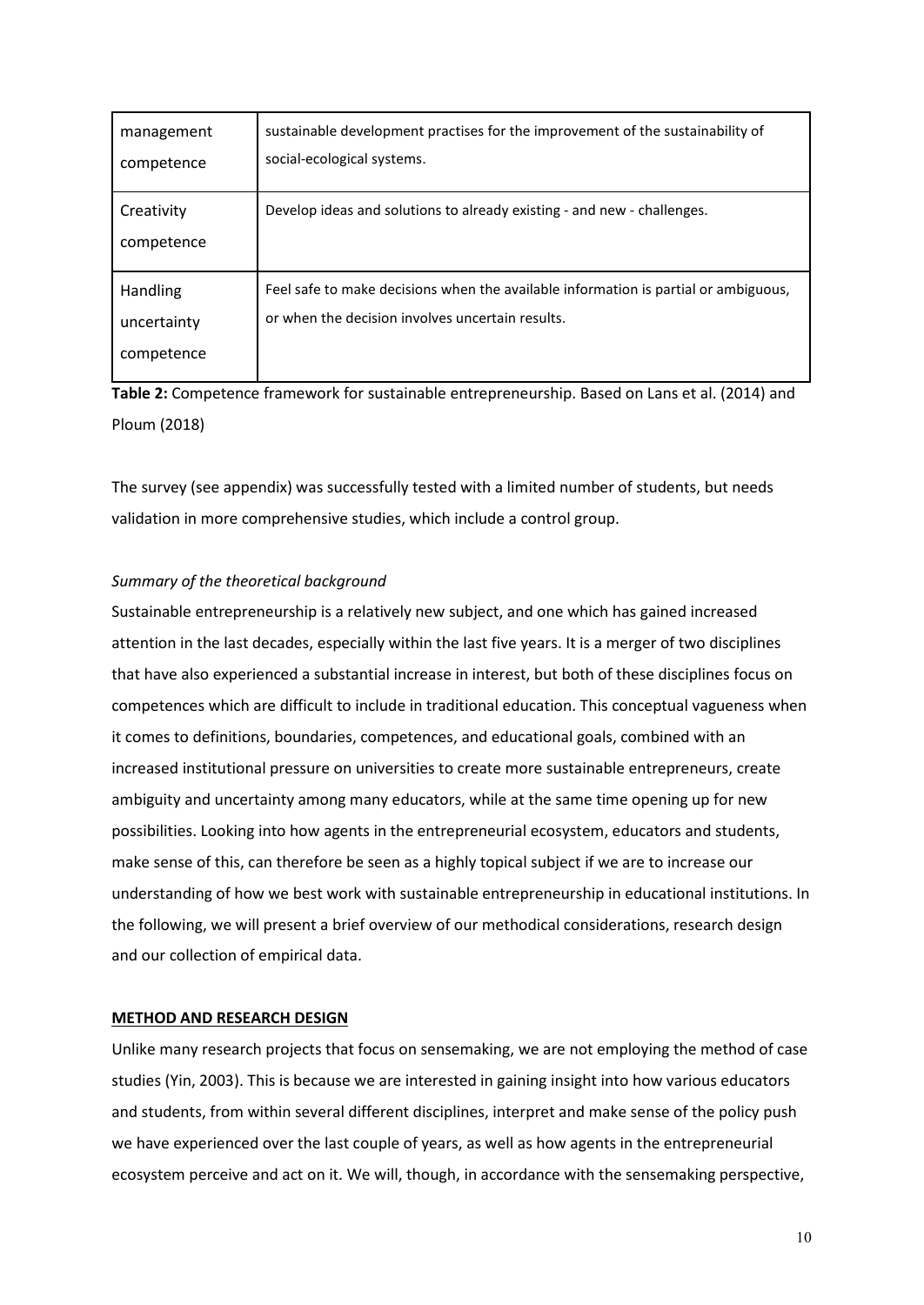take as a starting point an interpreting and interpretivist approach (Packard, 2017; Rabinow & Sullivan 1979). The purpose of this research project is to uncover how educational and competence developing environments contribute to developing competences in sustainable entrepreneurship amongst students at university level, as well as which competences the students acquire as a result thereof. In our analysis of the empirical data, we have coded how informants describe three themes, and we have compared both aspects that are similar, and aspects that vary, between the three groups of research subjects. We are looking for what matters to them while being aware of what is not mentioned.

### **Selected educational- and competence developing environments**

The educational environments that are part of the research project are four courses on a master's level, and one course on a bachelor's level at three Danish universities, that teach entrepreneurship and that, to varying degrees, have a concurring focus on sustainable entrepreneurship. Besides university environments, two incubator environments that are associated with two Danish universities, as well as an incubator environment that is separate to educational institutions, are included in the research project.

The university courses are tailored to master's degree students from different disciplines. The disciplines range from the humanities to natural science, technical/natural sciences as well as health. For the students in this study, the courses that teach sustainable entrepreneurship are either obligatory or only partially elective, meaning that the students have the freedom to choose the course from a set of courses offered, but that they are obliged to choose an elective subject, as per their curriculum.

The two incubator environments that are associated with universities primarily offer advice and sparring activities for students at the university. The incubator environments also work with young people that are about to enter into university education, as well as Ph.D. students and researchers at the university in question, whose projects show entrepreneurial or innovative potential. The third incubator environment in the study specifically works with green entrepreneurs. Four business developers from these incubator environments have been interviewed for this research project and function as representatives for the way incubator environments currently support sustainable entrepreneurship and competence development amongst aspiring sustainable entrepreneurs.

### **Qualitative interviews as empirical material**

11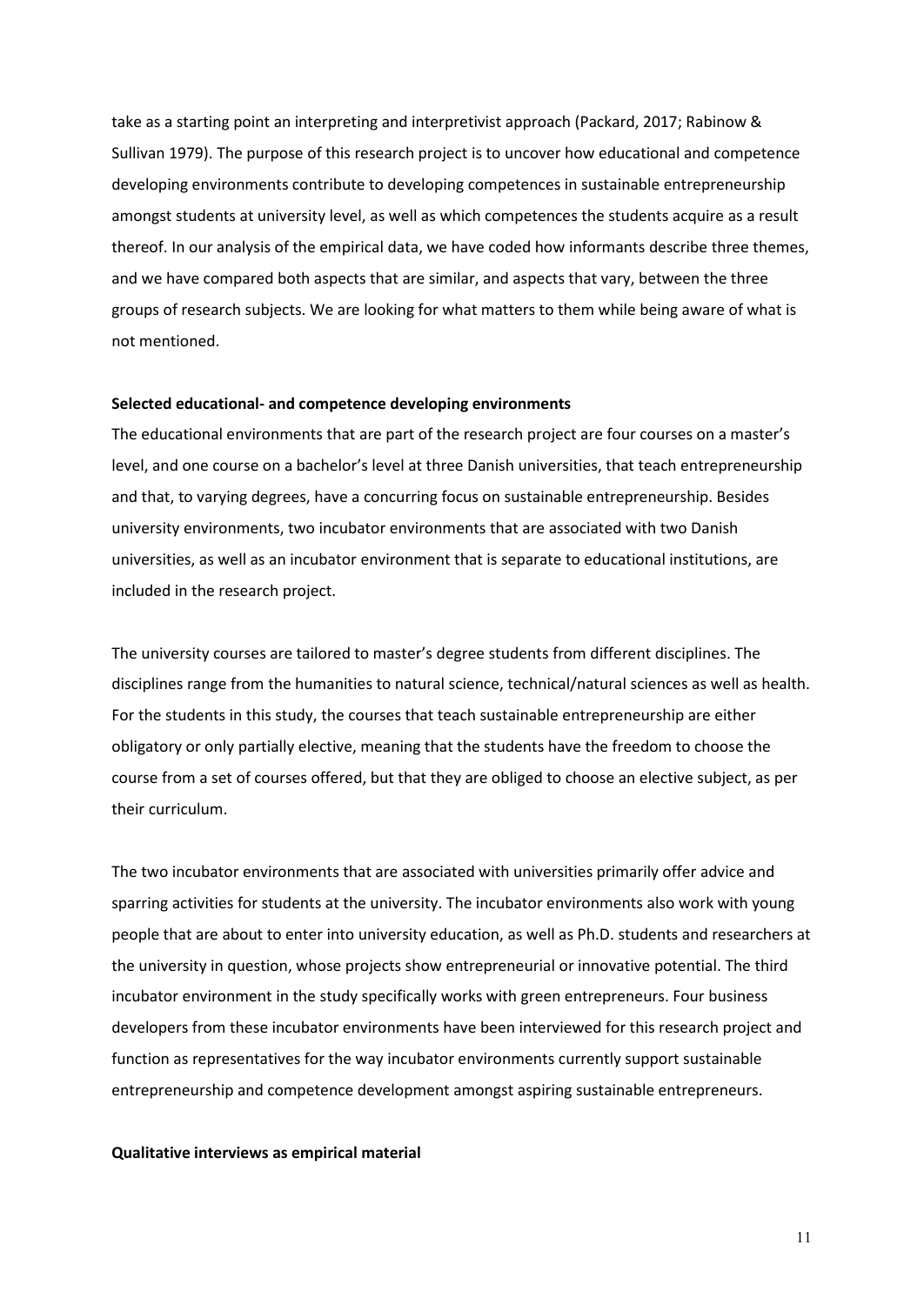A total of 19 informants have been interviewed for this research project. These interviews make up the empirical material for the qualitative study. The informant base is comprised of 10 students, five educators and four counsellors. The interviews are conducted in accordance with a structured interview guide that allows for follow-up questions. The interview guide is constructed around openended questions about competences within sustainable entrepreneurship that the students gain through the educational and incubator environments that are part of the research project (see Appendix). The interviews are conducted online between the  $18<sup>th</sup>$  of October and  $24<sup>th</sup>$  of November 2021. Informants quoted are anonymised and referred to by professional title (student, educator or advisor) and the educational or competence developing environment they represent (natural science, technical/natural science, health, humanities or incubator environment).

# **ANALYSIS**

We have focused on three themes in our analysis. Despite the relatively confined scope of the study, it nevertheless embraces a heterogenous group of respondents, which makes presentation of the results complex. In order to make the analysis as reader friendly as possible, we have limited the extent of our comments and analytical considerations in the following analysis. Since the perspectives from students and educators are naturally connected, we will not separate these. The perspectives from business developers are presented last, as they are not integrated in the curricula in the same way.

### **Theme 1: Design and structure**

The courses represent a breadth of scientific disciplines: from the humanities to technical/natural, natural- and health science disciplines. The teaching is planned with several types of educational elements and comprises theoretical teaching and guest lectures from agents who are involved in sustainable entrepreneurship. Characteristic for all the courses is that they have integrated a practical dimension, where students try out and acquire competences within sustainable entrepreneurship. The students typically test their competences through project- or group work. Three of these courses are designed so that the students themselves define their own project inspired by a string of introductory lectures about either UN's Global Goals or "mega trends". Concurrently with the students developing a project or case, they are taught entrepreneurship and innovation, during which some of them likewise receive ongoing sparring and guidance about their specific cases.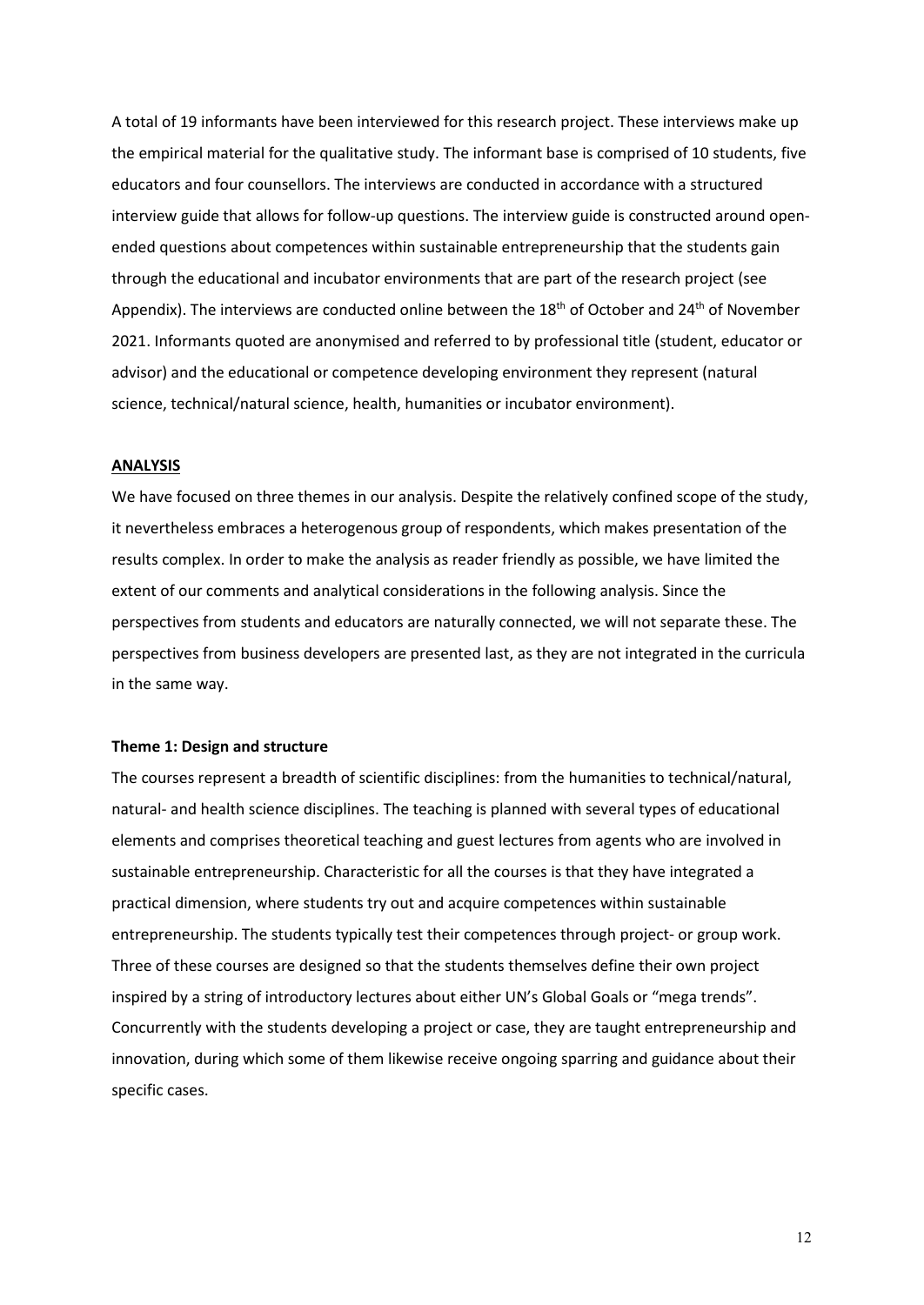By far the most commonly used method is design thinking (Berglund et al., 2020; Brown, 2008). According to the educators who used design thinking, this method is well suited to their teachings as it is both a theoretical approach and a methodical tool for designing solutions to complex problems. Furthermore, it takes an *empathetic point of departure*, in which the innovator places themselves in the problem holder's shoes. Two educators from the technical/natural and natural science studies are of the perception that behind sustainable entrepreneurship and earlier forms of entrepreneurship, lies the same methodical approach, which can, for example, be design thinking. According to the educators, sustainable entrepreneurship is present in the early creative phase, where the problem has to be defined - for example, it might be defined in light of the UN's Global Goals, and lead to the development of a likewise sustainable solution. One of these courses explicitly draws on the UN's Global Goals and design thinking:

"In design thinking, the first thing you do is define the problem. In the process of defining the problem, you gain knowledge and you reflect on this knowledge. You typically start with an observation and you have a lot of assumptions as to what the problem is. Then you test, explore and gather information and data. Next, you narrow it down to a specific problem. For example, there might be 20 different problems you can define by the observation you've made, but they're somehow interwoven. Here, you have to narrow it down to one specific problem that can be solved. And when you enter that phase, the solutions multiply as well. (...) So it's a back-and-forth way of learning." (educator, technical/natural science)

Planning teaching with the UN's Global Goals as an explicit point of departure is intended to not only let the students work specifically with sustainability problems, but also to create intentional creative challenges, as science shows that creativity is heightened by this:

"We give them (the students) some boundaries. You know, there is also research that proves that creativity works best when there is a certain level of boundaries. Where you have no boundaries at all, people cannot focus. You just, like, fly around. If you have too much boundary, you're very constrained, then you cannot create stuff. So there was a sweet spot where you have to provide a certain level of boundaries. Then they will be forced to navigate within these boundaries, and then creativity that will be quite interesting, will pop up. So I think that giving them the context of the SDG's, if they see these 17 different goals and have a good overview, has helped them have kind of a conscious understanding of the boundary here. Of what is to be created, a good business or a bad business. Not in financial terms, but in terms of the moral standard." (educator, technical/natural science)

In a course within the health science discipline, they have a human-centred approach, but emphasise a hands-on and pragmatic approach: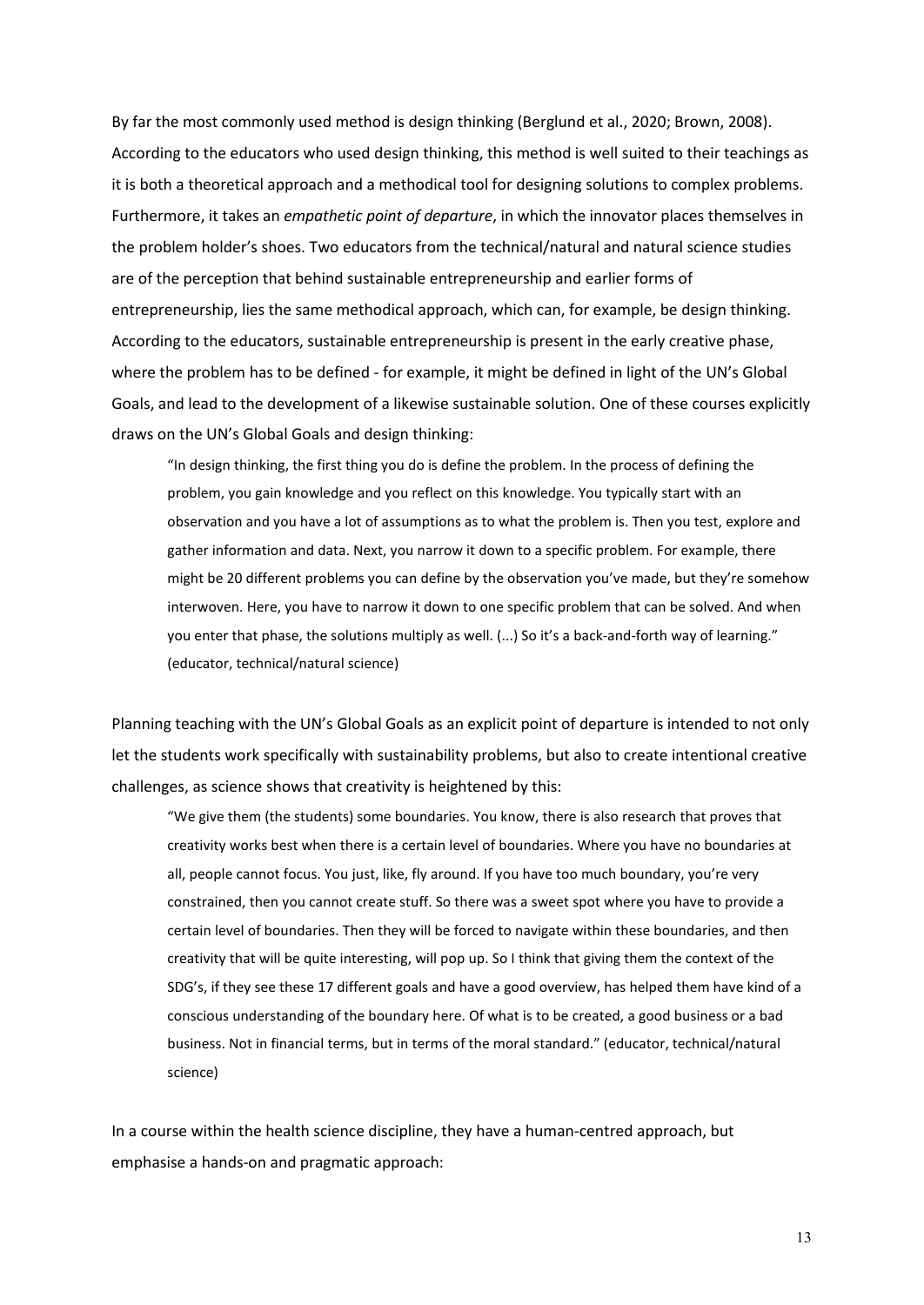"The course is very practical, hands on. The students have to develop their own venture idea, and then we go through a number of different themes they have to relate to their venture. It's built on [name of scientist] design approach, which structures the course. And it is also based around an effectuation theory. Meaning, for instance, the idea of focusing on what resources you have available, rather than focusing on the goal." (educator, health)

One of the courses is structured so that the students, alongside individual internships, receive theoretical education within entrepreneurship and innovation with an additional focus on enacting change within sustainability. The methodical basis for the teaching in this course is problem-based learning (PBL). Here, they have developed the term "Entrepreneurial PBL'', which combines the problem-oriented methodical approach with entrepreneurship as a thematic framework:

"We include that problem-oriented teaching, where you have to be aware of what perspective you apply to the case, and what consequences your choice of literature and theory have. And then the entrepreneurial come in, in that you explore your assumptions, and actually try and experiment together with other people and discuss it, and in that way interact with your surroundings. What is really central to the whole thing is that you test and relate it to some real situations and real people. (...) So how can the students become aware of how other people address a transformation process, how people experience a situation and then understand their situation, which is a prerequisite to making sensible changes. (...) Otherwise, I don't think they can create value for other people." (educator, humanities)

A course, which is offered on a technical/natural science master's degree, is especially distinguishable from the other courses which are part of the research project. The course is founded on actual partnerships with organisations outside of the university and with separate funding for this course. Private, as well as public organisations, apply to be accepted to the course as a "case". From here, the university combines groups of students based on their professional diversity. The groups are then assigned a suitable case with a private or a public organisation, where they have to work to develop solutions and business models in cooperation with the organisation. Concurrently, the students receive education and guidance from a mentor, and additionally, they receive 10.000 DKK to develop a prototype when developing the case. According to the students from this course, it varies whether the cases that are part of the course are defined openly, abstract or more concretely beforehand. A student with a technical master's degree has been assigned an "abstract case", where a large company wishes to get a foothold within the wind industry, based on a further development on their existing products, which are currently sold in a different market:

"We're working with a large company that develops this product (anonymised), that right now is very much within another industry, and they really want to get into the wind industry. So they come to us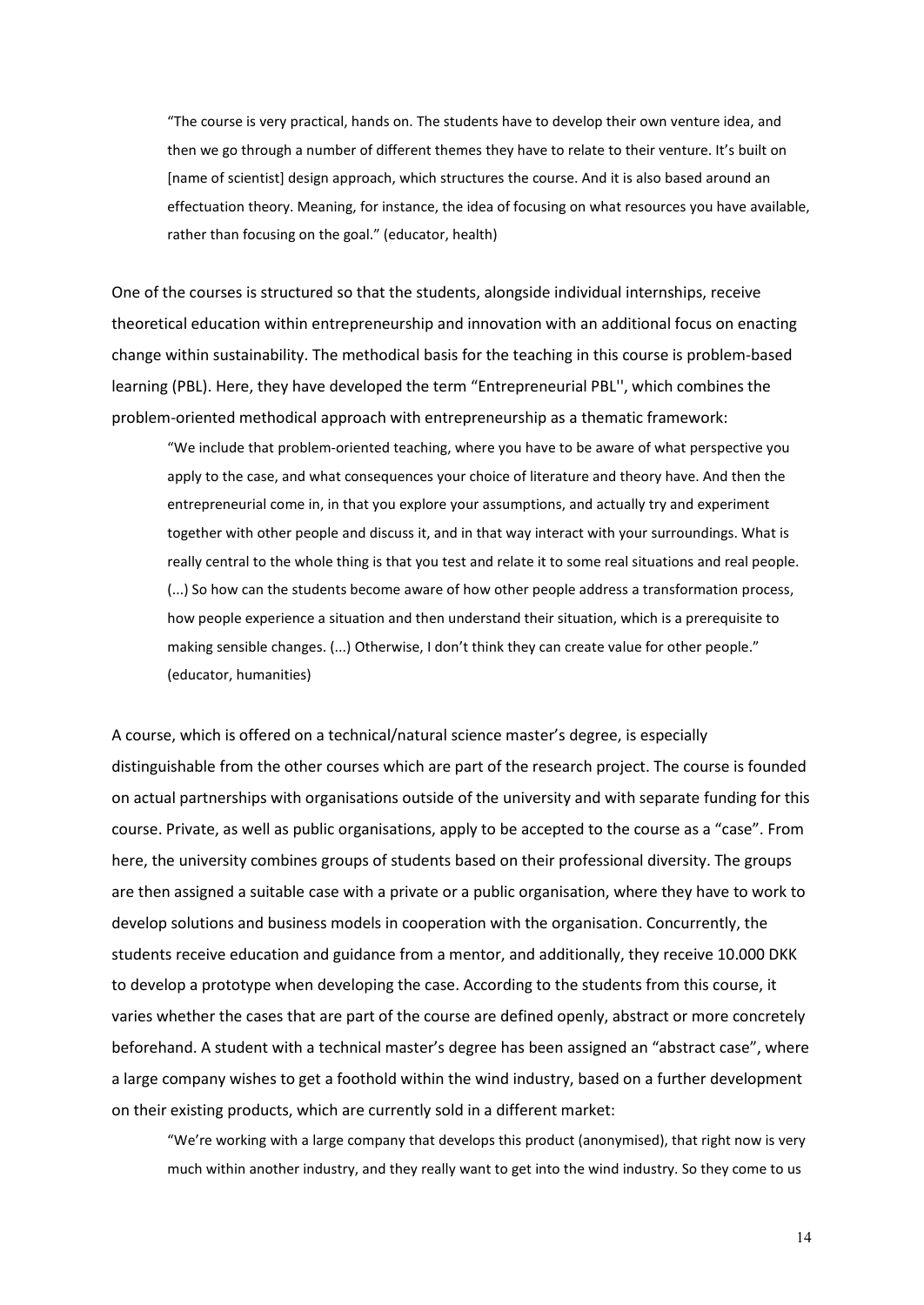and say "we develop these products (anonymised), can you somehow get us into the wind industry?" And from there we've kind of started analysing, what exactly there is within the wind industry that has anything to do with their products. Then we've tried analysing, where the future for the wind industry lies, and where they as a company can jump in. So we're making a joint venture with them, where we develop a new product (anonymised), which we see in 5-10 years dominating the market. And then we'll already be ready with just such a product for them." (student, technical/natural science)

The students, via their educational background within the technical, natural and health science disciplines, typically already have extensive knowledge of sustainability challenges. Furthermore, the students from technical/natural sciences education, study in places where the physical environment also promotes the UN's Global Goals. That's why, in a course from a natural science education, the main focus is that the students gain competences within entrepreneurship, innovation and creativity:

"Our course is not about whether they understand the complexity in working with sustainability principles. It's about them understanding innovation processes, creative processes, and being able to organise them." (educator, natural science/health)

The Global Goals are evident in the way educators understand sustainability, and they tupically play a central role in planning the courses. In one course, the educators take the UN's Global Goals as an explicit point of departure, where the students are tasked with developing a product based on these, including the underlying targets for each Goal, ideally in combination. An example from this course is a group of students who have combined more than one Global Goal by creating a business model that offers training modules for people with disabilities. Within the company, a culture is fostered that can create empowerment for people with disabilities, improve their lifestyle and welfare, as well as contribute to increasing equality by training competences that match job market requirements.

In the courses aimed at students from natural sciences and health, the UN's Global Goals are employed more indirectly, in that the students are introduced to "mega trends" in society and on a global scale. These mega trends include subjects such as sustainability, climate change, Ageing Society, urbanisation, health, etc. The students are briefly introduced to sustainable business models, but due to the length and resources of the course, the main focus is on these mega trends and general innovation and entrepreneurial competences. The educator is, however, still aware of the importance of the Global Goals: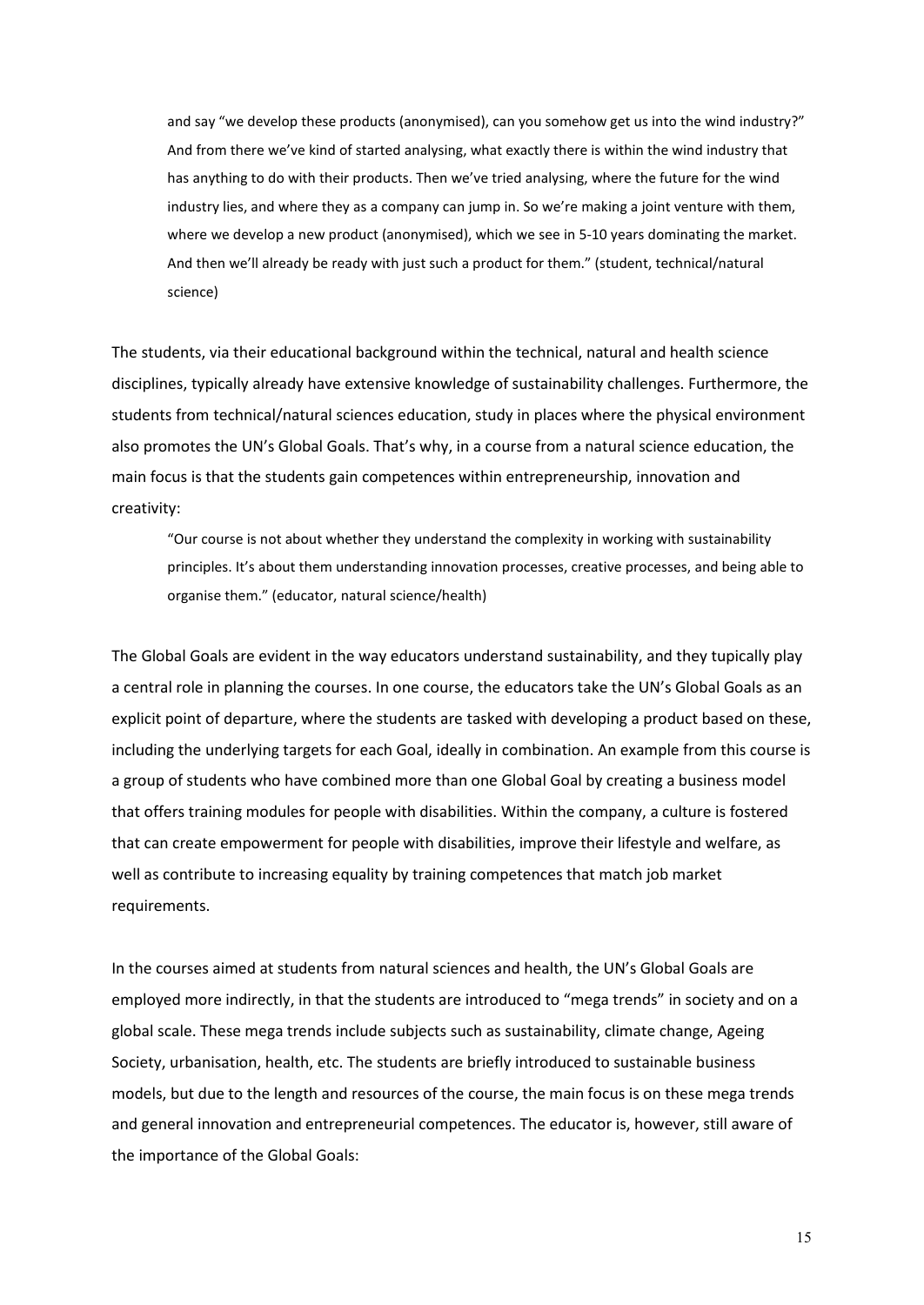"[...] it makes sense, in relation to different types of stakeholders, that you relate your venture to the Global Goals. For example, in relation to the bigger ones, which are increasingly aware of it and look out for, whether and how a given venture relates to differences in Global Goals." (educator, health)

### **Theme 2: How sustainable entrepreneurship is understood**

Characteristically for the majority of students, educators, and advisors in the study is that the term `sustainable entrepreneurship´ is new to them. When asked what they associate with sustainable entrepreneurship, the interviewees give a range of guesses as to how to define or practice sustainable entrepreneurship:

"In relation to the 17 Global Goals, we have to think of a future that doesn't impair opportunities for future generations. That's why co-responsibility for, or with others, when it comes to your choice of action is enormously important, and that's why you get this ethical dimension, too. It must be a bit hard to be creating value entrepreneurially and at the same time destroy possibilities for future generations by contributing to them having less health, less equality and education. So in that sense, there's a sort of critical constructive dimension to our understanding of entrepreneurship in the form of a sustainability perspective." (educator, humanities)

Another educator from a natural science discipline also points out that sustainable entrepreneurship, unlike previous types of entrepreneurship, is distinguished by a sense of urgency around solving challenges within sustainability, which, by their very definition, are often quite complex, while at the same time having to think of the long term in when it comes to the solutions. An obligatory course offered on a humanities master's degree has integrated an interdisciplinary dimension using teaching elements from a master's degree in applied philosophy. The aim of integrating an interdisciplinary dimension is, among other things, to have the students develop competences in taking a critical stance towards the ethical aspects of change enactment within sustainability, which arise as a result from entrepreneurship and innovation in the field. Here, there is added attention on the Global Goals, but they work more specifically with a model for sustainability as well as concepts such as `world citizens´ and `irreplaceability':

"In relation to sustainability, we use a model; the economic dimension, social dimension and ethical dimension has to be fulfilled before you can say that it is sustainability. And it has to be a sustainability that doesn't happen at the expense of for example inequality or equity. For there to be sustainability, it has to be based on inclusion of the affected, they have to be considered in the situation in question [...] Sustainability is tied to not harming the ability of future generations to have their needs met, and the ethical dimension inherent in that, we actually emphasise that a lot, being co-responsible to those who haven't been born yet, really. [...] We might be able to make quotas that can be sold and traded, but there's also something irreplaceable in animals and special animal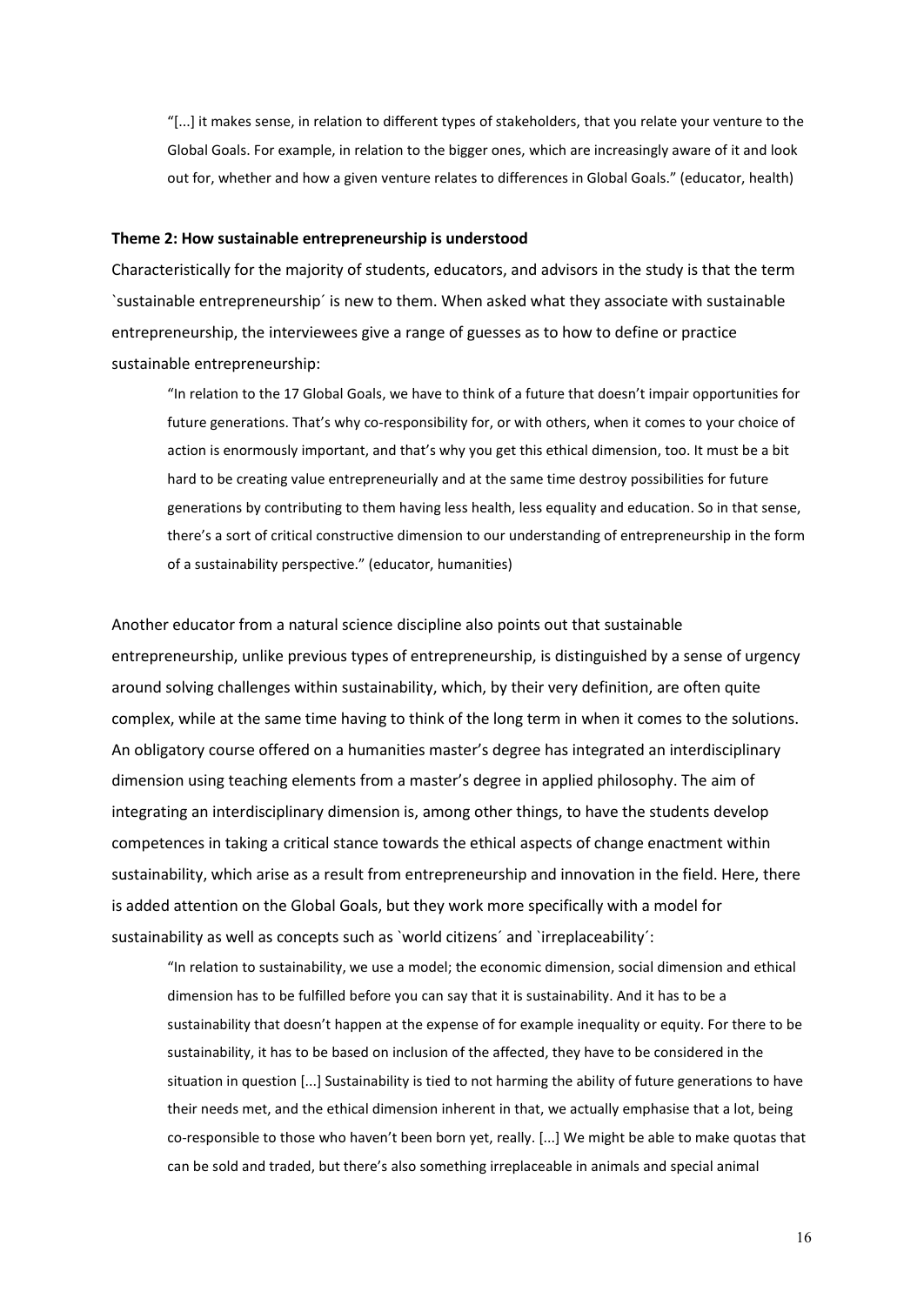species, so that irreplaceability cannot be compensated for just by creating quotas, so there's an essence in that." (educator, humanities)

These statements clearly show that the normative competence is central to these educators, and that their teaching focuses on giving the students competences in taking a critical stance to their own and others' business. This is also reflected in the students' understanding of sustainable entrepreneurship, but many see the ethical dimension as a natural component of all entrepreneurship:

"It's difficult to attach the sustainability concept to the entrepreneurial concept, because I also struggle to imagine an entrepreneur who does the opposite of what's sustainable. How do you break through by doing development work, starting new initiatives, being an inventor and putting things into practice, if there isn't a focus on sustainability. It might not be accepted in the same way, so it would also be difficult to not consider sustainability in it. So sustainable entrepreneurship, that must be, sort of, a double up focus on the sustainable." (student, humanities)

Some teachers and students also consider system thinking an important aspect of sustainable entrepreneurship:

"The idea of system thinking is more important when it comes to sustainable entrepreneurship. Because it's not sufficient to understand whether it gives an [economic] return or not, it is also necessary to understand what the different directly and indirectly derived environmental and social effects of our business model is. (...) Of course, it is still important to focus on whether this is economically sustainable or not. Otherwise there won't be any positive social or environmental effects longer term, if the company cannot survive. But it's obvious that it (sustainable entrepreneurship) necessitates other requirements in order to understand the social and environmental effects." (educator, health)

"If it's relevant, here's my take, just based on my education, in terms of what sustainability [as a focus] has given me, it's this new way of thinking, that our focus is not that there's a problem, and then we create a solution and then we make money off the profit. Instead we focus more on, here we have a system, and then we take a slightly broader perspective on things, meaning where we can optimise and how we can do it more efficiently, so we can make money. So, this new way is, where do we place the solution, rather than just where is there a problem and then [develop a] solution to it, it now becomes more about looking at the system." (student, technical/natural science)

Continuing on from this system thinking, some of the students' entrepreneurial projects focus on sustainability problems that are based on prospects that are far into the future, which current industrial agents struggle to take care of: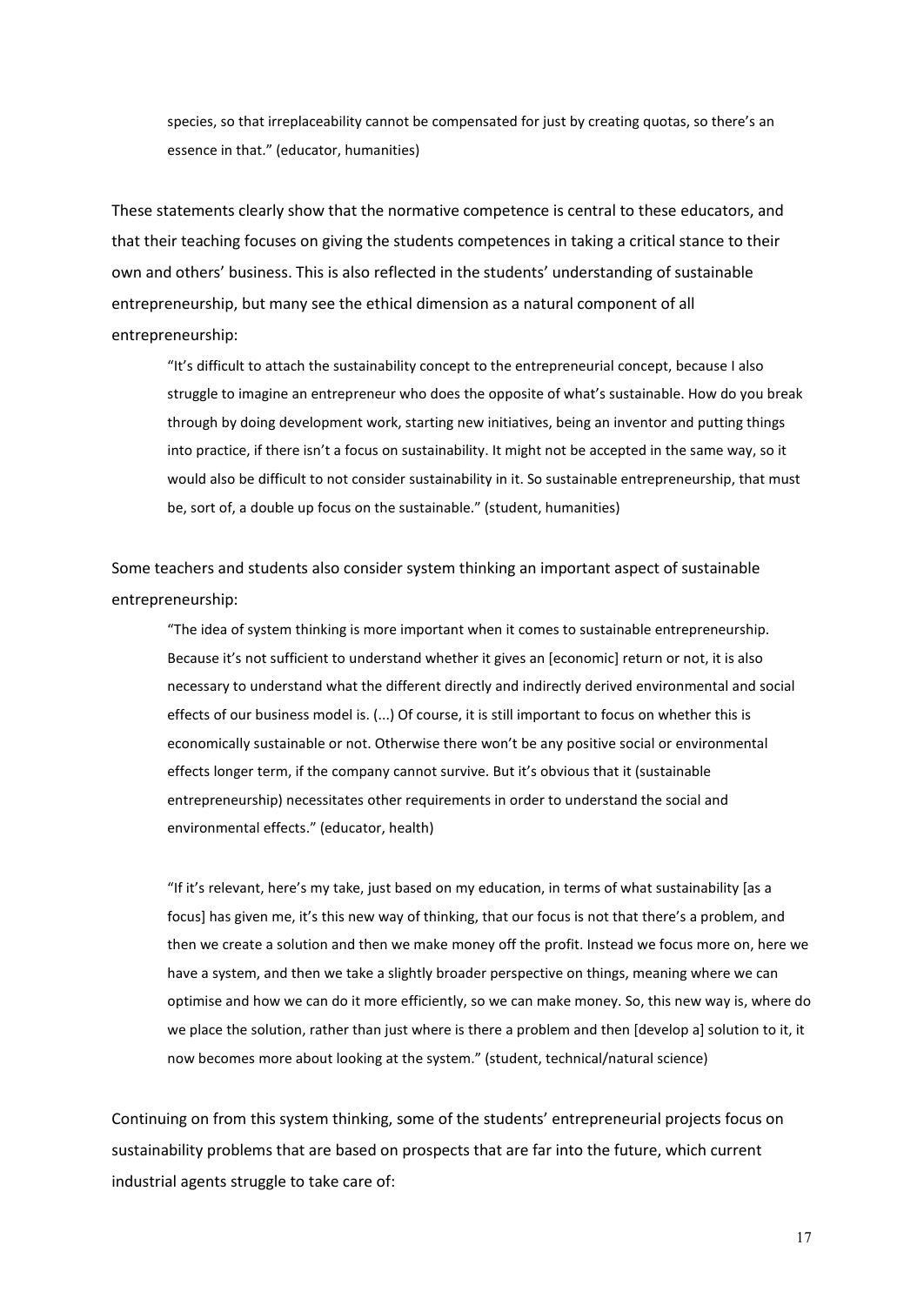"The major energy companies can't seem to get into the game and ask for money to establish new green energy plants (…). The problem is, though, that there are a handful of companies in Denmark that are so big that they plan their energy usage 10 years into the future. That's what it takes to get such an agreement. So what (anonymised student 1) and (anonymised student 2) are doing, is that they create synthetic companies out of small and medium sized companies that wish to purchase green energy, but cannot commit on a 10 year scale. They then pool the companies together, and then they make a 10 year agreement instead. That way you can make green energy, and more green energy, because more people have a chance to buy it. So that is really making a difference in the world, also for the people who normally can't be a part of this." (educator, technical/natural science)

Educators emphasise that the students are part of a generation which is generally concerned with the climate agenda on a personal level, but that they also, via their secondary education, have already been introduced to the Global Goals. That being said, the majority of students, regardless of educational field, first and foremost associate sustainable entrepreneurship with a focus on climate:

"Entrepreneurship is a very, very broad field, and now you bring in this new invention and have that put into use out in the world, so it must be something like, where you think of a use or reuse and use of resources that aren't used. (...) So to me, there's connotations with green transition and resource use - and a lot of connotations with the environment." (student, humanities)

This obvious association with climate, recycling and circular economy can make it difficult for educators to their students, e.g. from humanities educations, to see how sustainability, including sustainable entrepreneurship, relates to their profession:

"Actually, it's been a challenge to introduce sustainability, because apparently the students largely couldn't understand why they had to work with sustainability, and they saw sustainability in many ways as just a question of sorting and handling trash. I was a bit surprised to learn that they just didn't think it was important for them to work with sustainability." (educator, humanities)

Despite many students equating sustainability with a focus on climate challenges, the act of focusing on taking a critical and ethical stance, and on system thinking, leads to students viewing sustainable entrepreneurship as a "brand new mindset". Rather than creating completely new solutions, sustainable entrepreneurship might for example be about reinventing or rethinking solutions that already exist:

"To me, it looks like a completely new way of thinking. That before, we would solve problems by saying, this is a specific problem, how many resources do we have to throw into it to solve it. Whereas now, you're starting to think more in terms of, now we have a good platform and many of the problems we have, have been solved, so we're starting to reinvent ourselves and solutions to old

18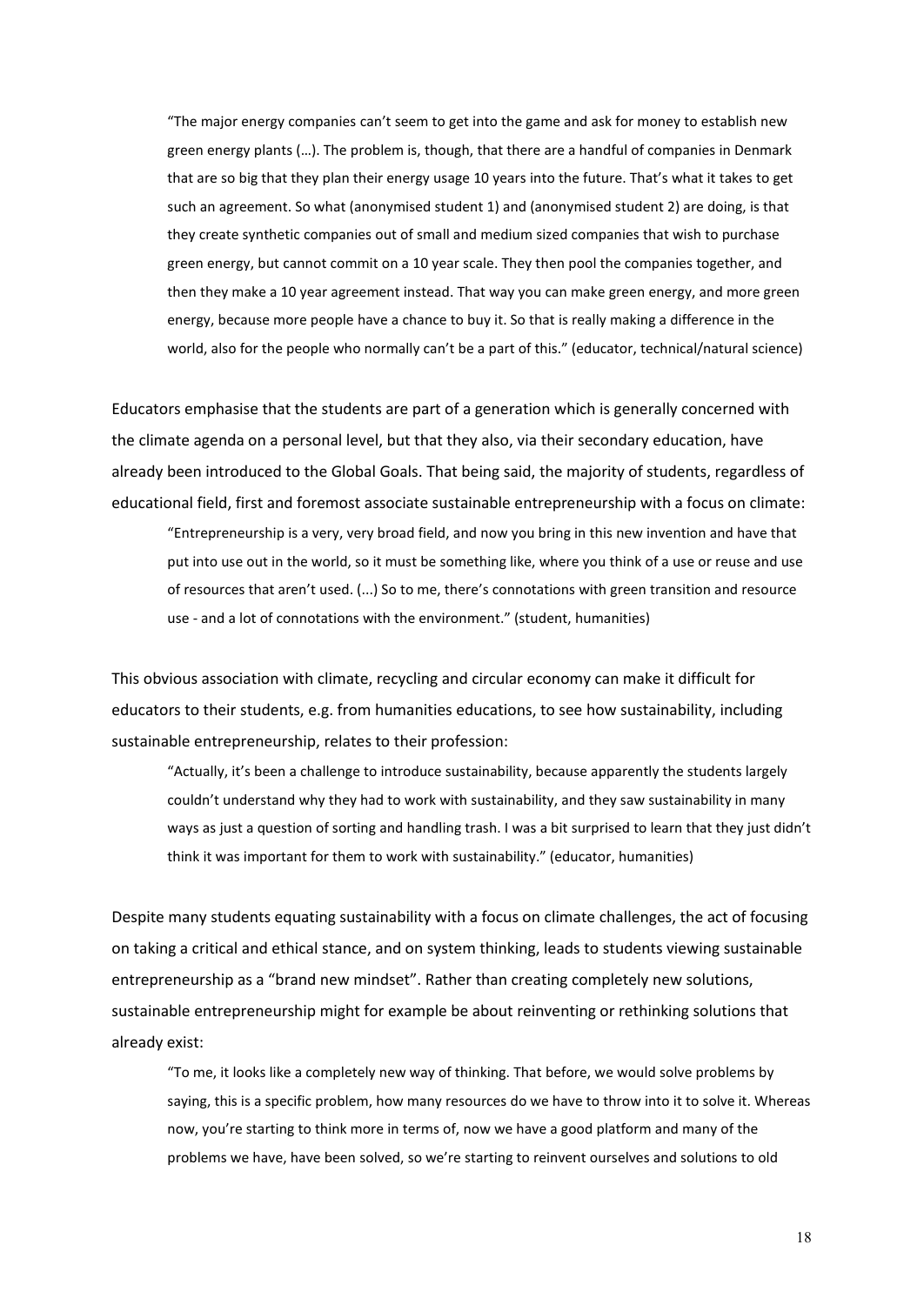problems (...) So a kind of new challenge, I'd say, and a new way of thinking." (student, technical/natural science)

It is interesting to see that most students clearly see the benefits of focusing on sustainability. However, sustainability is still seen as something that limits the potential for profit. In their understanding, it is the current major institutional focus on sustainability that creates the possibilities for sustainable entrepreneurship, rather than the fact that there actually are unexplored market opportunities for sustainable solutions:

"Sustainability hasn't been a hindrance as such, it's more that we know that there is a lot of money to be made if we make this sustainable. It's really good branding. However a lot of the sustainable solutions we want to make aren't profitable. So it's less the sustainability that is in the way, it's a bonus. If you can label your company as sustainable, it looks even better. And there are a lot of sustainability challenges that could be opportunities for businesses, but on the other hand: Is there enough profit in it?" (student, technical/natural science)

### *The incubator environments*

The three incubator environments reflect three quite clear approaches to sustainable entrepreneurship: "Triple bottom line", "Just climate" and "Preferably not". What they have in common is that this is new to them, and that they are still navigating and finding their way through it. The incubator with a focus on triple bottom line has a clear ambition of being able to offer advice on the subject, but haven't yet found a good model to use when advising the students:

"It's actually also an area where it can be a bit difficult to find models that really suit the students in start-ups that we have here. I mean, we're still looking and we're very open and want to hear what's out there, so we're ready to take something on board. But until now we've not really landed on anything which we feel is a really good supplement model that illustrates how to incorporate sustainability into the business. (...) What we're trying to be careful with, is also to not be too theoretical, I mean we also want to illustrate something bound in reality, to show that we're the link between the theoretical university world and the market." (advisor, incubator environment)

However, it does appear that this is a clear strategy for them, and something they want to work to improve, and they have planned a summer school teaching the subject:

"One of the components in this larger project is about sustainability and entrepreneurship. So you can say that, of course it's these here-and-there initiatives, but we also want to make it a bit more organised and a bit more strategic, how we want to work with sustainability. And we will definitely get there, we're not there yet, but we're getting there." (advisor, incubator environment)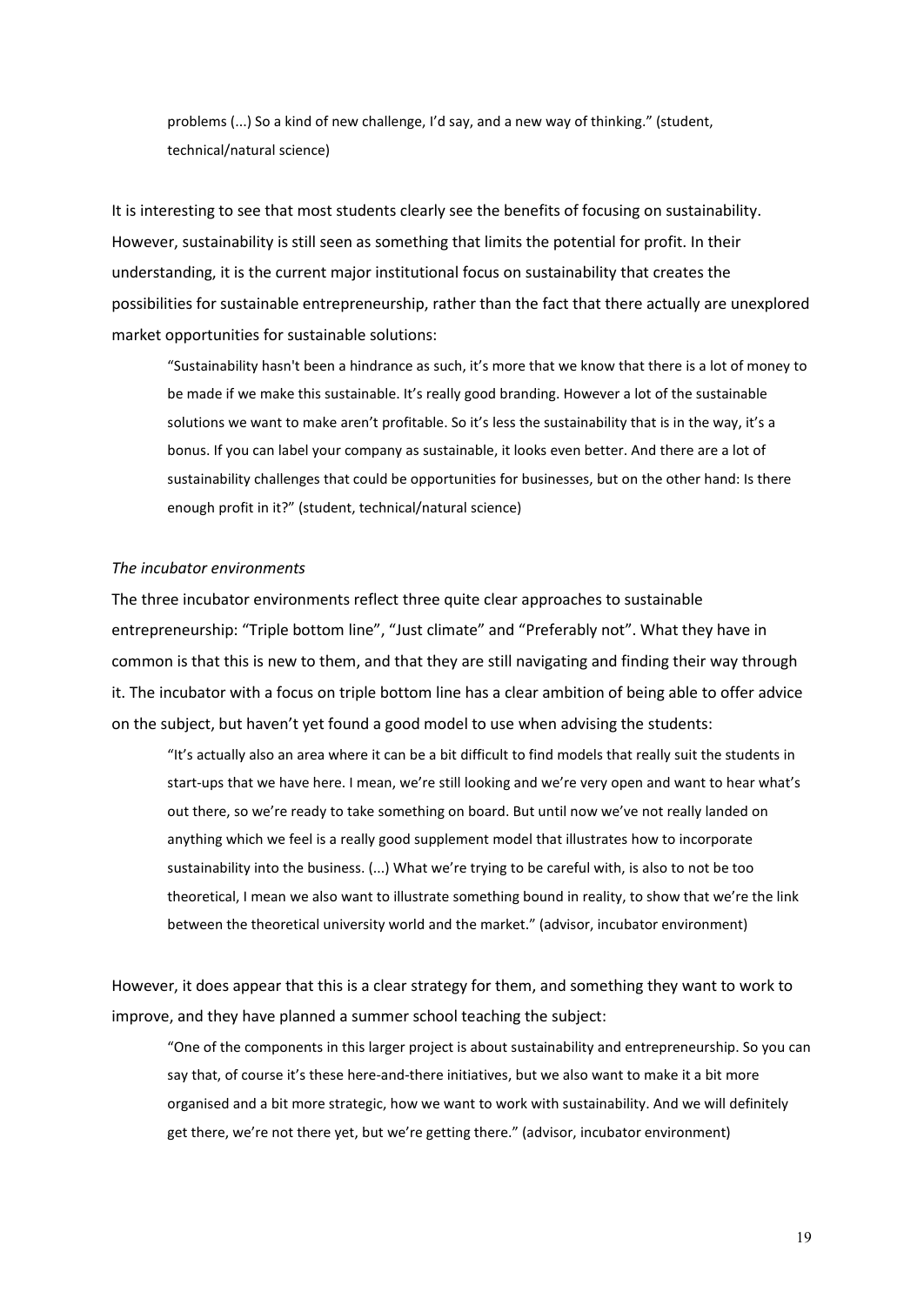The incubator environment which we have categorised as "Just climate" is particularly focused on `green entrepreneurship´, including the environmental dimension within sustainable entrepreneurship. They use a broad definition of green entrepreneurship and do not include any specific requirements or clear boundaries:

"That it makes a green difference to consumers, companies, organisations, and that could be in a lot of different ways. Use of needs, better use of the resources, use less resources, reuse resources. So, sharing economy, circular products, bringing down CO2 in some way or another. It can be within communication and technology, or development of products. It's very broad." (advisor, incubator environment)

Since this incubator environment is in a startup phase, they currently haven't developed any specific parameters as to when a startup looking for counselling with them can be seen as `green´. However, as a rule, a startup is `green´ if the product manages to lower CO2, and if the business model is solid enough to support this purpose. The advisor elaborates:

"We have softened it up a bit and have invited somewhat newer [startups] as well. But we have a group that does sell and that has some functioning business models, and that also has a product that somehow manages to successfully lower CO2. And we haven't exactly defined that success yet." (advisor, incubator environment)

At another incubator environment, which is also associated with a university, there is no explicit sparring about sustainable entrepreneurship. Here, sustainable entrepreneurship is mainly associated with wanting to `save the world´, following the UN's Global Goals. The incubator environments try and advise the students within the theme in the cases where they themselves are driven by it:

"We have some here with the purpose that they want to save the world. I mean, that it's number 1 [for them]. We have to help water projects in Bangladesh, we have to make clothes out of reused resources, we have to minimise resource usage - where that is what's driving them. (...) It's a growing development, we see more and more of them, and I'd say that all of them at some point are imprinted with the SDG's, use them and look towards them. But where it's not the primary driver. (...) We try [to advise them on the subject]. (...) But there are also some students who do a cross in front of their hearts when they hear the words SDG's and they go "oh no, that again?". We've talked about it in high school, we hear about it all the time, and it's such a natural thing, like, "show it, don't tell it". So it's just there like background music or an underlying theme. And if we (incubators) [actively] bring it up, that sucks." (advisor, incubator environment)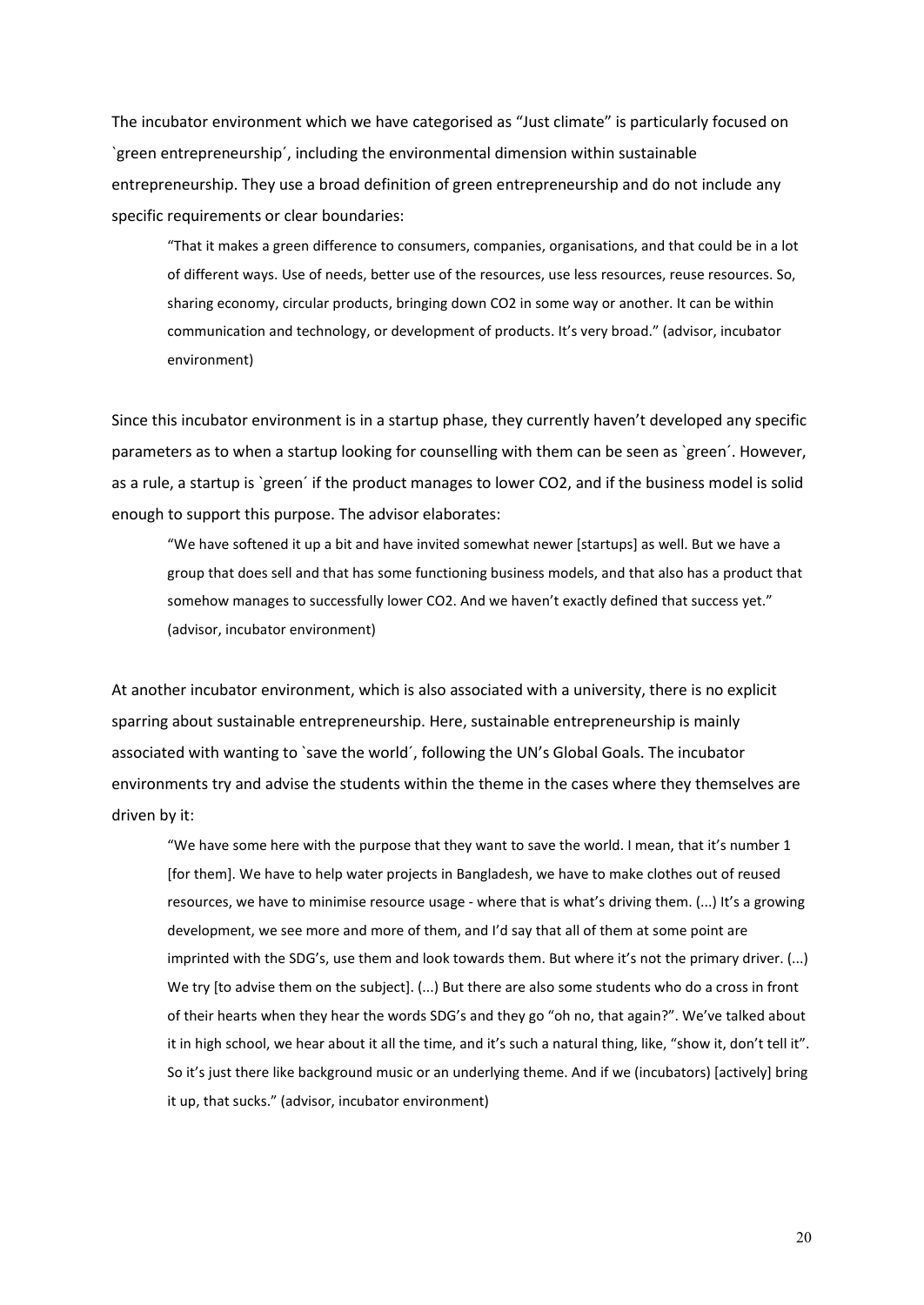In this incubator, the counsellors emphasise particularly the economic dimension of creating a sustainable business model:

"But those that try and save the world, when it comes to sustainability, also financial sustainability, they also want to save the world, and they'll also almost [do it] without getting paid for it. But it's a really big discussion that we have with them that, if you can't make money from this, you can't keep doing it. So when we talk about sustainability, it's also about talking to them about financial sustainability." (advisor, incubator environment)

Amongst the incubator environments, the potential in focusing on sustainability is seen as something stemming from the current institutional climate, rather than something that in itself has a noticeable market potential. An advisor from an incubator environment that doesn't specifically focus on sustainable entrepreneurship, sees that entrepreneurs and start-ups are forced to consider sustainability in their business models in light of the feedback they receive from the world around them. This could for example be in relation to pitch competitions, financing processes, and in generating capital. Entrepreneurs and start-ups, whose product does not in itself have to do with sustainability, are often forced to consider sustainability anyway:

"It's not necessarily that their start-up is based on a sustainability problem, if you can put it that way, or that they directly solve a problem relating to sustainability. But they might integrate it while they work with this start-up and try to find arguments for why this also has a sustainable dimension and why it might work on those premises. (...) I think that's also very much connected to the fact that the start-ups that are part of the ecosystems as such, or outside of (anonymised name of incubator) are confronted with the fact that this is a question that will come up every once in a while, e.g. in pitch competitions or in different application processes, e.g. "how will you relate to these questions". And for that reason it becomes more and more integrated. So it's also an outside influence, that they [the students] start to see that this is something they have to consider." (advisor, incubator environment)

### **Theme 3: Challenges, competences and learning**

Through the practical dimension in the courses, the students have experienced different types of challenges in the processes of testing and gaining competences within sustainable entrepreneurship. The students often refer to competences connected to developing sustainable business models, and the challenge of making these financially sustainable. Which elements that have been challenging vary according to which professional and personal competences the students possessed before the course began. The most frequently occurring challenge mentioned is co-working challenges, which is quite typical for courses based on group work. When it comes to sustainable entrepreneurship, however, the co-working challenge is how to succeed in getting the functional diversity to work well: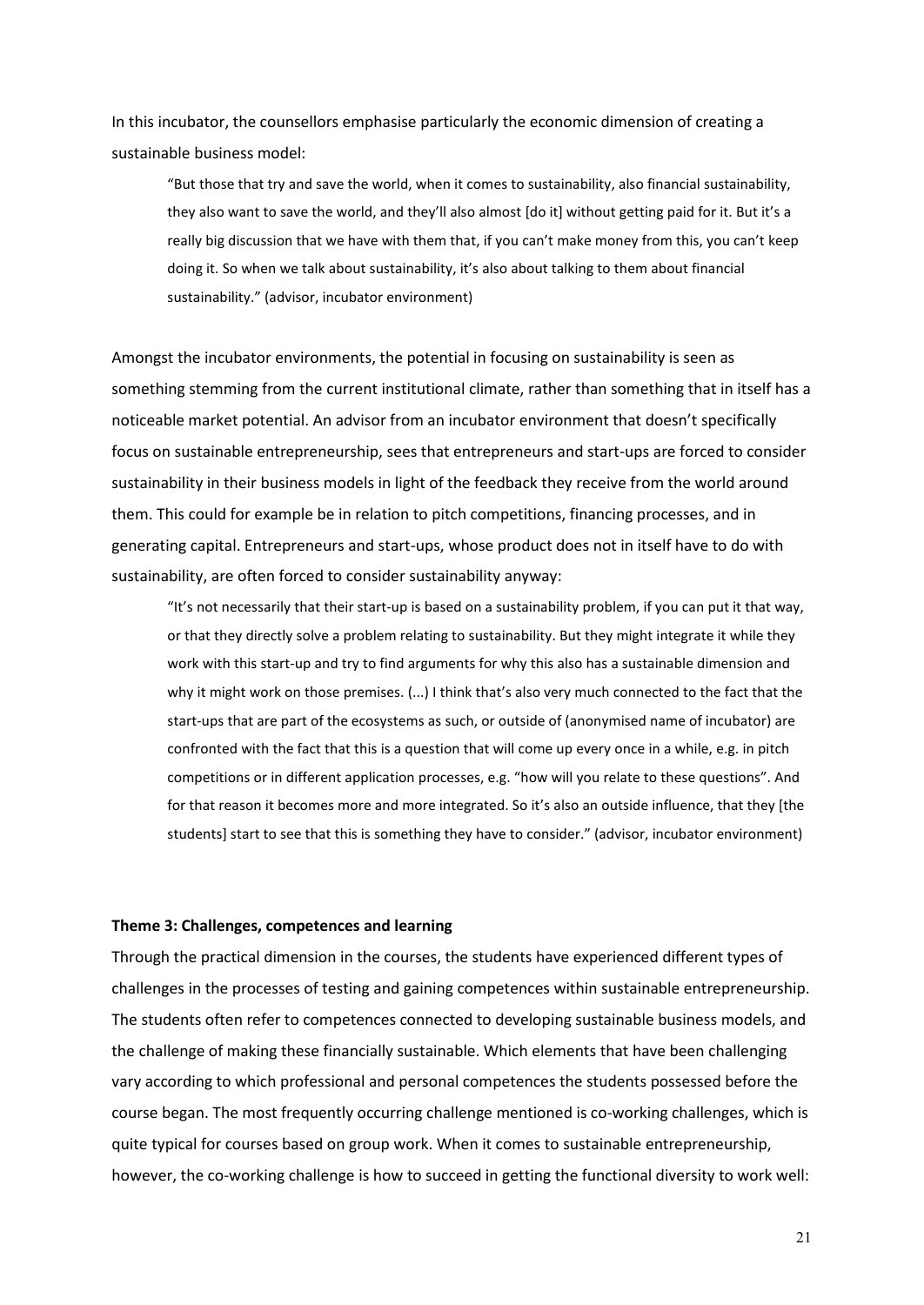"We [in the group] have such different professional skills, there are just completely different opinions of what is possible, and what is interesting to work with. So just sitting down and trying to say, well, what is it that you want, and how can we make that happen, and how can it align with what the rest of the team wants. Like, how do we get everyone working towards the same goal - both external partners and the team. To me, that was a big challenge." (student, technical/natural science)

"I'm used to working alone and having everything inside my head, and I know exactly how I want things to look. With these types of courses it's a requirement that you work in groups (...) You have to work together on so many things, and it's impossible to be an expert in all fields, so you need other people, and that's just not how I'm used to thinking. When we do these types of assignments, the primary idea is based on several brains. (...) There are a lot of people involved in the creation process, so it's quite difficult. There's a lot of trust involved." (student, technical/natural science)

Educators, however, see the focus on sustainability and entrepreneurship as a good way to work with different disciplines, to get the students to engage different talents, to get them to understand the advantages of diversity and of working with different expectations from external partners:

"They [the students] can easily fall in love with technology, especially if they think it's exciting, and they do. But [you have to] always keep in mind why we do what we do. And in that way, I actually think that there's a perspective on sustainability that's enormously relevant and exciting, when we start to look at, why are we doing this, what difference are we making when we do this. (...) and who are the people that this creates value for." (educator, technical/natural science)

Different expectations from external partners is a dimension that some students have not experienced before and struggle to work with:

"I also think our biggest challenge has been to coordinate expectations, both within your team, but also with the external partners you have. We had our partner company (anonymised) coming in, and what they really just wanted was to get a market report about where they could sell their current products - whereas we wanted to build a company." (student, technical/natural science)

This was experienced as especially tough when there was a lot at risk, and there were several organisations involved. Finding entry points and getting access to the relevant agents requires that you really use your network, which can be especially difficult for students since that is often not something they are used to doing, and most are typically at an age where they still have limited company contacts:

"Closed doors. The problem with our solution is that when we go to (authority's digital platform number 1) and to (authority's digital platform number 2), it's a really high goal. It means we have to talk to (anonymised authority 1) and (anonymised authority 2) and then say that we're going out to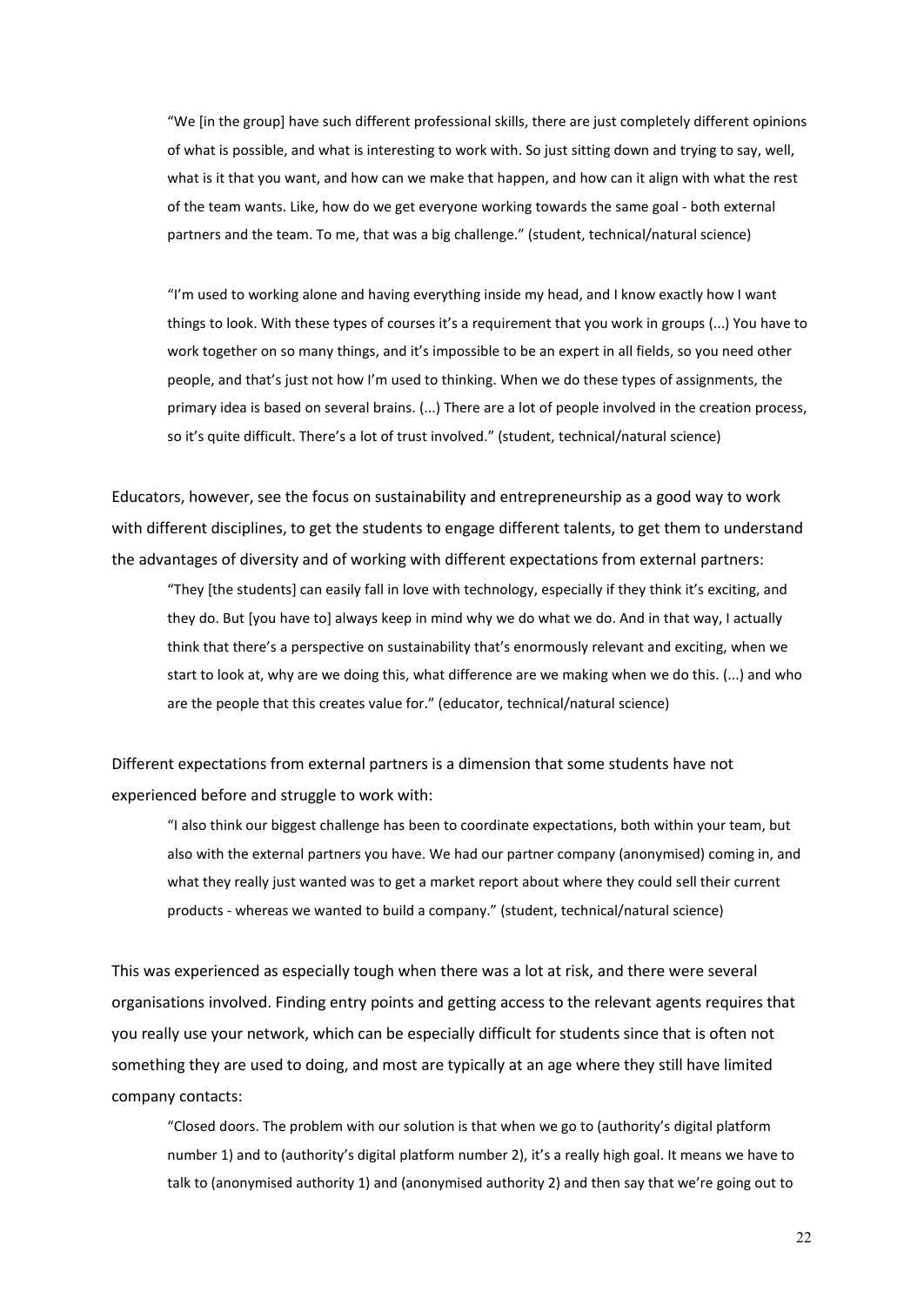"the big guns". And if we go there as six students from (anonymised university) and say: "Hey, we have a project, we want to talk to you", then they'll say "Well, we're too busy". So you have to know someone who knows someone who knows someone in order to get in. And we have one shot, meaning that we really have to be ready with an idea, business model, and how we can help them and what we offer. So we have one shot with (anonymised authority 3), we have one shot with (anonymised authority 2), and so we just have to be ready. (...) So network is so very important in the start-up world, especially in the beginning." (student, technical/natural science)

Educators also identified time constraints as a central problem. The students often don't have time to test their projects and cases as to how they actually contribute to sustainability, and how a business is actually carried out, which can feel unfulfilled. Several educators also highlight the complexity in sustainability problems as a challenge that the students face via the practical dimension where they work with developing projects and cases. Students want to tick off several sustainability parameters, but that can prove challenging to fulfil in practice:

"We've had several groups that have been interested in consumer choices, especially in relation to retail. How you help consumers make more sustainable choices. The type of problems that are super important and significant. But where they face a challenge (...) [is when they] then have to operationalise sustainable choices. (...) And then it either becomes a transition which is scaled down to, so now we have a very narrow focus on organic choices. Organic produce etc. is more sustainable than the conventional choices, but it is not in itself a sign that something is sustainable, that for instance organic blueberries are flown in from Chile. That's kind of where the complexity becomes difficult for the students to handle. And that's completely reasonable, because that complexity would be just as difficult to handle out in the real world when you start a business today, (....) and creating a clear overview for the consumer about what's the sustainable solution, and what's not a sustainable solution. (...) They [the students] come with the ambition that it has to be climate footprint, it has to be working conditions, it has to be water usage, and it has to be all sorts of things. But how exactly do you fit that into one solution? Yeah, that's hard." (educator, natural science/health)

It is interesting to see that the students, who have just gained a sense of how to work with sustainability, get more opportunities to use this and to function as sense-givers in relation to other people:

"I've also interviewed my team leader out there [in the internship] now, to hear what considerations they've had, and there were not really any [considerations] and they had never heard of the UN's Global Goals. So that's like "well, well" (laughs), I mean, they've heard about it, but not in relation to the company. So that's a bit of a challenge (...) Now, they're also these really typical (anonymised Danish region) companies, where it's like cut to the chase, and not so much bullshit-type of thing. So they [the internship] are also like "well, so what could we do for green energy", because they sit in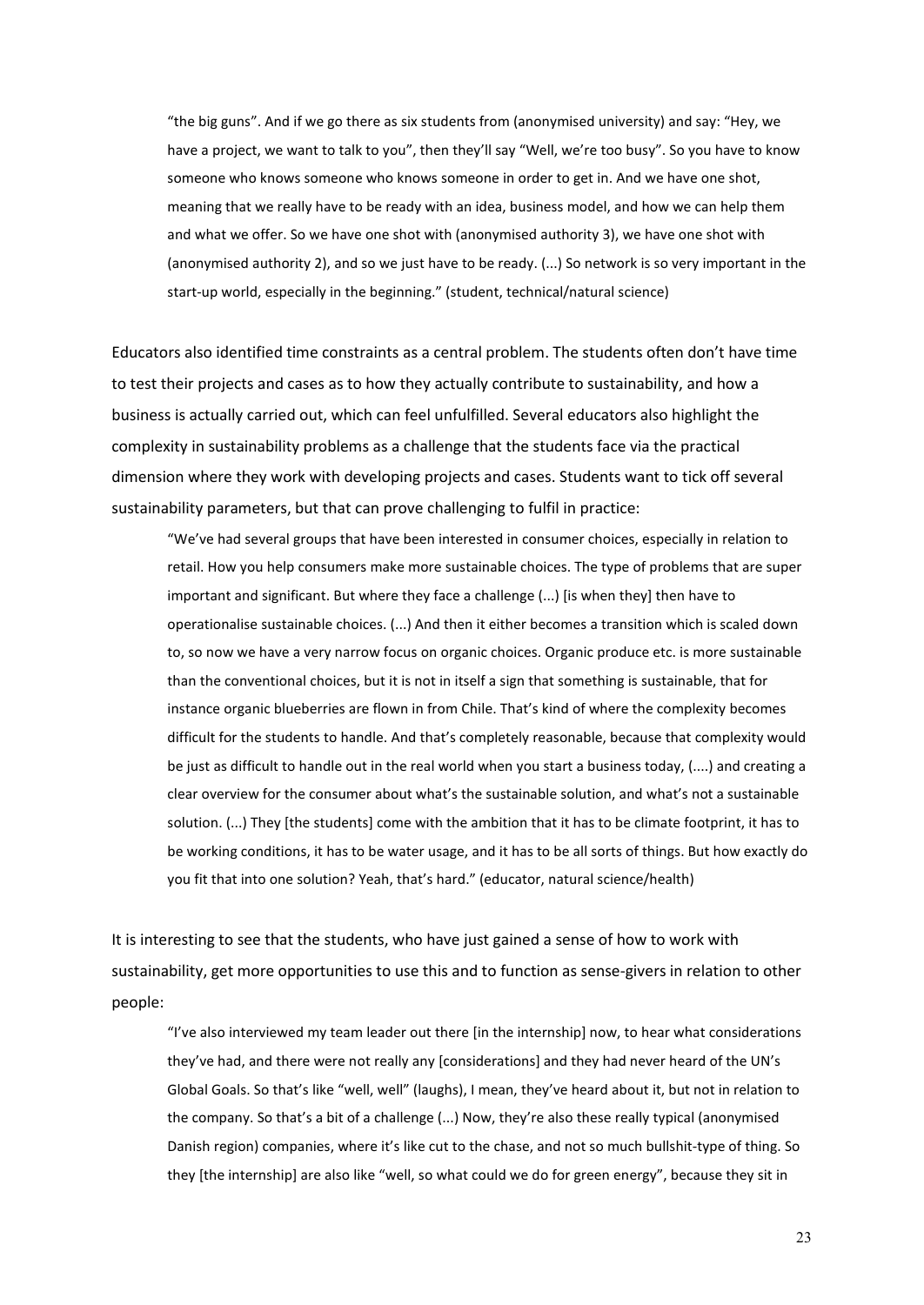some office park: "well, we're not the ones providing the electricity", so that's about what they can think of, if they were to try and think of anything." (student, humanities)

Despite - or maybe because of - the challenges that come with the practice-oriented teaching, all the students that have taken part in this research project feel that they have gained new competences through the courses, and that they have expanded their horizons and scope of action. In addition to having gained professional competences within sustainability and entrepreneurship, several students mention that they have gained personal competences, too, via the university courses. Amongst those competences, confidence and a greater gumption in pursuing and creating opportunities within sustainable entrepreneurship, are mentioned:

"We can do more than we think we can. You often see that "well, we're students, there's so much we can't do", and so the fact that you're forced to sit down and work with (anonymised company 1), and your (anonymised fellow student) work with (anonymised company 2), some quite big companies, and we actually have a lot to say when we've sat in those board meetings, where the companies have wanted something specific, and we've said "Well, that's not what we want to do". Even though we're students, who haven't even finished a master's degree, we can say to these Ph.D.-types, that this isn't how we're going to do this. We have to do it another way. That gives you some courage, a sense of go-out-there-and-get-'em, and it's made you realise that you actually can do something now." (student, technical/natural science)

A couple of students mention that having dealt with entrepreneurship, innovation and sustainable entrepreneurship throughout the courses have motivated them to continue on in that direction in their further studies, and even after finishing their degree. For example, a student from a humanities master's degree explains how several guest speakers in the course served as an inspiration to pursue a student job relating to enacting sustainable change:

"I was, like, truly very inspired and I went home and applied for a student job that I've actually gotten, where I start on Tuesday. The job is to communicate the Global Goals in (anonymised) municipality, so I'll be working there in their development and service department (...) So that's kind of my starting point [for working with sustainability], and then I hope I can continue in that trajectory." (student, humanities)

It is interesting that the courses give the students ample opportunity to make sense for themselves about what working with sustainability and sustainable entrepreneurship is, through working and interacting with others. The diversity of perspectives and concepts that influence this field are interpreted by the students when they are working with them in practice. Here, it becomes clear why there is so much focus on action in this field.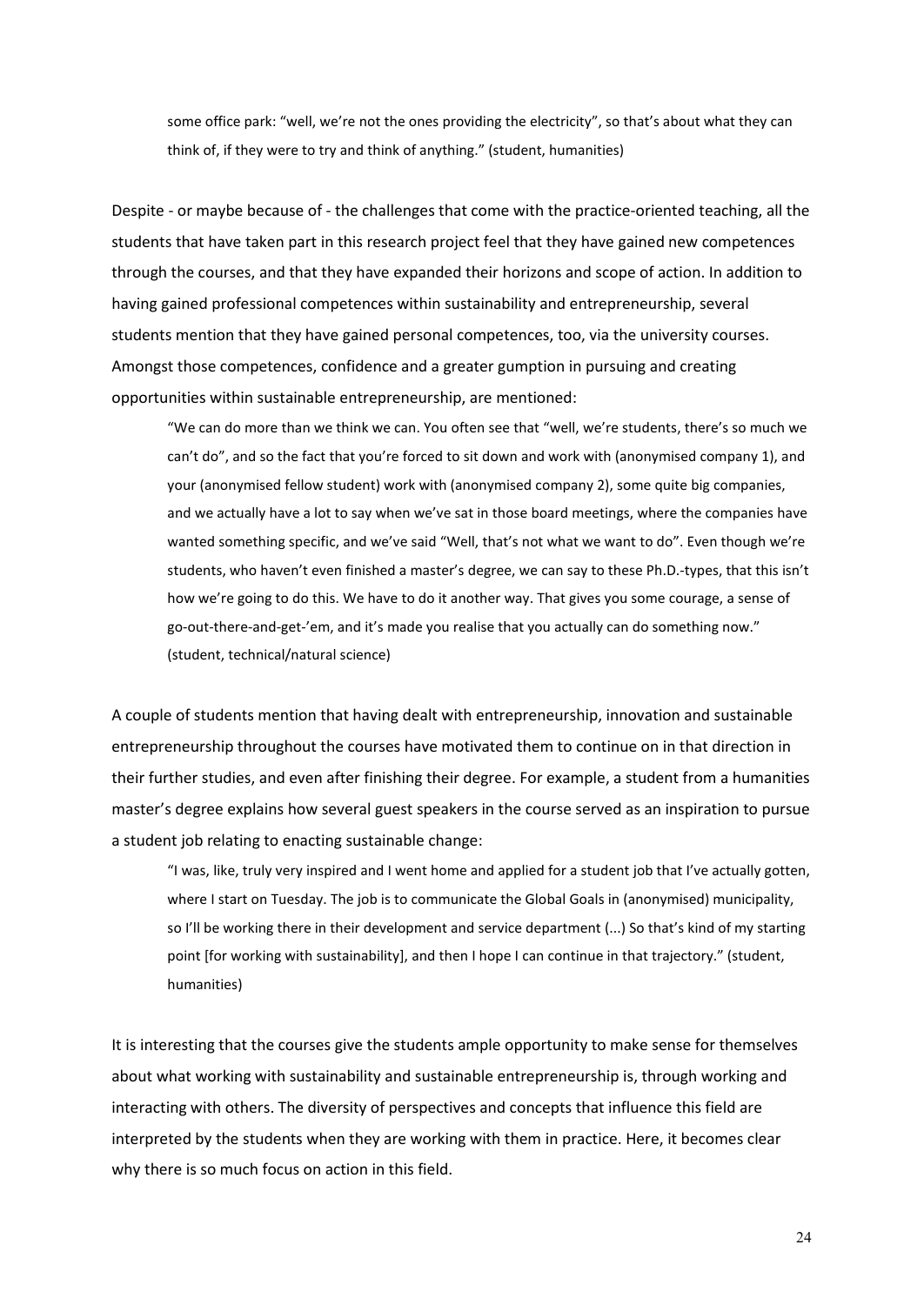The educators, who have all included plenty of practical elements in their courses, do have different ambitions when it comes to whether the students start their own businesses. Some hope that the courses will directly motivate the students to start a business that works with sustainability, while other educators believe that the competences the students gain via the course can also be useful in other types of work contexts. With one educator from a technical/natural science education it is the ambition that the students create a company that they continue to develop after the course finishes:

"We constantly work to create the best structural conditions for these start-ups, so that there's a greater chance that they can actually get out there and be sustainable from a business perspective. That they can actually get by, they can earn enough income that they'll still be here tomorrow, making a difference, and that's a part of it, too, if you look at sustainability with a broad definition, of what we're really teaching them. How can you still be here tomorrow, so that you can continue doing good (...) Hopefully it'll become more than a practice ground, hopefully it'll be a starting point. That's part of the point of it, that they have the opportunity to go straight out there and do something with it. Sometimes it takes a long time, it might take 10 years (...) but you can start your start-up journey with us. (...) I normally say that the difference between us and others, both courses and incubators, is that we build start-ups, the others augment start-ups or teach." (educator, technical/natural science)

An educator from a technical/natural science degree believe that the competences, the students gain through the course, are also transferable in other work contexts:

"Taking part in this course and working in groups, learning these different methods, using them in real life projects that they create themselves, that's where we train future (anonymised profession) to possess these qualities, which can be very useful. Whether they become entrepreneurs or not is not the point. They can work in small, medium or large companies and still work with innovative projects, so it'll come in handy throughout their entire career." (educator, technical/natural science)

"If any of the students here go out and help influence and orientate existing, larger players, in a more sustainable direction, that would be incredible. So I hope that happens." (educator, health)

An educator from a humanities master's degree highlights how, the fact that students from this professional discipline are taught elements concerning sustainable entrepreneurship, helps to open the students' eyes to potential future job opportunities and to increase their employability. This is particularly important as the students come from a discipline that traditionally have faced structural unemployment. By hearing from guest lecturers, the students' horizons are expanded in terms of how humanities graduates can work with sustainable transformation processes: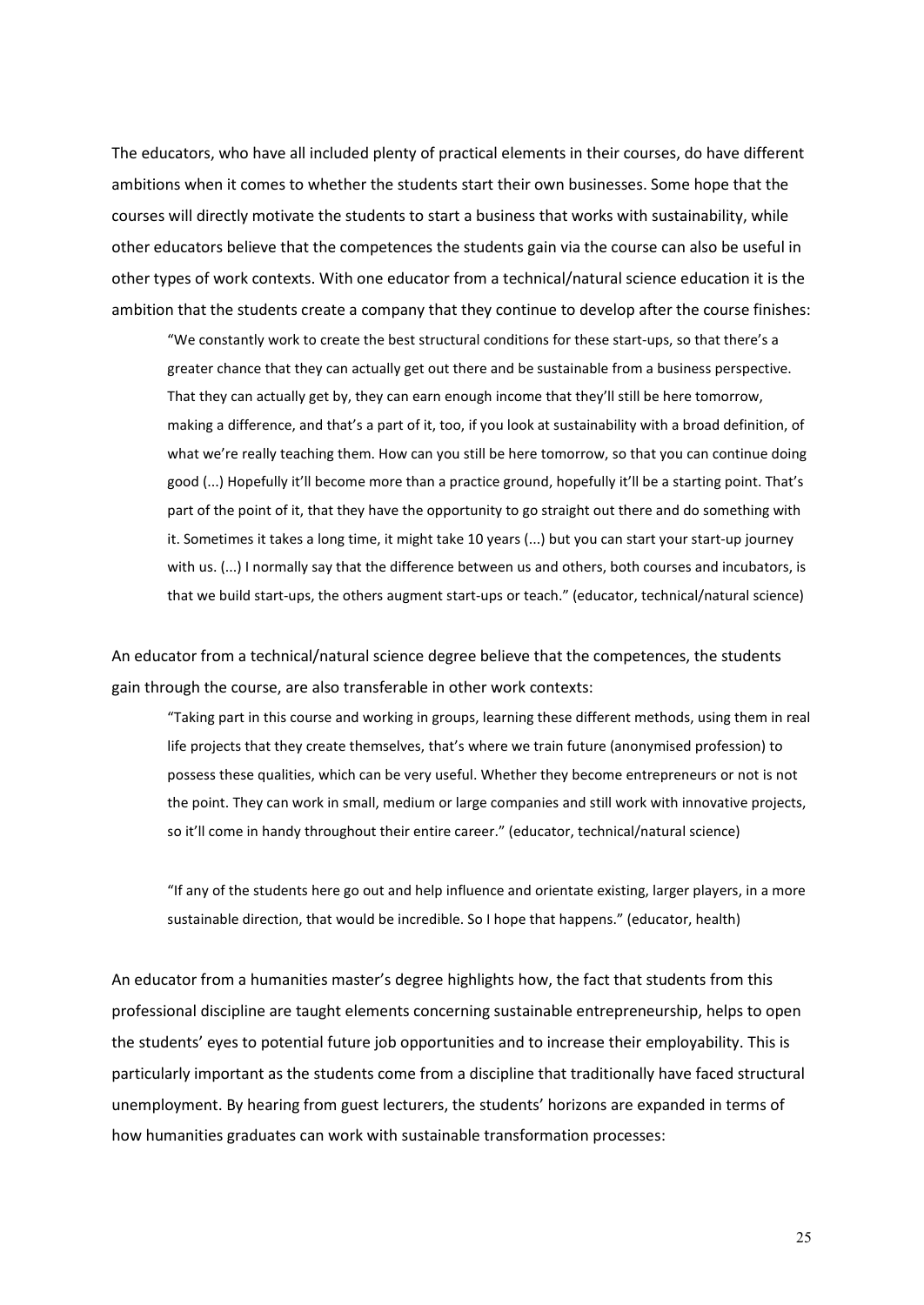"We were made aware that the Evangelical-Lutheran Church in Denmark [*Folkekirken*] actually plays a significant role [in sustainability], and that they had taken on a new task in transitioning to sustainability. It was a surprise to us and to the students. It was enormously inspiring to hear the bishop explain how important the grave digger was in supporting the sustainable transition from the bottom up, by thinking differently about area planning in their projects. For instance, that means that you can pick up flowers on the church grounds, instead of having to go out and buy pre-cut flowers. So it's kind of small scale, but it's also really the bigger picture." (educator, humanities)

With the students, it is clear that their ambitions vary. For some of the students, the experience has had a direct influence, for others it has rather changed how they see their future. A student from a technical/natural science master's degree explains that the course in question has served as inspiration to change course from a more academic to a more business-oriented course based in innovation. In addition, several students mention that they, through the courses, have realised that they, using sustainable entrepreneurship, can be a part of `doing something good for the world´:

"A lot of people who work with sustainable technology, including us students, have a willingness to work with something that is sustainable, because that way we also feel that we're doing something good for the world. There's also the motivation that you have a choice between something sustainable and something not sustainable, so even if the profit is higher somewhere else, you would probably work towards something that is sustainable." (student, technical/natural science).

A student from a health education is considering entrepreneurship, but in the future:

"I actually think it's been really very exciting to work with someone you didn't really know in advance, and who had the same interest, but just with ideas from (anonymised profession) and motivation (...) I don't know if it's something I'd try and do now, but we were told that what we had made was a good idea. So if you try and develop it in 5-ish years time. That could be kind of exciting." (student, health)

One student explains how testing and gaining more competences within entrepreneurship and innovation has demystified it, and she has gained insight about herself. In her case it did, however, become clear that entrepreneurship is not something for her:

"I just think it confirmed for me that this is not the type of job I'd want. I mean, I think it's a really interesting process, and I'm full of admiration for those who do it. But it only confirmed for me that I love having a job where I go to work, and then I go home and that's it, that I probably couldn't stand going through those phases that are a part of innovation, that there's also a lot of betting involved, maybe you'll succeed, maybe you won't, maybe it'll be 10 years before you succeed. But most of all, I think I learnt a lot and got a better insight when it comes to understanding that world, which I'll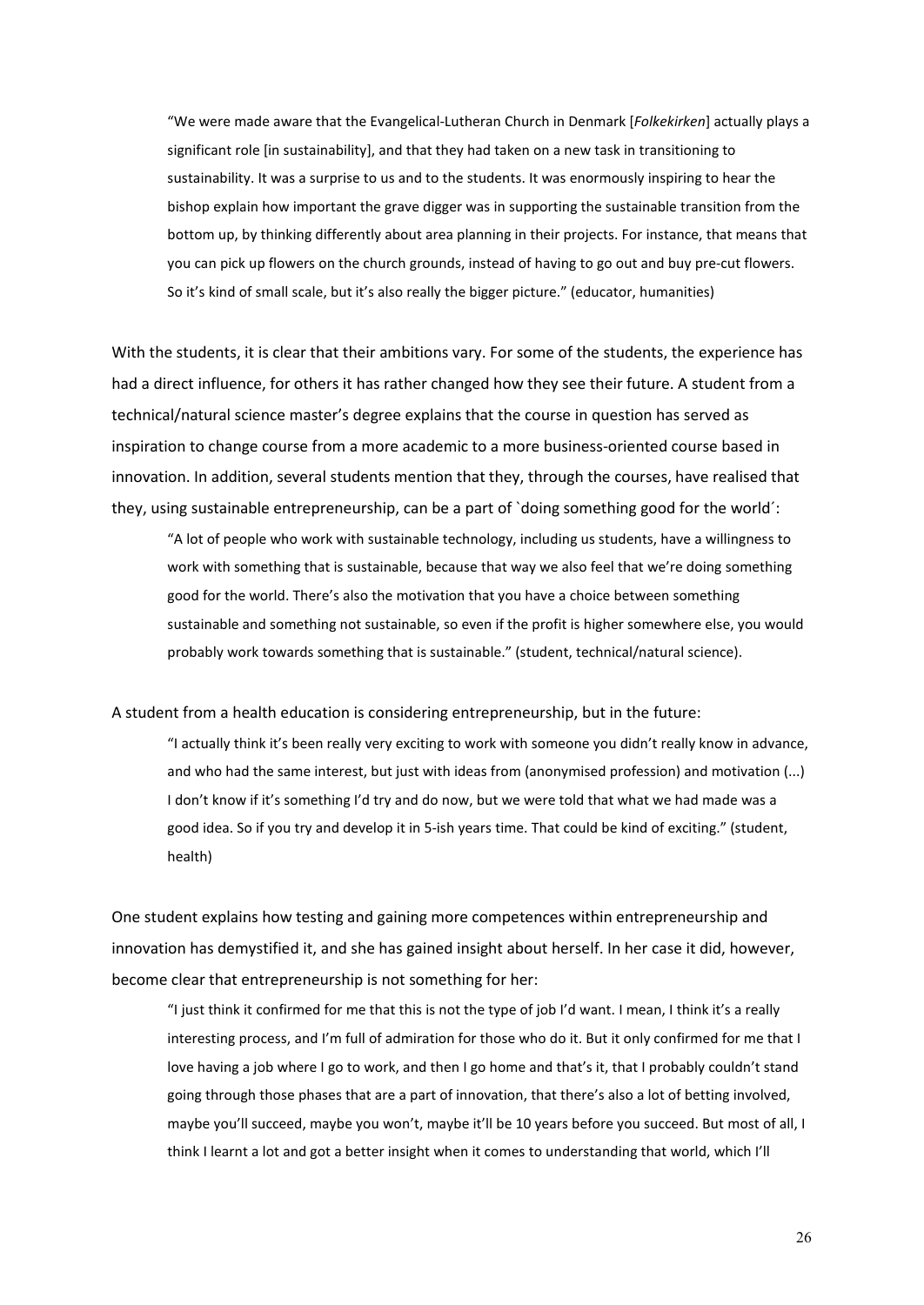recognise in others later on - but it hasn't made me interested in pursuing it myself, at all." (student, health)

Besides new perspectives on sustainability, and what change enactment entails, the majority of students describe having gained competences in the economic dimension of creating a sustainable business model. Examples of this include gaining more knowledge of how the economic world works when it comes to running a sustainable business, and that it opens a lot of doors to private foundations and investments, if sustainability is part of the project. A student explains how failing and making mistakes in the process have given them more competences in creating a sustainable business model:

"I've also learnt that you can learn so, so much from your business being in deficit. And, and this has often been said, but I've not really seen examples of the fact that even if you don't come away from it with a company, you'll still learn a lot from it. One thing is to be told this again and again, but it's another thing to actually experience it." (student, technical/natural science)

### **DISCUSSION AND IMPLICATIONS**

It is clear that sustainable entrepreneurship can be interpreted in many ways, and that to many of the interviewees in this research project, it is a new concept, the meaning of which is negotiated through interaction with the institutional systems and the signals they receive from the system. Interviewees often refer to different pedagogical models for active and explorative learning, and the UN's Sustainable Development Goals clearly play a role in teachings and in the entrepreneurial ecosystems. Competence frameworks and taxonomies for entrepreneurial and sustainable competences do not, however, seem to have a direct influence on how educators construct their educational goals, just as the students do not express, either, how various abilities are connected. It nonetheless remains clear that the students are equipped with these skills when they partake in education with a focus on sustainable entrepreneurship.

### *The students gain key competences for sustainable entrepreneurship*

Through teaching methods that are closely aligned with practice, the students learn to cooperate with group members with different backgrounds and to navigate various demands from different external partners. They often stress that they have had to handle a lot of uncertainty throughout the entire process, and that they have learnt a whole lot about strategic and entrepreneurial competences, as well as system thinking. Just like the experts in the Delphi study (Brundiers et al., 2020), many of the teachers and students mention the ethical aspects as most central to sustainable entrepreneurship, even though many of them equate sustainability with climate, circular economy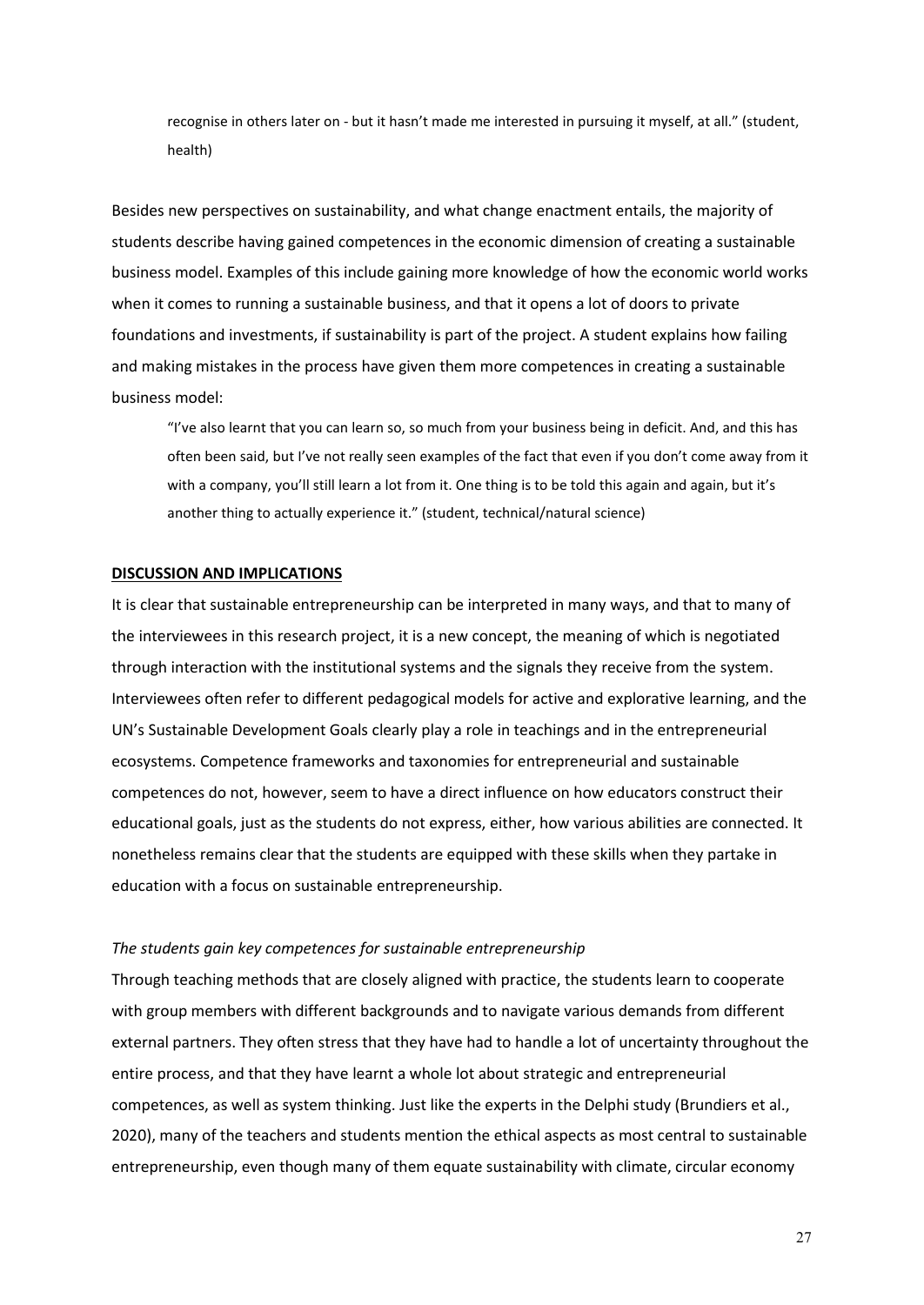and recycling. Strategic management competence, cooperation and system thinking can also be used to engage in unethical activities, so the ability to take a critical stance and consider the ethical dimensions, should be embedded in all of the other competences. The students never mention the foresighted thinking and creativity competences, but the competences are, according to the educators, integrated into the teachings, even if they are mentioned less frequently.

### *Working with competence frameworks*

Since the students seem to have acquired the central competences for sustainable entrepreneurship, you could question the value that this type of competence framework adds. The educators seem to be able to create well balanced courses without these taxonomic classifications. It is of course valuable that the students can articulate clearly what skills they have exercised, and the clearer it is from the teachings, the easier it is for the students to articulate. In the same way that the UN's Sustainable Development Goals are clearly mediated, competences exercised could be illustrated in both lectures and teaching materials. An easy way to do this is to let the students evaluate their own competences. This type of self-evaluation could be based on the survey in the appendix, which is set up to generate simple personal competence reports that illustrate how students have developed. Another way to illustrate these competences is by, in cooperation with students, developing learning rubrics (e.g. not approved, approved, highly approved, etc.) for the different educational goals. The students can then be task with giving feedback on each other's projects based on these rubrics. Examples of this could be to assess the ethical aspects, or to what extent and how much systemic aspects are integrated, how much groups members have contributed to the group work, how external agents have been handled, etc.

### *View sustainability as a possibility*

Even if both students and advisors in the incubator environments see many possibilities in working with issues of sustainability, it is first and foremost about getting the most out of the new focus which institutional agents have given the area, rather than about the business potential of sustainability in itself. According to Aldrich and Martinez (2015), entrepreneurs are generally not innovative, not even compared to established companies. They claim that this is due to the fact that entrepreneurs are more limited by institutional forces than established companies are, and that start-up teams are generally less diverse in their team composition when compared with established companies. But if we follow Aldrich and Martinez' explanations, we can identify many reasons why we can expect that entrepreneurship focused on sustainable solutions is more innovative than traditional entrepreneurship.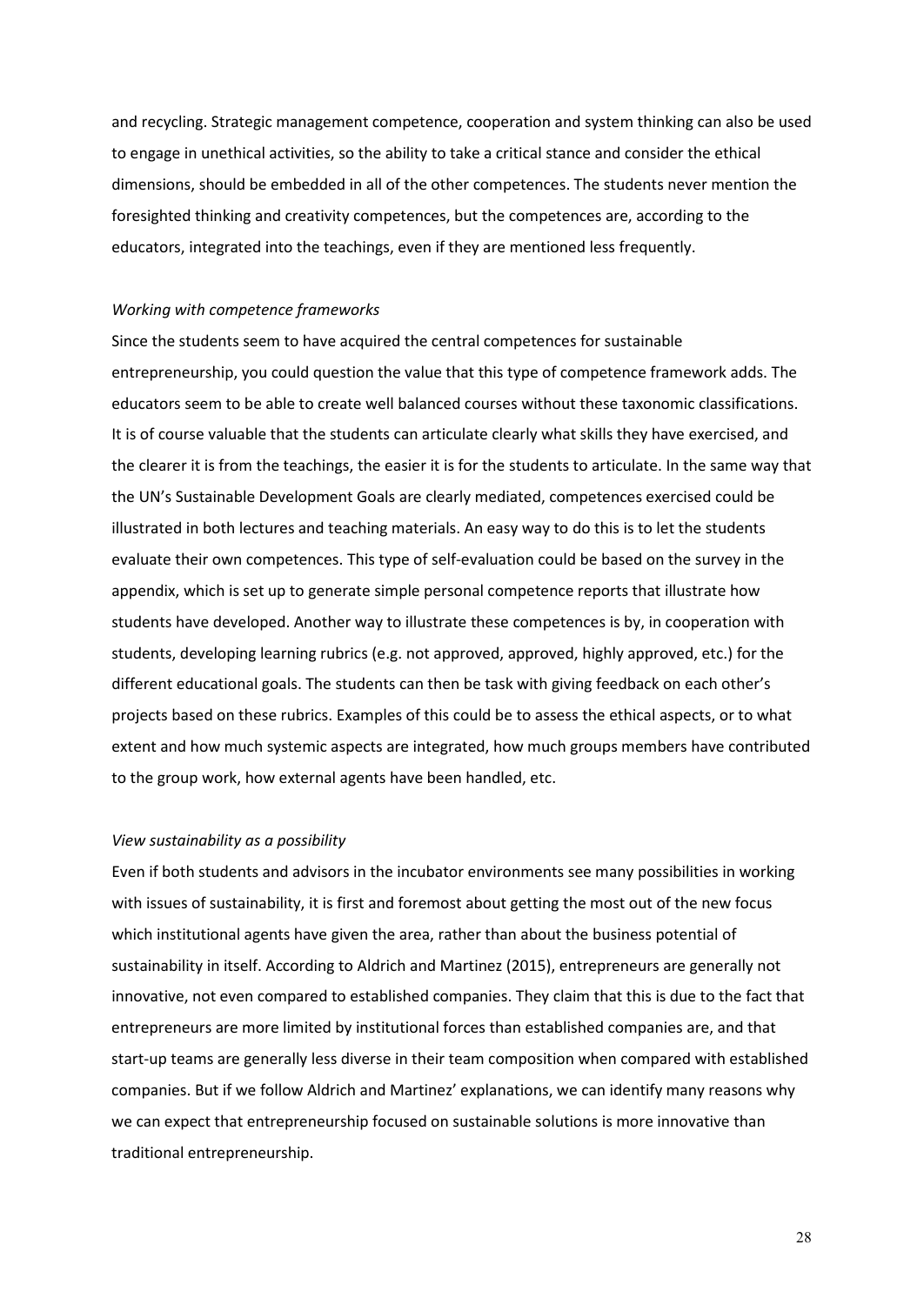Since sustainable entrepreneurs work with issues of sustainability that are often a result of the institutional order, they have to challenge the system and the status quo (Isaak, 2010). According to Luhmann (1986), it is impossible for a society to react to problems before they become public using social communication systems. By challenging existing norms and institutional forces, the socialisation of the problems can be initiated, which is also a prerequisite for them being eliminated. This change in institutional climate leads to an increased institutional complexity. According to Aldrich and Martinez (2015), this creates opportunities for entrepreneurial possibilities, not just for those who initiated the change, but for everyone who knows how to navigate the new institutional climate. It normally takes collective action from producers, consumers and sustainable entrepreneurs to challenge the institutional order (Rodríguez-García et al., 2019). This means that sustainable entrepreneurs have to gather a large and diverse network and include many different approaches and perspectives (Parrish & Tilley, 2010). Since diversity is an important postulate for innovation, it is more likely that a diverse network, including both weaker and stronger ties, will cause creative entrepreneurial change.

Sustainability related market failures are also potential opportunities for profitable companies (Dean & McMullen, 2007). As public awareness about sustainability issues increases, so too, is there an increased focus on correcting these market failures. This makes them more profitable and suitable targets for sustainable entrepreneurs (Hockerts & Wüstenhagen, 2010). Sustainable entrepreneurship can also increasingly be expected to receive more diverse input from its target group and customer base. Since sustainable entrepreneurs generally have to focus on new solutions and new markets, their customers are most often early adopters with high standards. These early adopters are often eager to find and communicate possible improvements of products and services, and they often take part in global communities where new products, services and advancements are discussed based on different local contexts.

As such, there are many good reasons why policy makers can focus on sustainable entrepreneurship, if the goal is to increase society's innovation capacity and role in the global market. But for the individual entrepreneurs, there are also many business opportunities. It is therefore worrying to see that there are several students and advisors in the incubator environments, who view sustainable entrepreneurship as a "second class" innovation activity, and that its primary potential is that it gets extra support and attention from institutional agents. The incubators help the entrepreneurs that come to them with ideas for sustainable services and products, but we do not find that they work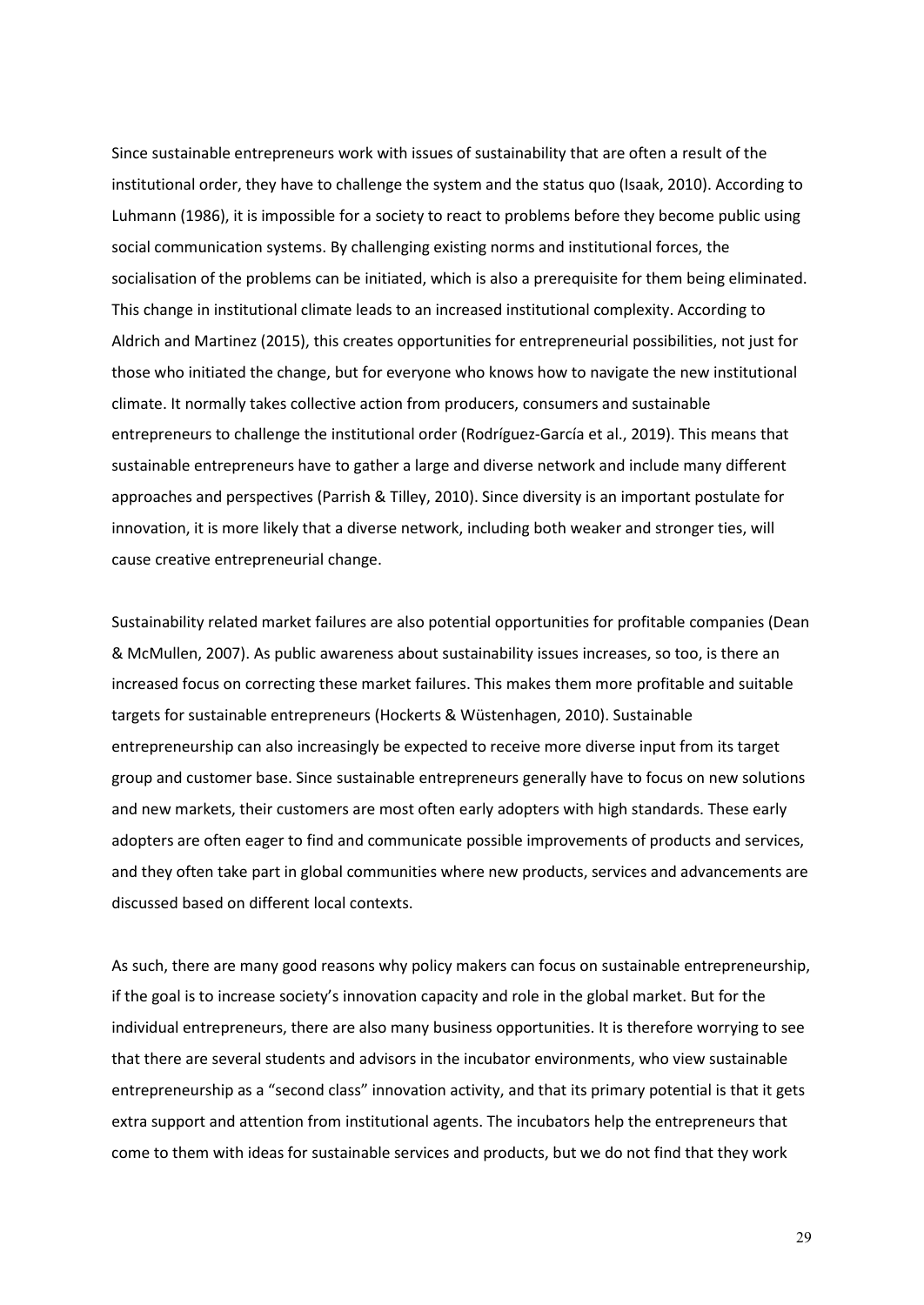proactively with sustainability issues and opportunities with the more traditional entrepreneurs. This is unfortunate, since sustainability, if it is to be seen as an opportunity rather than a burden, should be included early in the entrepreneurial process (Freimann et al., 2010).

### *Examples of clear methods and materials*

A clear result of the research project was that many interviewees struggle with the scope and definition of sustainability and sustainable entrepreneurship, which makes it challenging for them to work within the field. This is maybe mainly relevant for the incubators that often want clear and thoroughly tested methods and models. The concepts and ideas that sustainable entrepreneurs bring to the incubators are often context specific and very different, which makes it problematic to try and fit them into simplistic templates and models, especially when it comes to measuring their "impact". The "sustainable start-up canvas" is therefore not sufficient. Some educators in the study do not believe that there is more of a difference between sustainable entrepreneurs and "traditional" entrepreneurs than the focus that the students have in the initiating phase. According to them, methods such as design thinking are also appropriate here. It does seem, though, that incubator environments, with their frequent change of personnel, requests something more specific when it comes to sustainable entrepreneurship.

### **SELECTION AND LIMITATIONS**

The results of this research project depend, of course, on our selection of interviewees. Our goal was to shed light on how educators from different disciplines currently experience teaching sustainable entrepreneurship as well as how this is reflected in their students' experiences. Since the incubator environments also play an important role in entrepreneurship education, especially for the students, we chose to include them in our research project as well. This resulted in a very heterogeneous group, allowing us to gain wide-reaching insight into different educators' work as well as into many different perspectives. Even though we have identified many differences between different specialties and educational contexts, they also have a lot in common when it comes to methods, educational goals, and competences. However, this wide-reaching research design has meant that we cannot gain a deeper knowledge on the subject. Even though we have had a peek under the surface and gained insight into what actually happens in practice at the universities, the strategic and communicative work only brought us as far as the top layers. If we want more insight into how educators make sense of the signals they receive internally and externally, we must follow them more closely and for a longer period of time.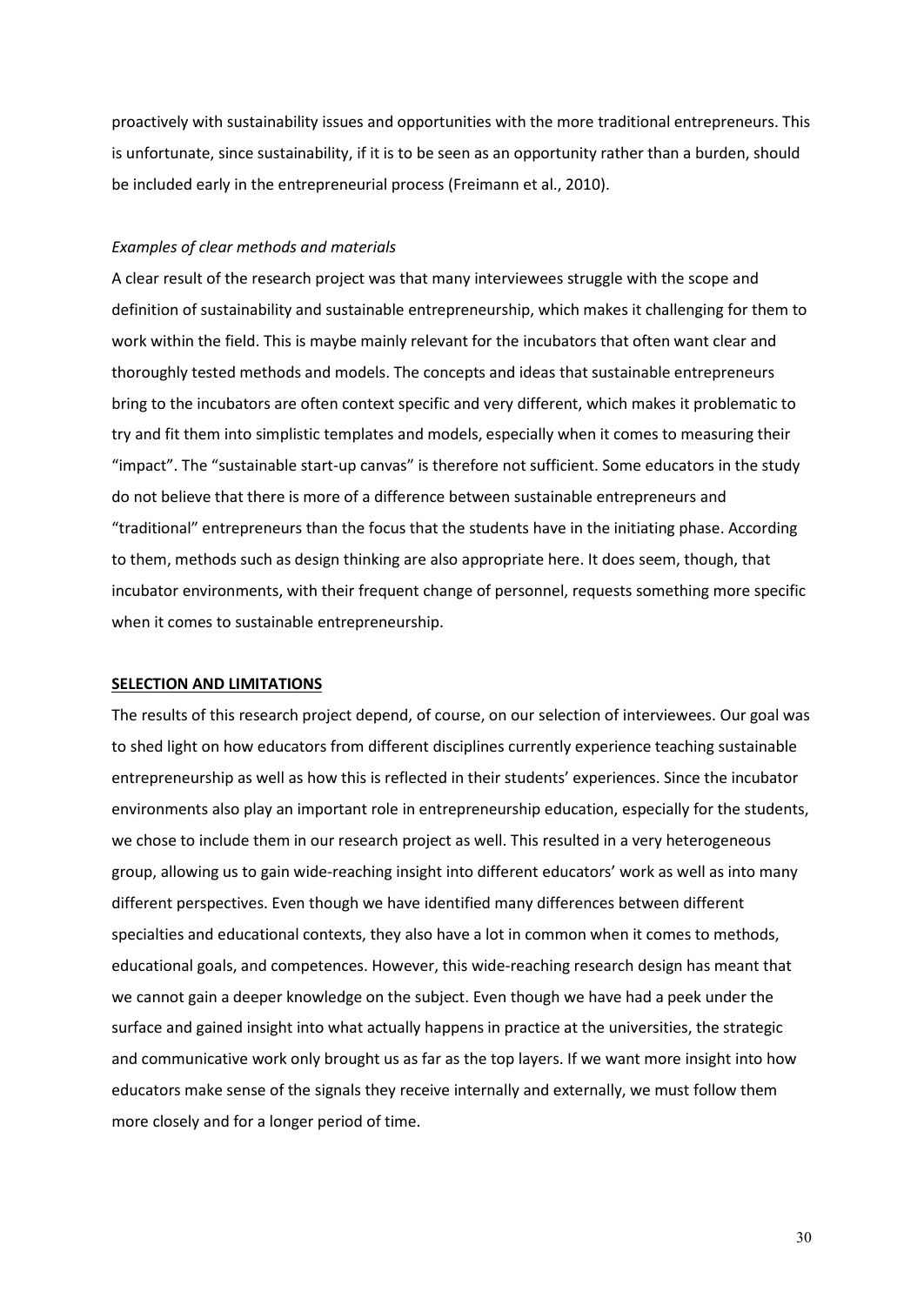### **CONCLUDING SUMMARY**

The focus of this research project has been to gain insight into how educators make sense of the signals they receive, both internally and externally, about how to interpret and work with sustainable entrepreneurship in their education, as well as how this is practised, as explored through how students perceive their courses. Our analysis shows that it is experienced as something new and unknown to many students, and many equate it with a focus on climate challenges and technical solutions, rather than questions of justice and social inequality. Many interviewees do not believe that there is a great difference between traditional entrepreneurship and sustainable entrepreneurship, and that no matter the focus, the educational methods used could largely be the same. However, other interviewees call for methods that are more specifically adapted towards sustainable entrepreneurship.

Students clearly trained competences that have been identified as important to sustainable entrepreneurship, even though educators were not utilising the competence frameworks and taxonomies developed for the subject area. A framework which was frequently referred to was the UN's Sustainable Development Goals. In a short amount of time, this framework has had a great influence on education and the entrepreneurial ecosystems. We can learn a lot from the success of implementing this framework when working with implementing competence frameworks, such as GreenComp, on a broader scale.

Finally, it was clear that our interviewees felt that the focus the area currently gets was the main reason to why you as an entrepreneur should focus on it, along with "doing something good for the world", rather than doing so because sustainable solutions have market potential in and of themselves. The focus on social and ecological sustainability is more often seen as a hindrance to economic sustainability. Herein lies a big task of getting students and future entrepreneurs to also see the economic potential in focusing on sustainability. This work should begin sooner rather than later, so the incubator environments will have a lot of work to do to work proactively with sustainability in start-ups, and not just advise those start-ups that are already "converted".

### **REFERENCES**

Adeoti, J.O. 2000. Small enterprise promotion and sustainable development: An attempt at integration. *Journal of developmental entrepreneurship*, 5(1), 57-71.

Aldrich, H. & Martinez, M. 2015. Why aren't entrepreneurs more creative? Conditions affecting creativity and innovation in entrepreneurial activity, Shalley, C. Hitt, M. & Zhou, J. (eds.), Oxford Handbook of Creativity, Innovation, and Entrepreneurship: *Multilevel Linkages*, Oxford University Press.

Anderson, A.R. Cultivating the Garden of Eden: Environmental Entrepreneuring. *J. Organ*. Chang. Manag. 1998, 11, 135–144.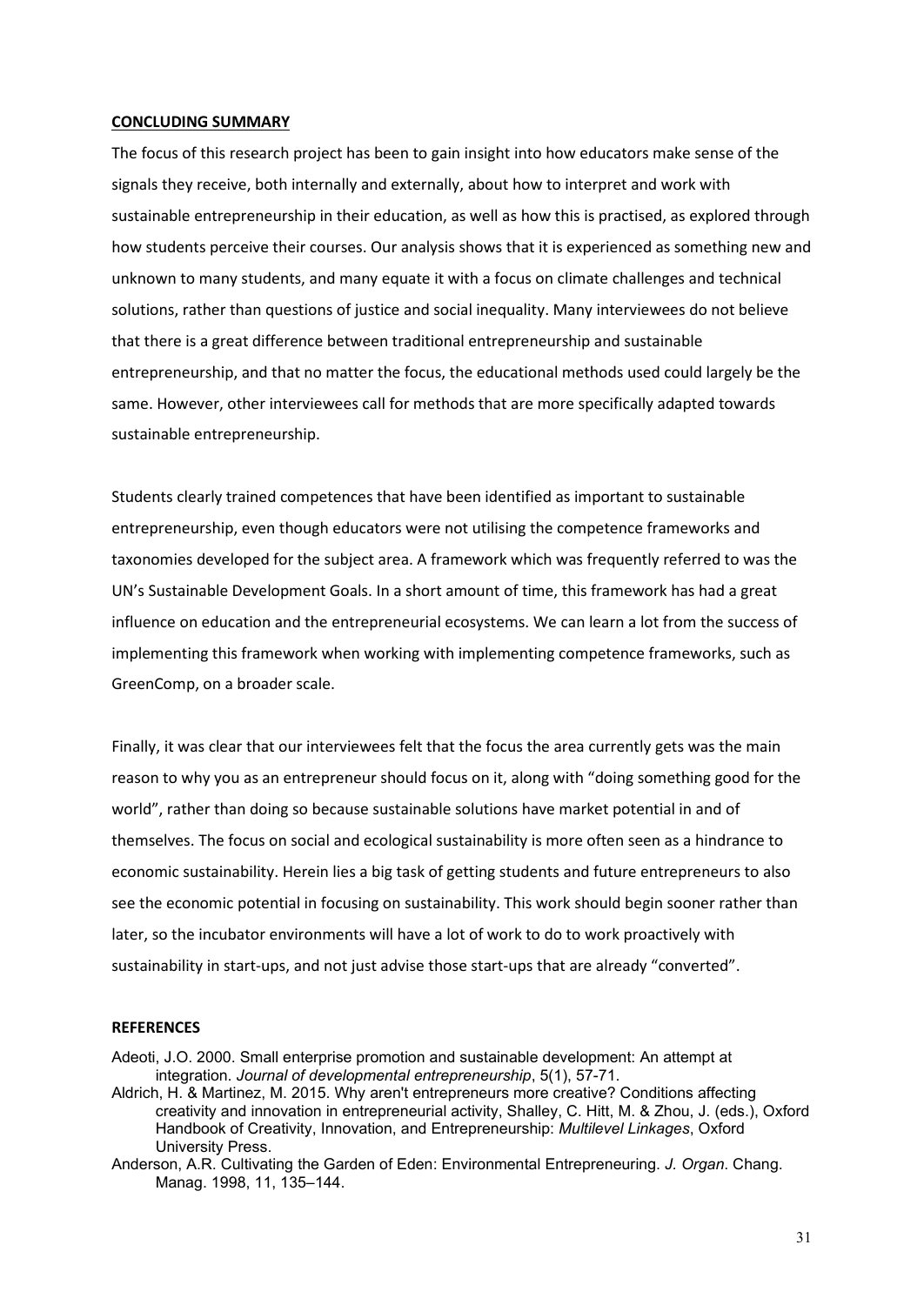Anderson, L.W., Krathwohl, D.R., Airasian, P.W., Cruikshank, K.A., Mayer, R.E., Pintrich, P.R., Raths, J. & Wittrock, M.C. 2001. A taxonomy for teaching, learning and assessing: A revision of Bloom's taxonomy of educational objectives. Longman.

Anderson, A.R. & Leal, D.R. 1997. *Enviro-capitalists: Doing good while doing well*. Rowan & Littlefield.

Bacigalupo, M., Kampylis, P., Punie, Y. & Van den Brande, G. 2016. *EntreComp: The entrepreneurship competence framework.* JRC Science for policy report.

- Barber J (2016) Are you career competent? Inside higher education. *[https://www.insidehighered.com/advice/2016/08/29/importance-knowing-competencies](https://www.insidehighered.com/advice/2016/08/29/importance-knowing-competencies-employers-seek-essay)[employers-seek-essay](https://www.insidehighered.com/advice/2016/08/29/importance-knowing-competencies-employers-seek-essay)*
- Barth, M., Godemann, J., Rieckman, M. & Stoltenberg, U. 2007. Developing key competences for sustainable development in higher education. *International Journal of Sustainability in Higher Education*, 8, 416‐430.
- Bennett, S.J. 1991. *Ecopreneuring: The complete guide to small business opportunities from the environmental revolution*. Wiley.
- Berle, G. 1991*. The green entrepreneurs: Business opportunities that can save the earth and make you money*. Liberty hall press, Blue ridge summit, PA.
- Berglund, H., Bousfiha, M. & Mansoori, Y. 2020. Opportunities as artifacts and entrepreneurship as design. *The Academy of Management Review*, 45(4).
- Bernhardt, J., Lindtner, C., Elsen, S., Biberhofer, P., Rammel, C., Schmelz, D., Rieckmann, M., Bockwoldt L., Ambros M., Cincera, J., Orsáková, P., Cerný, M. & Boman, J. 2016. *[CASE](https://www.case-ka.eu/wp/wp-content/uploads/D1.1-CASE-Report-Needs-Analysis.pdf)  [Report Needs Analysis. Findings on Competencies for Sustainability-driven](https://www.case-ka.eu/wp/wp-content/uploads/D1.1-CASE-Report-Needs-Analysis.pdf)  [Entrepreneurship.](https://www.case-ka.eu/wp/wp-content/uploads/D1.1-CASE-Report-Needs-Analysis.pdf)* Free University of Bolzano, Terra Institute
- Biberhofer, P., Lintner, C., Bernhardt, J. & Rieckmann, M. 2019. *[Facilitating work performance of](http://journals.sagepub.com/doi/10.1177/1465750318755881)  [sustainability-driven entrepreneurs through higher education: The relevance of competencies,](http://journals.sagepub.com/doi/10.1177/1465750318755881)  [values, worldviews and opportunities.](http://journals.sagepub.com/doi/10.1177/1465750318755881) The International Journal of Entrepreneurship and Innovation*. Article first published online: February 8, 2018.
- Biberhofer, P. & Rammel C. 2017. Transdisciplinary learning and teaching as answers to urban sustainability challenges. *International Journal of Sustainability in Higher Education*, 18(1), 63- 83.
- Bianchi, G. 2020. Sustainability competences, EUR 30555 EN, Publications Office of the European Union, Luxembourg, ISBN 978-92-76-28408-6, doi:10.2760/200956, JRC123624.
- Bianchi, G., Pisiotis, U. & Cabrera Giraldez, M. 2022. GreenComp: The European sustainability competence framework, Punie, Y. & Bacigalupo, M. (eds). EUR 30955 EN, Publications Office of the European Union, Luxembourg, ISBN 978-92-76-46485-3 (online), doi:10.2760/13286 (online), JRC128040.
- Blok, V., Gremmen, B. & Wesselink, R. 2016. Dealing with the wicked problem of sustainable development: he necessity virtuous competence. *Business & Professional Ethics Journal*, 34(3), 297-327.
- Bloom, B. 1956. Taxonomy of Educational Objectives: The Classification of Educational Goals, Longmans, Green.
- Blue, J. 1990. *Ecopreneurship: Managing for results*. Scott Forseman.
- Boud, D. 1995. Assessment and learning: contradictory or complementary? in P. Knight (ed.) *Assessment for learning in higher education*. Kogan Page.
- Brekken, C. A., Peterson, H. H., King, R. P. & Conner, D. 2018. Writing a recipe for teaching sustainable food systems: Lessons from three university courses. *Sustainability*, 10(6).
- Brown, T. 2008. Design Thinking. Harvard Business Review, June 2008.
- Brundiers, K., Barth, M., Cebrián, G., Cohen, M., Diaz, L., Doucette-Remington, S., Dripps, W., Habron, G., Harré, N., Jarchow, M., Losch, K., Michel, J., Mochizuki, Y., Rieckmann, M., Parnell, R. Walker, P. & Zint, M. 2020. Key competencies in sustainability in higher education—toward an agreed-upon reference framework. Sustainability Science (2021), 16, 13–29.
- Burden, H. & Sprei, F. 2020. Teaching sustainable development through entrepreneurial experiences. *International Journal of Sustainability in Higher Education*, 22(1), 142-156.
- Castro, M.P. & Zermeño, M.G.G. 2020. Challenge Based Learning: Innovative Pedagogy for Sustainability through e-Learning in Higher Education. *Sustainability*, 12(10).
- Cebrián, G., Junyent, M. & Mulà, I. 2020. Competencies in education for sustainable development: Emerging teaching and research developments. *Sustainability*, 12(2).
- Chen, C.C., Greene P.G. & Crick, A. 1998. Does entrepreneurial self-efficacy distinguish entrepreneurs from managers? *Journal of Business Venturing*, 13, 295-316.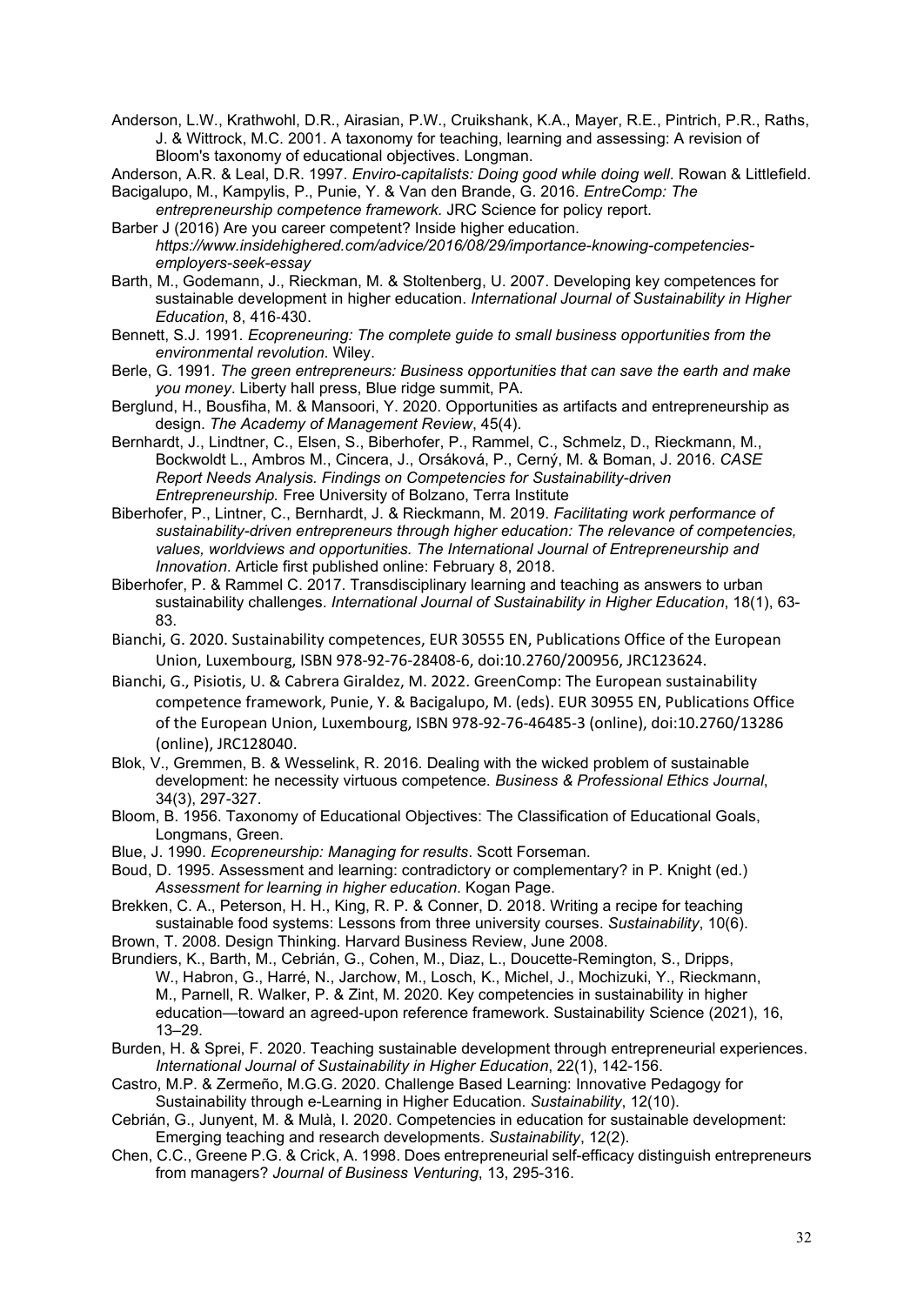Clark, R., Reed, J. & Sunderland, T. 2017. Bridging funding gaps for climate and sustainable development: Pitfalls, progress and potential for private finance. Land use policy, 71, 335-346.

- Cohen B. & Winn, M.I. 2007. Market imperfections, opportunity and sustainable entrepreneurship. *Journal of Business Venturing*, 22(1), 29‐49.
- Dean, T. J. & McMullen, J.S. 2007. Toward a theory of sustainable entrepreneurship. Reducing environmental degradation through entrepreneurial action. *Journal of Business Venturing,* 22, 50-76
- De Clercq, D. & Voronov, M. 2011. Sustainability in entrepreneurship: A tale of two logics. *International Small Business Journal*, 29(4), 322‐344.
- De Haan, G. 2006. The BLK '21' programme in Germany: A 'Gestaltungskompetenz' based model for education for sustainable development. *Environmental Education Research*, 12, 19‐32.
- De Noble, A.F., Jung, D., & Ehrlich, S.B. 1999. Entrepreneurial self-efficacy: The development of a measure and its relationship to entrepreneurial action. In: Reynolds, R.D., Bygrave, W.D., Manigart, S., Mason, C.M., Meyer, G.D. & Sapienza, H.J. (Eds.) *Frontiers of entrepreneurship research,* 73–87. P&R Publications Inc.
- Dixon, S.E.A. & Clifford, A. 2007. Ecopreneurship: A new approach to managing the triple bottom line. *Journal of Organizational Change Management*, 20(3), 326-345.
- Donnellon, A., B. Gray & Bougon, M.G. 1986. Communication, Meaning and Organized Action. *Administrative Science Quarterly*, 31, 43-55.
- Engle, E.W., Barsom, S.H., Vandenbergh, L., Sterner, G.E. & Alter, T.R. 2017. Developing a framework for sustainability meta-competencies. *Int J Sustain High Educ*, 1(4), 285–303.
- Freimann, J., Marxen, S. & Schick, H. 2010. Sustainability in the start-up process. In: Schaper, M. (ed.) *Making ecopreneurs: Developing sustainable entrepreneurship, second edition*. Routledge.
- Giacalone, R.A. & Thompson, K.R. 2006. Business ethics and social responsibility education: Shifting the worldview. *Academy of Management Learning & Education*, 5(3), 266‐277.
- Gioia, D. A., Thomas, J.B. Clark, S.M. & Chittipeddi, K. 1994. Symbolism and strategic change in academia: The dynamics of sensemaking and influence. *Organized Science*. 5 363–383.
- Glasser, H. & Hirsh, J. 2016. Toward the development of robust learning for sustainability core competencies. *Sustainability,* 9(3), 121– 134.
- Green, D. & Roth, B. 2021. The allocation of socially responsible capital. Available at SSRN 3737772.
- Günzel-Jensen, F., Siebold, N, Kroeger, A. & Korsgaard, S. 2020. Do The United Nations' Sustainable Development Goals matter for social entrepreneurial ventures? A bottom-up perspective. *Journal of Business Venturing Insights,* 13.
- Hart, D.D., Buizer, J.L., Foley, J.A., Gilbert, L.E., Graumlich, L.J., Kapuscinski, A.R., Kramer, J.G., Palmer, M.A., Peart, D.R. & Silka, L. 2016. Mobilizing the power of higher education to tackle the grand challenge of sustainability: Lessons from novel initiatives. Elementa Sci Anthr. 4.
- Hart, O. & Zingales, L. 2017. Companies should maximize shareholder welfare not market value. *Journal of Law, Finance, and Accounting*, 2(2), 247–274.
- Hermann, R.R., Bossle, M.B. & Amaral, M. 2020. Lenses on the post-oil economy: Integrating entrepreneurship into sustainability education through problem-based learning. *Educational Action Research.*
- Hesselbarth, C. & Schaltegger, S. 2014. Education future change agents for sustainability: Learnings from the first sustainability management master of business administration. *Journal of Cleaner Production,* 62, 24-36.
- Hockerts, K. & Wüstenhagen, R. 2010. Greening Goliaths versus emerging Davids: Theorizing about the role of incumbents and new entrants in sustainable entrepreneurship. *Journal of Business Venturing,* 25 (5), 481-492.
- Hostager, T.J., Neil, T.C., Decker, R.L. & Lorentz, R.D. 1998. Seeing environmental opportunities: Effects of intrapreneurial ability, efficacy, motivation and desirability. *Journal of organizational change management*, 11(1), 11-25.
- Isaak, R. 1998. *Green logic: Ecopreneurship, theory and ethics*. Greenleaf.
- Isak, R. 2010. The making of the ecopreneur. In: Schaper, M. (ed.) *Making ecopreneurs: Developing sustainable entrepreneurship, second edition*. Routledge.
- Jennings, G., Cater C. I., Hales, R., Kensbock, S. & Hornby, G. 2015. Partnering for real world learning, sustainability, tourism education. *Quality Assurance in Education*, 23(4), pp.378-394.
- Joyce, A. & Paquin, R.L. 2016. The triple layered business model canvas: A tool to design more sustainable business models. *Journal of Cleaner Production*, 135, 1474‐1486.
- Kates, R.W. 2011. What kind of a science is sustainability science? *Proc Natl Acad Sci* 108(49), 19449–19450.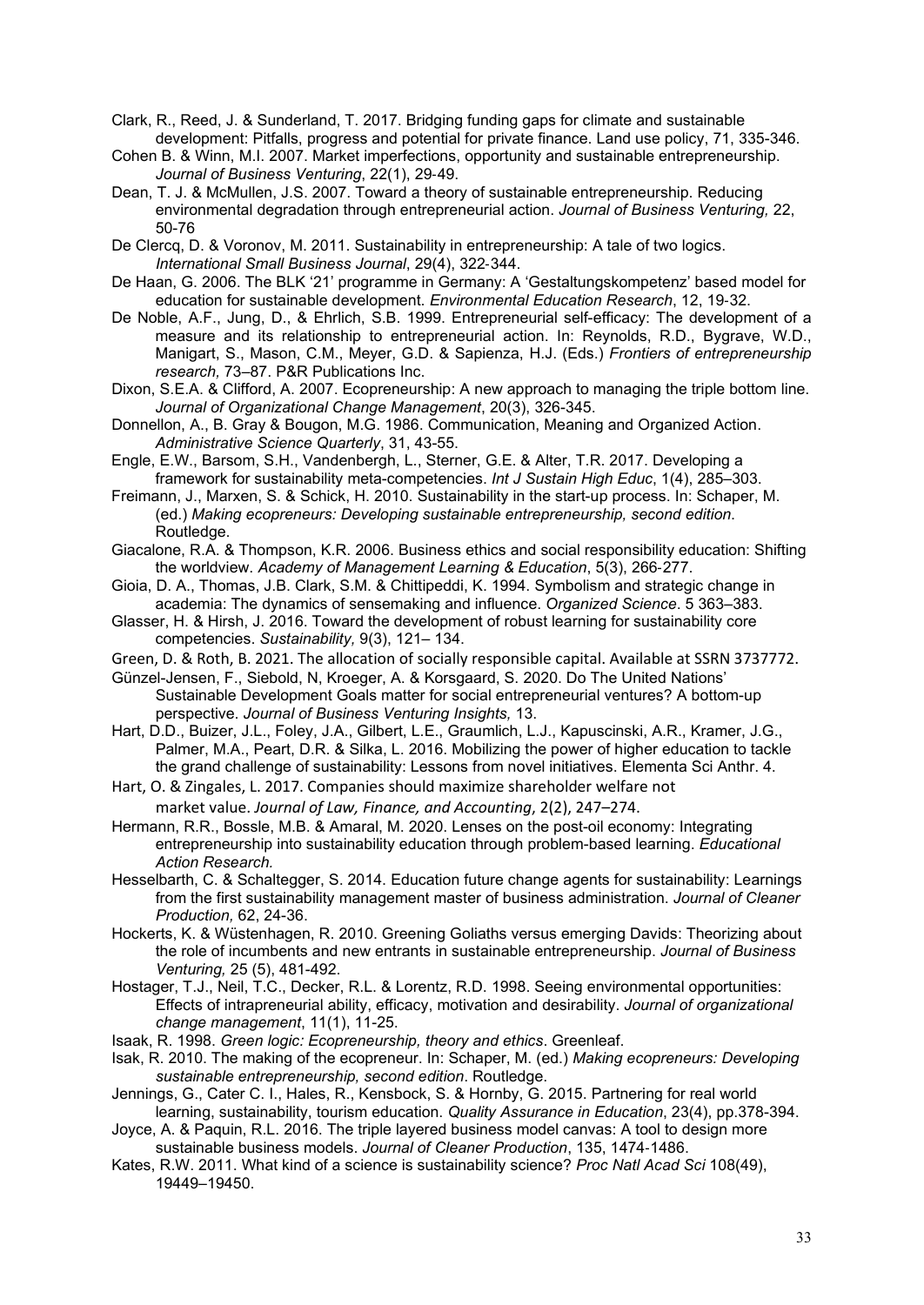- Keogh, P.D. & Polonsky, M.J. 1998. Environmental commitment: A basis for environmental entrepreneurship? *Journal of organizational change management*, 11(1), 38-49.
- Kyrö, P. 2001. To Grow or Not to Grow? Entrepreneurship and Sustainable Development. *Int. J. Sustain*. Dev. World Ecol., 8, 15–28.
- Lang, D.J., Wiek, A., Bergmann, M., Staufacher, M., Martens, P., Moll, P., Swilling, M. & Thomas, C. 2012. Transdisciplinary research in sustainability science: Practice, principles and challenges. *Sustain Sci* 7(1), 25–43.
- Lans, T., Blok, V. & Wesselink, R. 2014. Learning apart together: Towards an integrated framework for sustainable entrepreneurship competence in higher education. *Journal of Cleaner Production*, 62, 37‐47.
- Larson, A.L. 2000. Sustainable Innovation through an Entrepreneurship Lens. Bus. *Strategy Environ*. 9, 304–317.
- Lintner, C., Biberhofer, P., Bernhardt, J. & Rieckmann, M. 2016. *[Which competencies are needed for](https://www.case-ka.eu/wp/wp-content/uploads/2016/04/CASE_Paper-Pr%C3%A4sentation_final.pdf)  [sustainability-driven entrepreneurship?](https://www.case-ka.eu/wp/wp-content/uploads/2016/04/CASE_Paper-Pr%C3%A4sentation_final.pdf)* 6. Leuphana Conference on Entrepreneurship (LCE2016) Lüneburg, Germany, 14.01-16.1.2016.
- Linestone, H.A. & Turoff, M. 1975. The Delphi method: Techniques and applications. Downloaded 07/12/2021 at *[https://web.njit.edu/~turoff/pubs/delphibook/](https://web.njit.edu/%7Eturoff/pubs/delphibook/)*
- Lounsbury, M. & Glynn, M.A. 2001. Cultural entrepreneurship: Stories, legitimacy, and the acquisition of resources. *Strategic Management J*. 22(6) 545–564.
- Lourenço, F., Jones, O. & Jayawarna, D. 2013. Promoting sustainable development: The role of entrepreneurship education. *International Small Business Journal*, 31(8), 841‐865.
- Luhmann, N. 1986. The Autopoiesis of Social Systems. In: Geyer, R.F. & van der Zouwen, J. (Eds), Sociocybernetic paradoxes: Observation, control and evolution of self-steering systems, Sage, 172-192.
- Maitlis, S. & Christianson, M.K. 2014. Sensemaking in Organizations: Taking Stock and Moving Forward. The *Academy of Management Annals*, 2014 Vol. 8, No. 1, 57–125.
- McGee, J. E., Peterson, M., Mueller, S.L. & Sequeira, J.M. 2009. Entrepreneurial Self-Efficacy: Refining the Measure. *Entrepreneurship Theory and Practice*, 33(4), 965-988.
- Miller, T.R., Wiek, A., Sarewitz, D., Robinson, J., Olsson, L., Kriebel, D. & Loorbach, D. 2014. The future of sustainability science: A solutions-oriented research agenda. *Sustain Sci* 9(2), 239– 246.
- Mindt, L. & Rieckmann, M. 2017. Developing competencies for sustainability-driven entrepreneurship in higher education: A literature review of teaching and learning methods. *Teoria de la Educacion,* 29(1), 129-159.
- Moberg, S.K. (2014). Assessing the impact of Entrepreneurship Education: From ABC to PhD. Doctoral thesis, Copenhagen Business School.
- Moberg, S.K. 2020. *An EPIC literature review*. Report for the EEPHEIC project.
- Moberg, S.K. 2021. Online-based entrepreneurship education its role and effects: A randomised controlled trial about the effects of an online entrepreneurship programme based on role models. *Journal of Entrepreneurship Education*, 24(2).
- Mogensen, F. & Schnack, K. 2010. The action competence approach and the 'new' discourses of education for sustainable development, competence and quality criteria. *Environmental Education Research*, 16, 59‐74.
- Morgan, G. 1986. Research as Engagement: A Personal View. In Morgan, G. (Ed.), *Beyond method: Strategies for social research*, Sage.
- OECD. 2016. *Development Co-operation Report 2016: The Sustainable Development Goals as Business Opportunities*. OECD Publishing, Paris.
- Oberlack, C., Breu, T., Giger, M., Harari, N., Herweg, K., Mathez-Stiefel, S.L. & Schneider, F. 2019. Theories of change in sustainability science: Understanding how change happens. GAIA *Ecol Perspect Sci Soc*, 28(2), 106–111.
- O'Byrne, D., Dripps, W. & Nicholas, K.A. 2015. Teaching and learning sustainability: An assessment of the curriculum content and structure of sustainability degree programs in higher education. *Sustainable Science* 10(1), 43–59.
- O´Rourke, A. R. 2010. How venture capital can help build ecopreneurship. In: Schaper, M. (ed.), Making ecopreneurs: Developing sustainable entrepreneurship – second edition. Gower.
- Pacheco, D.F., Dean, T.J. & Payne, D.S. 2010. Escaping the green prison: Entrepreneurship and the creation of opportunities for sustainable development. *Journal of Business Venturing*, 25(5), 464-480.
- Packard, M.D. 2017. Where did interpretivism go in the theory of entrepreneurship?. *Journal of Business Venturing*, 32(5), 536–49.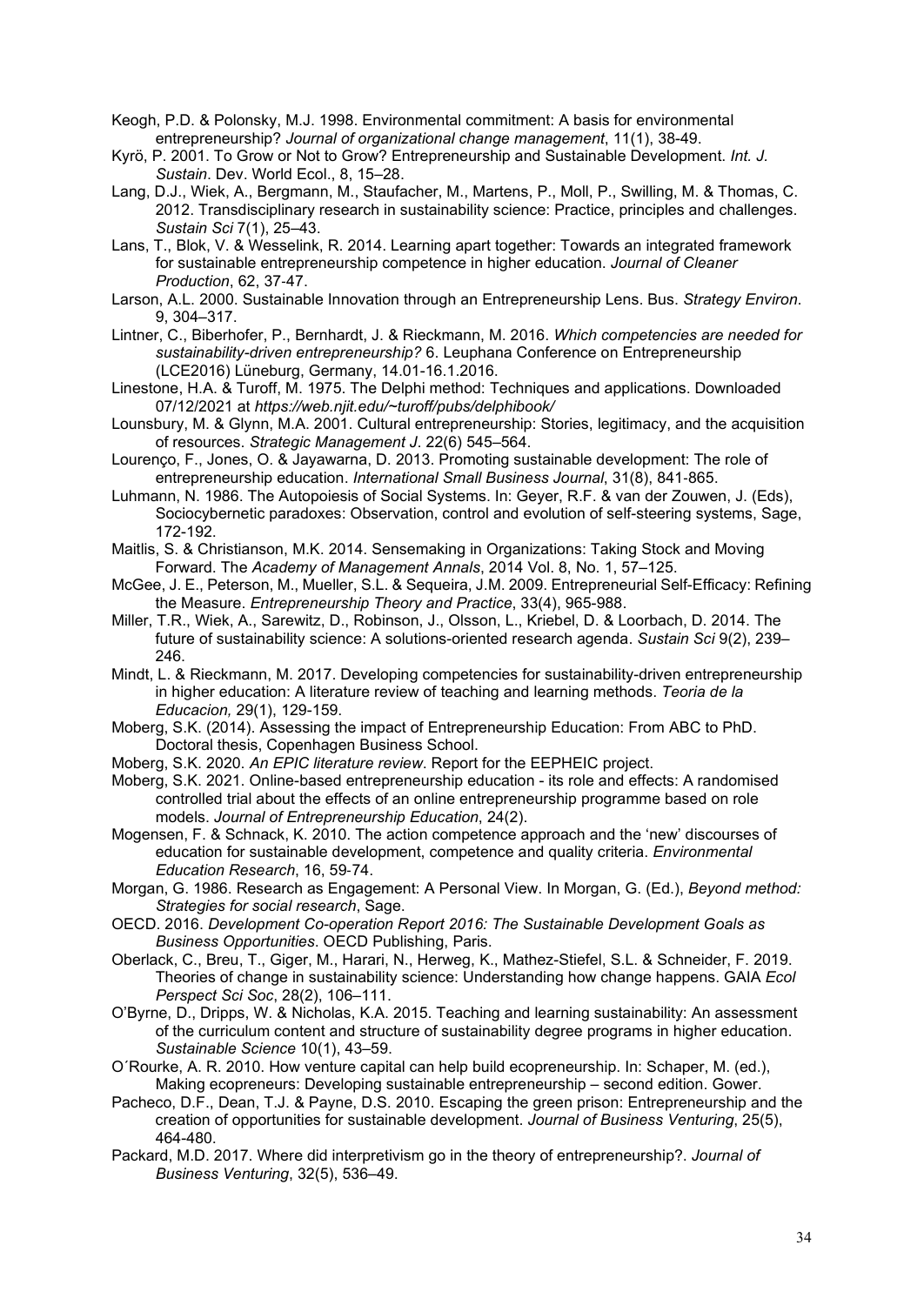- Parrish, B.D. & Tilley, F. 2010. Sustainable entrepreneurship: Charting a field in emergence. In: Schaper, M. (ed.) *Making ecopreneurs: Developing sustainable entrepreneurship, second edition*. Routledge.
- Parris, D. L. & McInnis-Bowers, C. 2017. Business not as usual: Developing socially conscious entrepreneurs and intrapreneurs. *Journal of Management Education*, 41(5), 687-726.
- Pastakia, A. 2002. Assessing ecopreneurship in the context of a developing country: The case of India. *Greener Management International*, 38, 93-108.
- Pastakia, A. 2010. Ecopreneurship in India: A review of key drivers and policy environment. In: Schaper, M. (ed.) *Making ecopreneurs: Developing sustainable entrepreneurship, second edition*. Routledge.
- Ploum, L. 2018. *The return of the Jedi in entrepreneurship?! Developing a validated competence framework for sustainable entrepreneurship and exploring the specific role of moral competencies in the sustainable entrepreneurial process*. PhD. dissertation, Wageningen University.
- Ploum, L., Blok, V., Lans, T. & Omta, O. 2018. Toward a Validated Competence Framework for Sustainable Entrepreneurship. *Organization and Environment*, 31(2), 113-132.
- Pohling, R., Bzdok, D., Eigenstetter, M., Stumpf, S. & Strobel, A. 2016. What is ethical competence? The role of empathy, personal values, and the five-factor model of personality in ethical decision-making. *Journal of Business Ethics*, 1-26.
- Rabinow, P. & W. M. Sullivan. 1979., *Interpretive Social Science, Berkeley*, CA: University of California Press.
- Randjelovic, J., O'Rourke, A.R. & Orsato, R. 2002. *The emergence of green venture capital*. Paper submitted to the 10th Greening of Industry Conference in Göteborg, Sweden June 23-26, 2002.
- Rasmusen, A. & Moberg, S.K. 2016. *A taxonomy of entrepreneurship education: Perspectives on goals, teaching, and evaluation*. The Danish foundation for entrepreneurship publication.
- Redman, A. & Wiek, A. 2021. Competencies for Advancing Transformations Towards Sustainability. *Frontiers in education*, 6.
- Rieckmann, M. 2012. Future-oriented higher education: Which key competencies should be fostered through university teaching and learning? *Futures*, 44, 127–135.
- Rodríguez-García, M., Guijarro-Garcia, M. & Carrilero-Castillo, A. 2019. An overview of ecopreneurship, eco-innovation, and the ecological sector. *Sustainability*, 11(10).
- Schadenberg, D., Long, T. & Folmer, E. 2021. Systemic literature review. *Report for teaching entrepreneurship for sustainability (TES).*
- Schaltegger, S. & Wagner, M. 2011. Sustainable entrepreneurship and sustainability innovation: Categories and interactions. *Business Strategy and the Environment*, 20, 222-237.
- Schaper, M. 2010. Understanding the green entrepreneur. In: Schaper, M. (ed.) *Making ecopreneurs: Developing sustainable entrepreneurship, second edition*. Routledge.
- Sharma, S., Goyal, D.P. and Singh, A. 2021. Systematic review on sustainable entrepreneurship education (SEE): A framework and analysis, *World Journal of Entrepreneurship, Management and Sustainable Development*, 17(3), 372-395. *[https://doi-org.proxy](https://doi-org.proxy-ub.rug.nl/10.1108/WJEMSD-05-2020-0040)[ub.rug.nl/10.1108/WJEMSD-05-2020-0040](https://doi-org.proxy-ub.rug.nl/10.1108/WJEMSD-05-2020-0040)*
- Shephard, K., Rieckmann, M. & Barth, M. 2018. Seeking sustainability competency and capability in the ESD and HESD literature: An international philosophical hermeneutic analysis. *Environ Educ Res.*
- Silva, M. F., Malheiro B. & Guedes P. Duarte A. & Ferreira P. 2018. Collaborative learning with sustainability-driven projects: A summary of the EPS@ISEP programme. *International Journal of Engineering Pedagogy*, 8(4), 106-130.
- Skonieczna, A. & Castellano, L. 2020. *Gender smart financing investing in & with women: Opportunities for Europe*. European economy discussion Paper 129, Economic and financial affairs.
- Sterling, S., Glasser, H., Rieckmann, M. & Warwick, P. 2017. "More than scaling up": A critical and practical inquiry into operationalizing sustainability competencies. In: Corcoran, P.B., Weakland, J.P. & Wals, A,E.J. (eds). *Envisioning futures for environmental and sustainability education*. Wageningen Academic Publishers, 153–168.
- Tiemann, I., Fichter, K. & Geier, J. 2018. University support systems for sustainable entrepreneurship: Insights from explorative case studies. *International journal of entrepreneurial venturing*, 10(1), 83-110.

United Nations. 2015. Sustainable development goals.

*<https://www.un.org/sustainabledevelopment/sustainable-development-goals/>*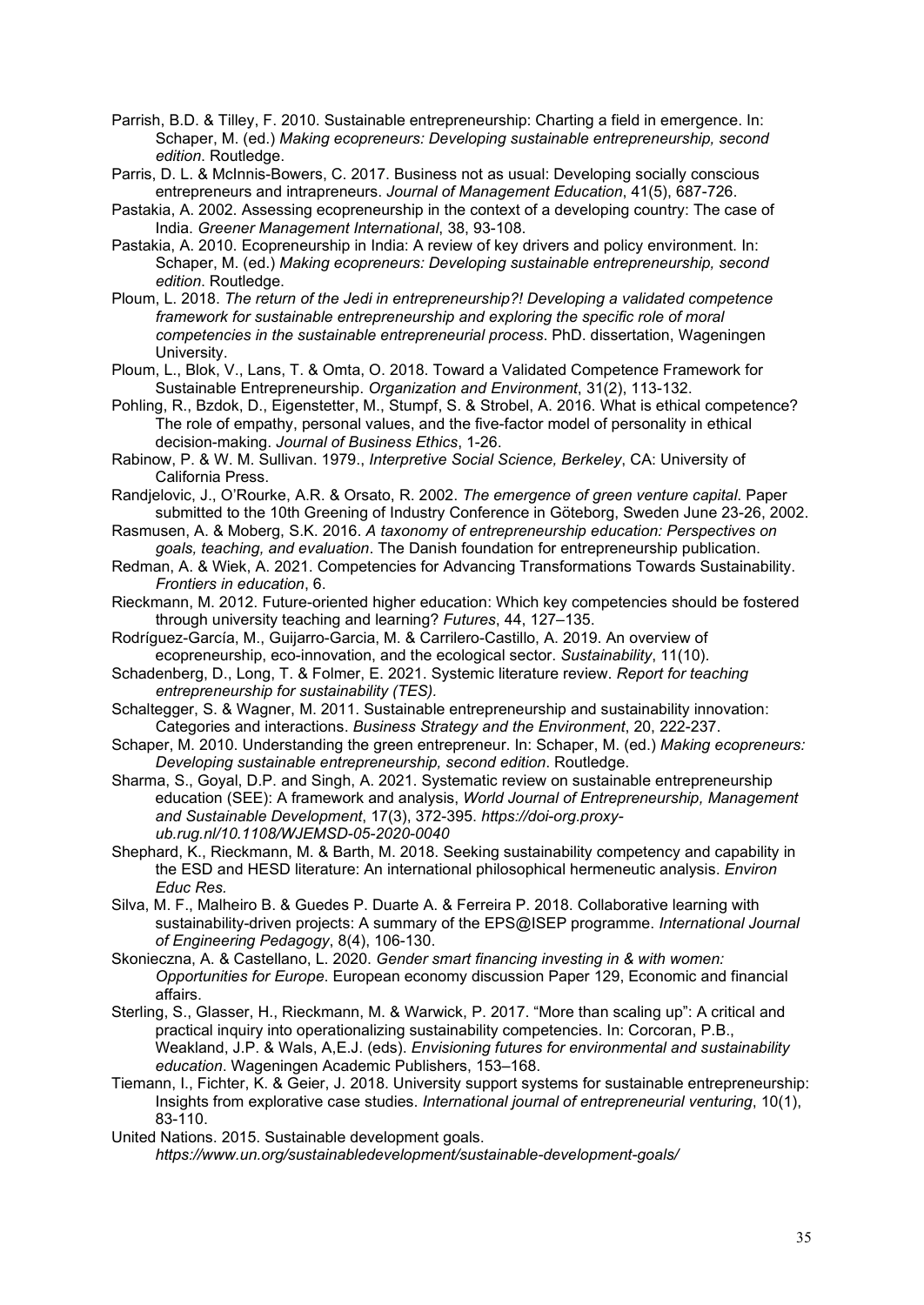- UNECE. 2011. Learning from each other: Achievements, challenges and ways forward: Second evaluation report of the implementation of the UNECE ESD Strategy. Geneva, UNECE. *[http://www.unece.org/fileadmin/DAM/env/esd/6thMeetSC/Informal%2](http://www.unece.org/fileadmin/DAM/env/esd/6thMeetSC/Informal%25)0Documents/PhaseIIProgr essReport\_IP.8.pdf*
- UNESCO United Nations Educational, Scientific and Cultural Organization. 2017. Education for sustainable development goals: Learning objectives. UNESCO, Paris, France. *<https://unesdoc.unesco.org/images/0024/002474/247444e.pdf>*.
- Vare, P., Arro, G., de Hamer, A., del Gobbo, G., de Vries, G., Farioli, F., Kadji-Beltran, C., et al. 2019. Devising a competence-based training program for educators of sustainable development: Lessons learned. *Sustainability*, 11(7).
- Wals, A.E.J. 2015. *Beyond unreasonable doubt education and learning for socioecoloical sustainability in the Anthropocene*. Inaugural address held upon accepting the personal Chair of Transformative Learning for Socio-Ecological Sustainability at Wageningen University. http://edepot.wur.nl/365312
- Weber, K. 2003. Does globalization lead to convergence? The evolution of organizations' cultural repertoires in the biomedical industry. Unpublished dissertation, University of Michigan, Ann Arbor, MI.
- Weick, K. E. 1995. Sensemaking in Organizations. Sage, Thousand Oaks, CA.
- Weick, K. E. 2005. Managing the unexpected: Complexity as distributed sensemaking. In R. R. McDaniel Jr. & D. J. Driebe (Eds.), *Uncertainty and surprise in complex systems: Questions on working with the unexpected* (pp. 51–65). Berlin: SpringerVerlag.
- Weick, K. E., Sutcliffe, K. M. & Obstfeld, D. 2005. Organizing and the process of sensemaking. *Organization Science*, 16(4), 409–421.
- Wiek, A., Withycombe, L. & Redman, C.L. 2011. Key competencies in sustainability: a reference framework for academic program development. *Sustainability Science,* 6, 203-218.
- Wiek, A., Harlow, J., Melnick, R., van der Leeuw, S., Fukushi, K., Takeuchi, K., Farioli, F., Yamba, F., Blake, A., Geiger, C. & Kutter, R. 2015. Sustainability science in action: A review of the state of the field through case studies on disaster recovery, bioenergy, and precautionary purchasing. *Sustain Sci* 10(1), 17–31.
- Wiek, A., Bernstein, M., Foley, R., Cohen, M., Forrest, N., Kuzdas, C., Kay, B. & Withycombe-Keeler, L. 2016. Operationalising competencies in higher education for sustainable development. In: Barth, M., Michelsen, G., Rieckmann, M. &Thomas. I (eds) *Handbook of higher education for sustainable development*. Routledge, 241–260.
- Wilhelm, S., Förster, R. & Zimmermann, A.B. 2019. Implementing competence orientation: Towards constructively aligned education for sustainable development in university-level teaching-andlearning. *Sustainability*, 11(7).
- Williams Middleton, Lackéus, M. Lundqvist, M. 2021 Entrepreneurs versus entrepreneurial, chapter 21. *World Encyclopedia of Entrepreneurship*, 177-183
- World Bank (2015). Joint report on multilateral development banks' climate finance 2014. Retrieved from *[www.worldbank.org/climate/MDBclimatefinance2014](http://www.worldbank.org/climate/MDBclimatefinance2014)*.
- Wyness, L. & Jones P. 2019. Boundary crossing ahead: Perspectives of entrepreneurship by sustainability educators in higher education. *Journal of Small Business and Entrepreneurship*, (3).
- Yarime, M., Trencher, G., Mino, T. et al. 2012. Establishing sustainability science in higher education institutions: Towards an integration of academic development, institutionalization, and stakeholder collaborations. *Sustain Sci,* 7, 101–113.
- Yin, R. K. (2003). Case study research: Design and methods (3rd ed.). Thousand Oaks, CA: Sage Publications.
- York, J.G. & Venkataraman, S. 2010. The entrepreneur–environment nexus: Uncertainty, innovation, and allocation. *Journal of Business Venturing,* 25(5), 449-463.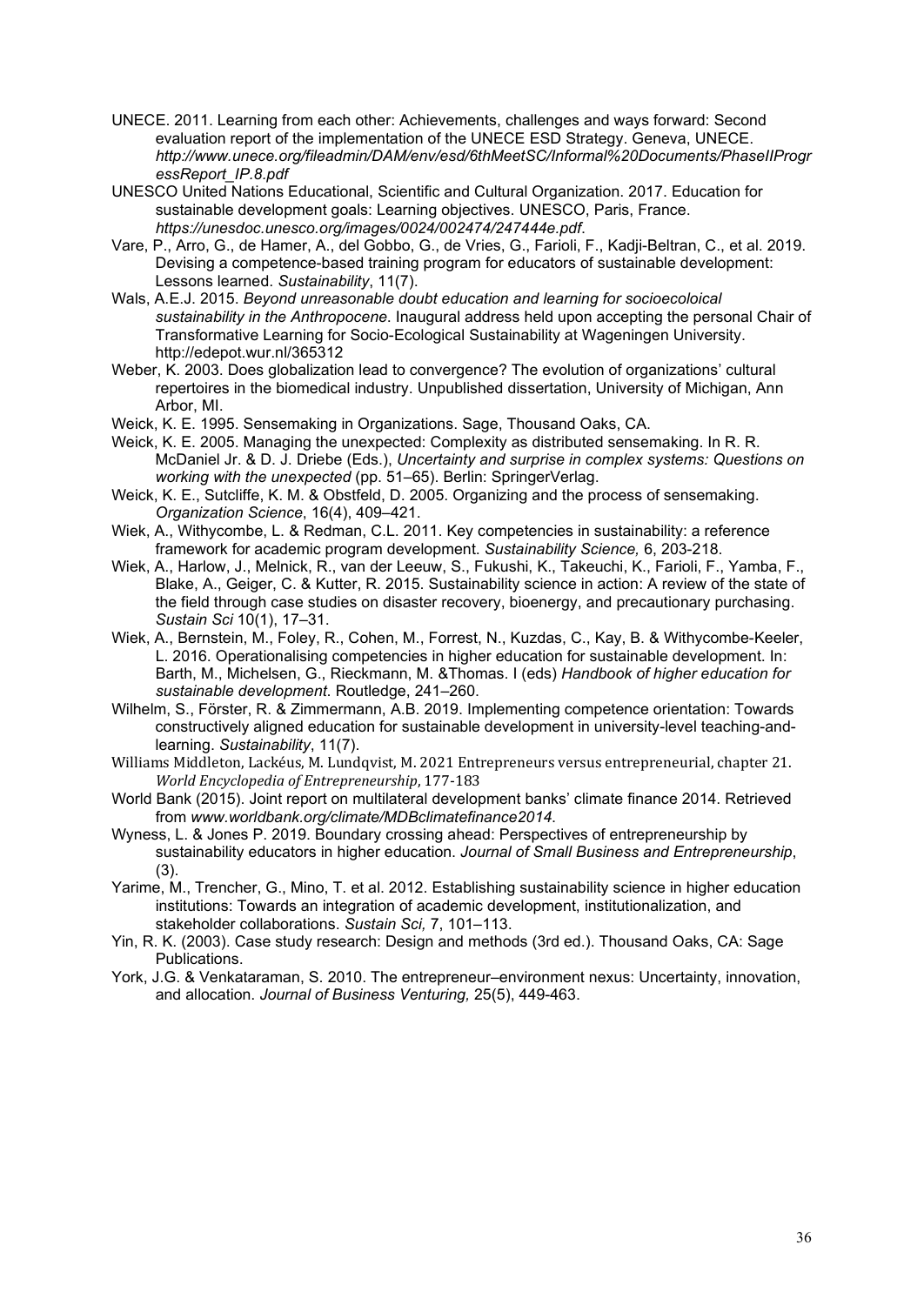# **APPENDIX**

# **Survey**

| $\mathbf{1}$ | What is the name of the course you have participated in?                                                    |                                          |
|--------------|-------------------------------------------------------------------------------------------------------------|------------------------------------------|
|              | To what degree has there been a focus on sustainability in this                                             |                                          |
| 2            | course?                                                                                                     | 1- Not at all / 7 - To a high degree     |
|              | Has the focus been mainly on social sustainability or ecological                                            | 1- Mostly social sustainability / 7 -    |
| 3            | sustainability?                                                                                             | Mostly ecological sustainability         |
|              | To what degree has there been a focus on working actively                                                   |                                          |
| 4            | with developing projects in this course?                                                                    | 1- Not at all / 7 - To a high degree     |
|              | To what degree has there been a focus on entrepreneurship in                                                |                                          |
| 5            | this course?                                                                                                | 1- Not at all / 7 - To a high degree     |
|              | Foresighted thinking competence: The ability to collectively analyse, evaluate, and craft 'pictures' of the |                                          |
|              | future in which the impact of local and/or short-term decisions on environmental, social, and economic      |                                          |
| 6            | issues is viewed on a global/cosmopolitan scale and in the long term.                                       |                                          |
|              | I am able to                                                                                                |                                          |
|              | Construct and consider different directions for sustainability in                                           | At the start of this course / Now - To a |
| 6.1.         | the future                                                                                                  | low degree / To a high degree            |
|              | Identify risks and opportunities inherent in present and future                                             | At the start of this course / Now - To a |
| 6.2.         | developments                                                                                                | low degree / To a high degree            |
|              | Consider both short- and long-term impact when evaluating                                                   | At the start of this course / Now - To a |
| 6.3.         | scenarios for action                                                                                        | low degree / To a high degree            |
|              | Systems thinking competence: The ability to identify and analyse all relevant (sub)systems across           |                                          |
| 7            | different domains (people, profit, planet) and disciplines, including their boundaries.                     |                                          |
|              | I am able to                                                                                                |                                          |
|              |                                                                                                             | At the start of this course / Now - To a |
| 7.1.         | Identify key aspects of production chains and ecosystems                                                    | low degree / To a high degree            |
|              | Systematically integrate social, environmental, and societal                                                | At the start of this course / Now - To a |
| 7.2.         | issues into my plans                                                                                        | low degree / To a high degree            |
|              | Identify the key operations that have a negative impact on the                                              | At the start of this course / Now - To a |
| 7.3.         | environment or society                                                                                      | low degree / To a high degree            |
|              | Interpersonal competence: The ability to motivate, enable, and facilitate collaborative and participatory   |                                          |
| 8            | sustainability activities                                                                                   |                                          |
|              | I am able to                                                                                                |                                          |
|              | Make my team members feel seen and appreciated                                                              | At the start of this course / Now - To a |
| 8.1.         |                                                                                                             | low degree / To a high degree            |
|              | Reinforce my conviction to team members about issues that                                                   | At the start of this course / Now - To a |
| 8.2.         | are important to me                                                                                         | low degree / To a high degree            |
|              | Judge the extent stakeholders are willing to collaborate in a                                               | At the start of this course / Now - To a |
| 8.3.         | project                                                                                                     | low degree / To a high degree            |
|              | Normative competence: The ability to map, apply, and reconcile sustainability values, principles, and       |                                          |
|              | targets with internal and external stakeholders, without embracing any given norm, but based on the         |                                          |
| 9            | good character of the one who is involved in sustainability issues.                                         |                                          |
|              | I am able to                                                                                                |                                          |
|              | Critically reflect upon what is viewed as "good sustuainable                                                | At the start of this course / Now - To a |
| 9.1.         | practice" in my field of study                                                                              | low degree / To a high degree            |
|              | Explain my thinking behind decisions concerning sustainability                                              | At the start of this course / Now - To a |
| 9.2.         |                                                                                                             | low degree / To a high degree            |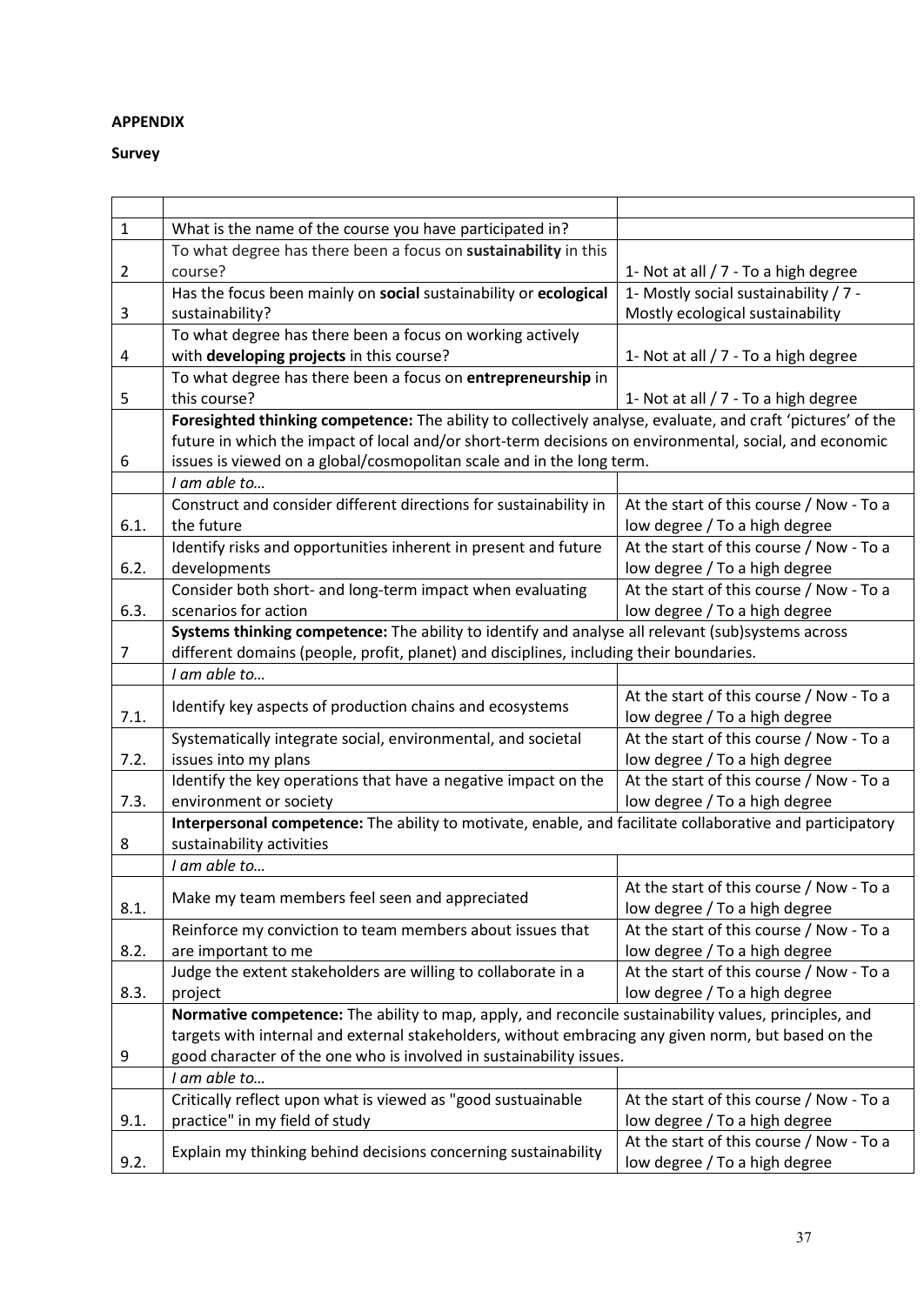|       | Apply norms, values, and principles of sustainability to my own                                                                                                                          | At the start of this course / Now - To a |
|-------|------------------------------------------------------------------------------------------------------------------------------------------------------------------------------------------|------------------------------------------|
| 9.3.  | practice                                                                                                                                                                                 | low degree / To a high degree            |
|       | Diversity competence: The ability to structure relations, spot issues and recognize the legitimacy of other                                                                              |                                          |
| 10    | viewpoints.                                                                                                                                                                              |                                          |
|       | I am able to                                                                                                                                                                             |                                          |
|       | Bring together economic, social and environmental conflicts of                                                                                                                           | At the start of this course / Now - To a |
| 10.1. | interest                                                                                                                                                                                 | low degree / To a high degree            |
|       | Use the experiences and values of various stakeholders in                                                                                                                                | At the start of this course / Now - To a |
| 10.2. | addressing sustainability issues                                                                                                                                                         | low degree / To a high degree            |
|       | Actively involve professionals from other disciplines in                                                                                                                                 | At the start of this course / Now - To a |
| 10.3. | addressing sustainability issues                                                                                                                                                         | low degree / To a high degree            |
|       | Strategic action competence: The ability to collectively design projects, implement interventions,                                                                                       |                                          |
|       | transitions, and strategies, and translate these strategies to responsible actions for the improvement of                                                                                |                                          |
| 11    | the sustainability of social-ecological systems.                                                                                                                                         |                                          |
|       | I am able to                                                                                                                                                                             |                                          |
|       |                                                                                                                                                                                          | At the start of this course / Now - To a |
| 11.1. | Challenge non sustainable ways of working                                                                                                                                                | low degree / To a high degree            |
|       |                                                                                                                                                                                          | At the start of this course / Now - To a |
| 11.2. | Identify opportunities for sustainable development                                                                                                                                       | low degree / To a high degree            |
|       | Identify how social and environmental challenges can be                                                                                                                                  | At the start of this course / Now - To a |
| 11.3. | turned into opportunities for organizations/companies                                                                                                                                    | low degree / To a high degree            |
|       | Involve the right people when it comes to achieving goals in                                                                                                                             | At the start of this course / Now - To a |
| 11.4. | sustainability projects                                                                                                                                                                  | low degree / To a high degree            |
|       | Identify which steps to take to be successful in sustainability                                                                                                                          | At the start of this course / Now - To a |
| 11.5. | projects                                                                                                                                                                                 | low degree / To a high degree            |
|       | Use strategic ways of working in sustainability projects                                                                                                                                 | At the start of this course / Now - To a |
| 11.6. |                                                                                                                                                                                          | low degree / To a high degree            |
| 12    | I am                                                                                                                                                                                     | Male / Female / Other                    |
| 13    | Overall, how satisfied are you with this course?                                                                                                                                         | 1-7 (Not at all / To a high degree)      |
|       | Do you plan to continue to develop the idea/project that you                                                                                                                             | Yes / No / I did not develop an          |
| 14    | have developed in this course?                                                                                                                                                           | idea/project in this course              |
| 15    | Have any of your parents been self-employed?                                                                                                                                             |                                          |
| 16    | Would you describe yourself as a person that is engaged in                                                                                                                               |                                          |
| 16.1. | <b>Ecological movements</b>                                                                                                                                                              | 1=Not at all / 7=To a high degree        |
| 16.2. | Social justice movements                                                                                                                                                                 | 1=Not at all / 7=To a high degree        |
| 17    | Creativity is about the development of ideas and solutions for already existing - and new challenges.                                                                                    |                                          |
|       | I am able to                                                                                                                                                                             |                                          |
|       | Come up with new ideas                                                                                                                                                                   | At the start of this course / Now - To a |
| 17.1. |                                                                                                                                                                                          | low degree / To a high degree            |
|       | Combine ideas in a new way                                                                                                                                                               | At the start of this course / Now - To a |
| 17.2. |                                                                                                                                                                                          | low degree / To a high degree            |
|       | Build on the ideas of others                                                                                                                                                             | At the start of this course / Now - To a |
| 17.3. |                                                                                                                                                                                          | low degree / To a high degree            |
|       | Managing uncertainty is about feeling comfortable with making decisions when the information available<br>is partial or ambiguous or when the decision implies uncertain outcomes.<br>18 |                                          |
|       |                                                                                                                                                                                          |                                          |
|       | I am able to                                                                                                                                                                             |                                          |
|       |                                                                                                                                                                                          | At the start of this course / Now - To a |
| 18.1. | Deal with uncertainty when implementing new activities                                                                                                                                   | low degree / To a high degree            |
|       | Work under stress and pressure                                                                                                                                                           | At the start of this course / Now - To a |
| 18.2. |                                                                                                                                                                                          | low degree / To a high degree            |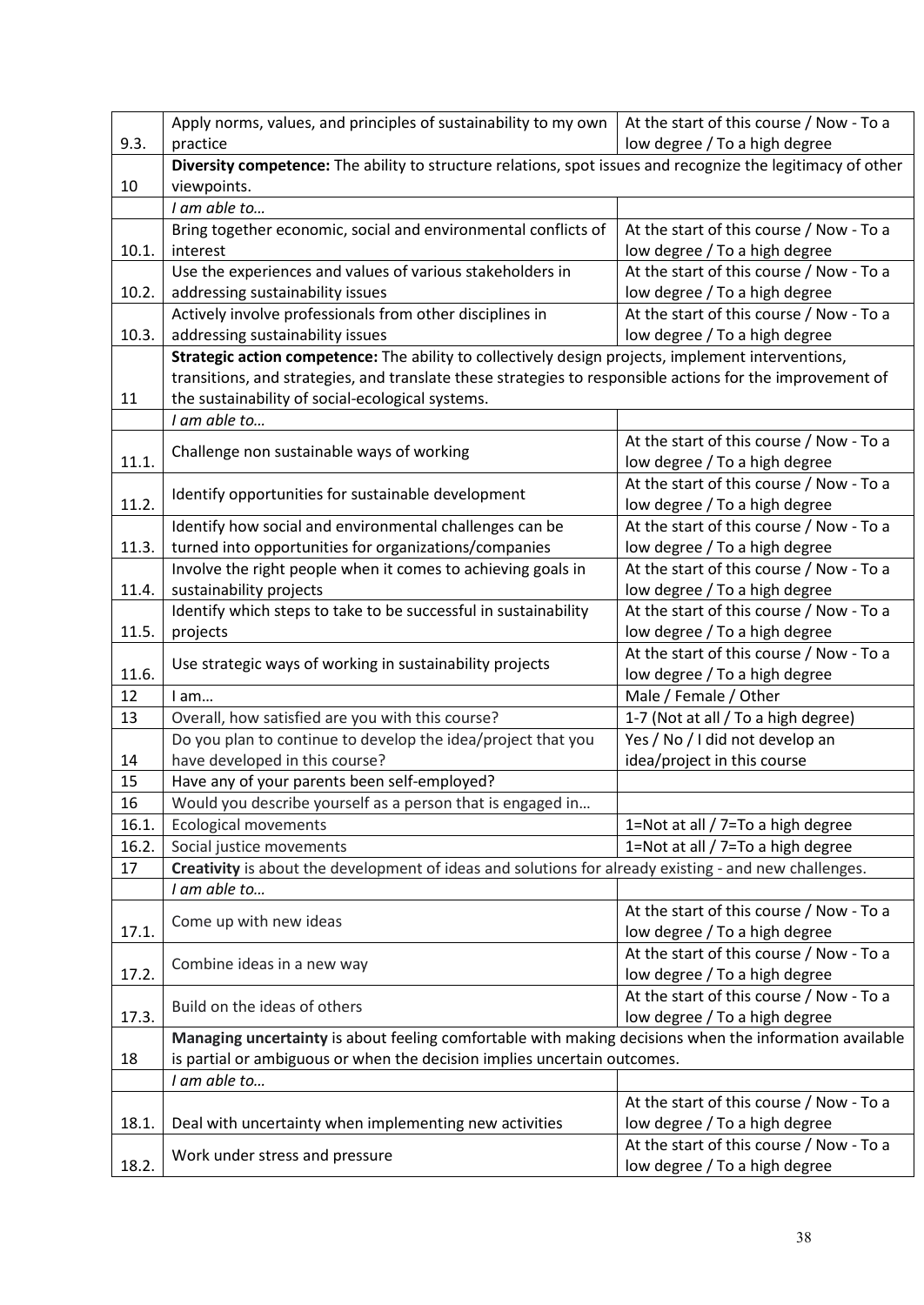|                                                | At the start of this course / Now - To a |
|------------------------------------------------|------------------------------------------|
| [18.3.] Deal with sudden changes and surprises | low degree / To a high degree            |

# **Interview guide - students**

### **Purpose**

- What competences have they gained
- How students have experienced the courses

### **Background information**

Name:

Course:

Education:

Professional field:

University:

Focus on sustainability in the project? Yes/No:

### **Introduction**

- Thanks for agreeing to talk to me
- Short description of the purpose of the research project and what will happen during the interview (time frame, subject)
- Consent: They have to have signed a consent form before the interview. Let them know when you press record, so they know they are being recorded

### **Could you start by telling me a bit about [name of course]?**

- What is it about?
- If elective course: Why did you choose it? (motivation)
- What is your project about? (KU and DTU courses focus on developing a business idea or a product)

What do you think when you hear the words sustainable entrepreneurship?

What is the most important thing you've learnt on the course? What has made the biggest impression on you?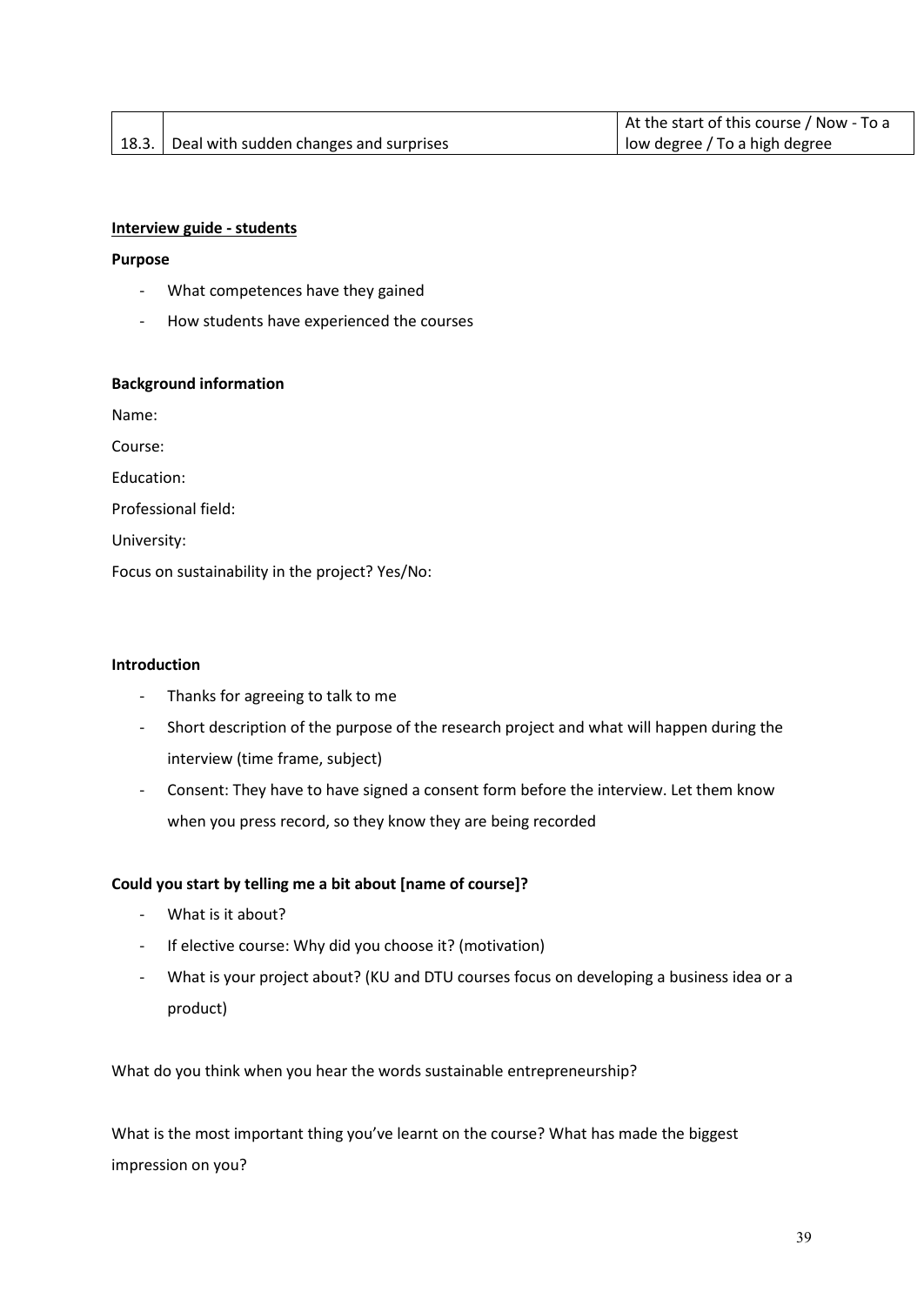What has been the biggest challenge when it comes to developing a sustainable project?

Is there anything you had wanted to learn on the course? Anything that could have been done better?

# **Use of competences in the future**

- How will you use what you have learnt (about sustainable entrepreneurship) on the course in the future?

# **Rounding off**

- Thanks for taking part
- Do you have any questions for me (about the research project)?

# **Interview guide - educators**

# **Purpose:**

- Understand their ambition with their course design

# **Background information**

Name:

Course:

Job title:

Professional field:

University:

Focus on sustainability in the project? Yes/No:

# **Introduction**

- Thanks for agreeing to talk to me
- Short description of the purpose of the research project and what will happen during the interview (time frame, subject)
- Consent: They have to have signed a consent form before the interview. Let them know when you press record, so they know they are being recorded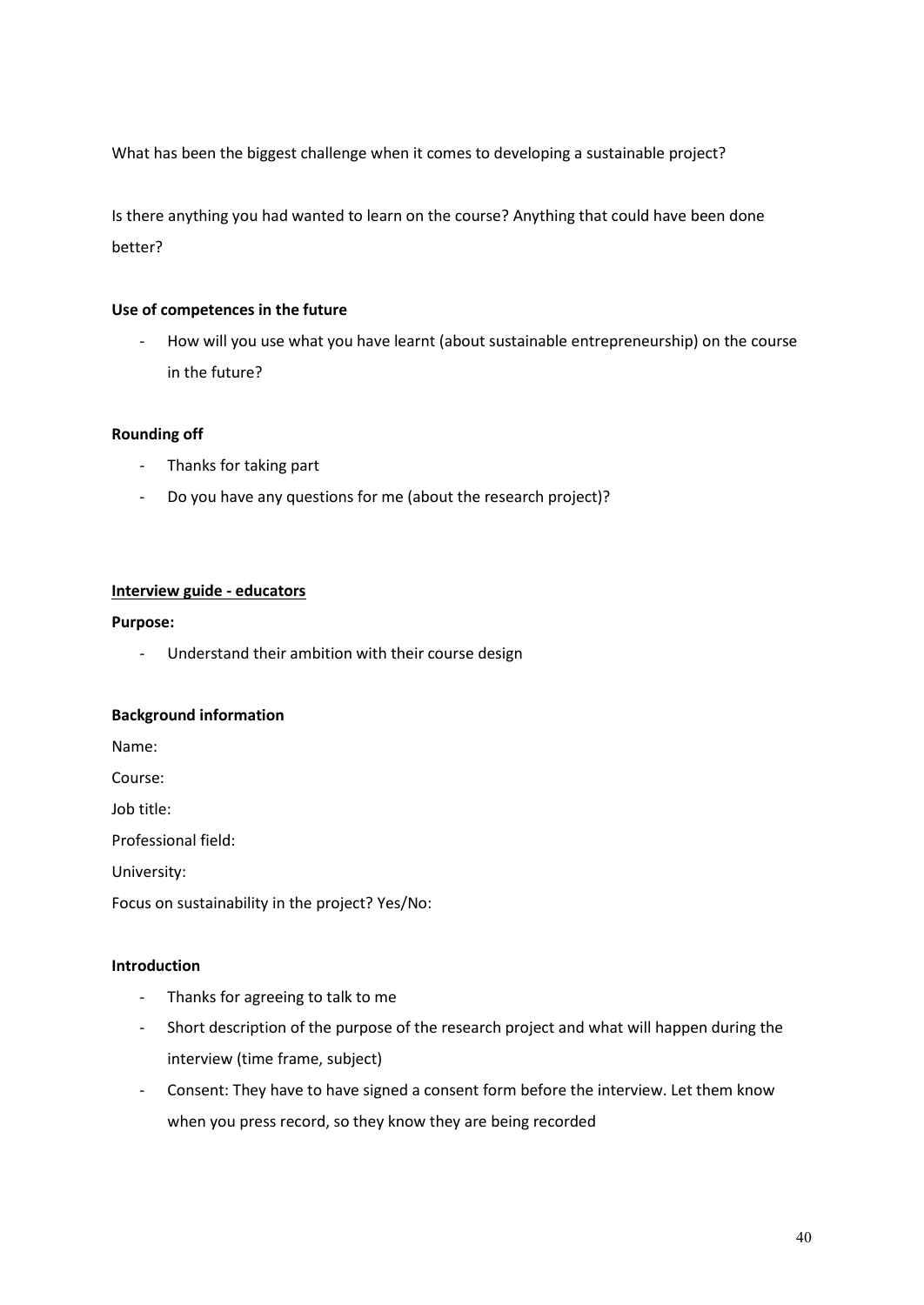# **Could you start by telling me a little bit about course X?**

- Teaching method: how is teaching structured (project work, lectures, etc)?
- How does the course focus on sustainability? How do the students work with it?
- Who are the students? And what is their motivation for doing the course?

# **Did you develop the course?**

If yes, what was your motivation behind doing so?

# **Students' competences**

- What are the most important competences the students need to have in order to develop solutions to sustainability related problems?
- Do the students need other types of knowledge and competences when working with sustainable entrepreneurship, rather than entrepreneurship without a sustainability focus?
- What do you hope the students will gain from taking part in your course?
- What are the students' main challenges when developing sustainable solutions to problems and businesses?

# **Rounding off**

- Thanks for taking part
- Do you have any questions for me (about the research project)?

# **Interview guide - incubators**

# **Purpose:**

- Gaining knowledge about what knowledge and competences new green entrepreneurs want
- Getting to know what incubator environments etc. do to accommodate them

# *Background information*

Date:

Name of organisation:

Name of interview person:

Target group they work with:

Number of green entrepreneurs/startups they currently work with: